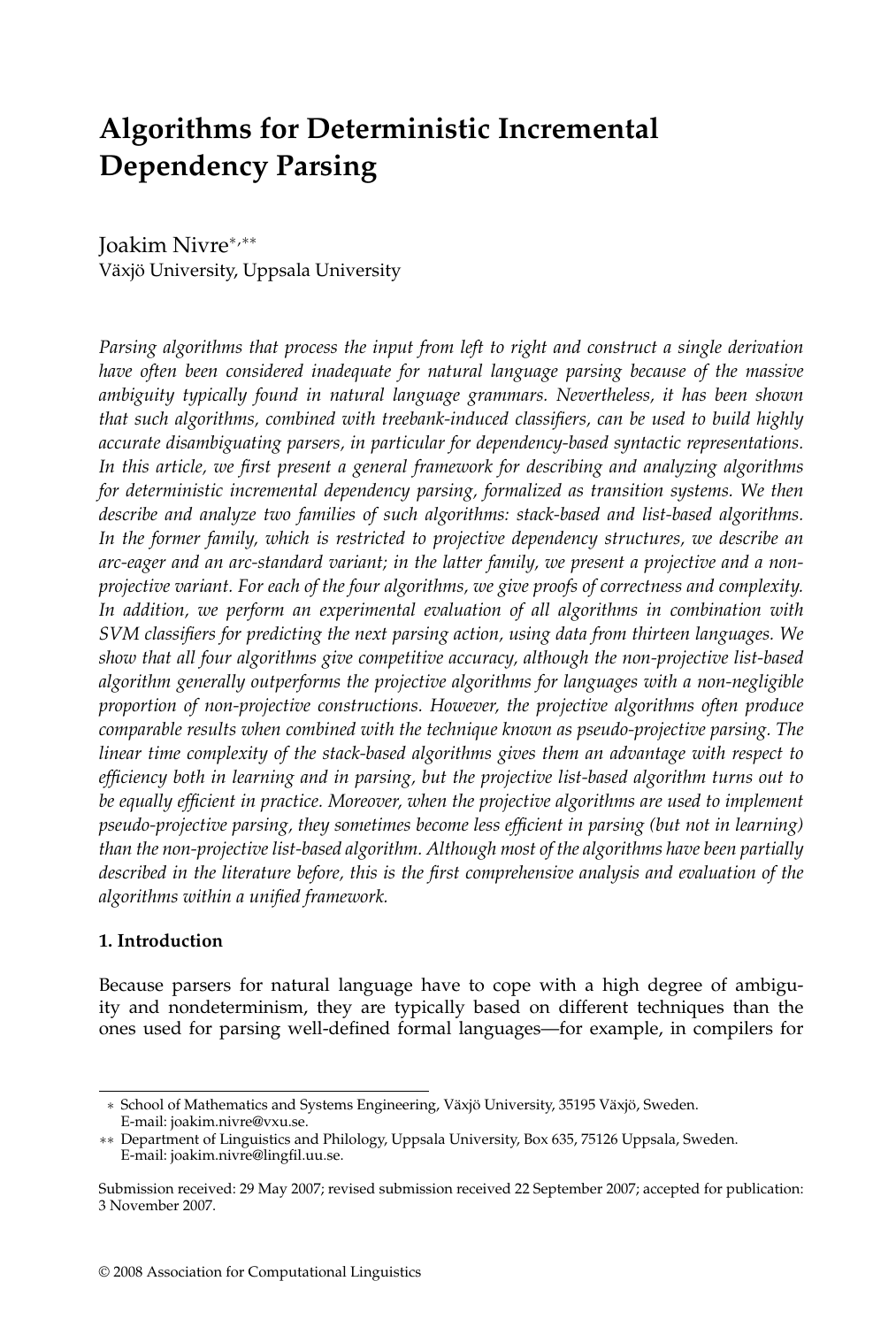programming languages. Thus, the mainstream approach to natural language parsing uses algorithms that efficiently derive a potentially very large set of analyses in parallel, typically making use of dynamic programming and well-formed substring tables or charts. When disambiguation is required, this approach can be coupled with a statistical model for parse selection that ranks competing analyses with respect to plausibility. Although it is often necessary, for efficiency reasons, to prune the search space prior to the ranking of complete analyses, this type of parser always has to handle multiple analyses.

By contrast, parsers for formal languages are usually based on deterministic parsing techniques, which are maximally efficient in that they only derive one analysis. This is possible because the formal language can be defined by a non-ambiguous formal grammar that assigns a single canonical derivation to each string in the language, a property that cannot be maintained for any realistically sized natural language grammar. Consequently, these deterministic parsing techniques have been much less popular for natural language parsing, except as a way of modeling human sentence processing, which appears to be at least partly deterministic in nature (Marcus 1980; Shieber 1983).

More recently, however, it has been shown that accurate syntactic disambiguation for natural language can be achieved using a pseudo-deterministic approach, where treebank-induced classifiers are used to predict the optimal next derivation step when faced with a nondeterministic choice between several possible actions. Compared to the more traditional methods for natural language parsing, this can be seen as a severe form of pruning, where parse selection is performed incrementally so that only a single analysis is derived by the parser. This has the advantage of making the parsing process very simple and efficient but the potential disadvantage that overall accuracy suffers because of the early commitment enforced by the greedy search strategy. Somewhat surprisingly, though, research has shown that, with the right choice of parsing algorithm and classifier, this type of parser can achieve state-of-the-art accuracy, especially when used with dependency-based syntactic representations.

Classifier-based dependency parsing was pioneered by Kudo and Matsumoto (2002) for unlabeled dependency parsing of Japanese with head-final dependencies only. The algorithm was generalized to allow both head-final and head-initial dependencies by Yamada and Matsumoto (2003), who reported very good parsing accuracy for English, using dependency structures extracted from the Penn Treebank for training and testing. The approach was extended to labeled dependency parsing by Nivre, Hall, and Nilsson (2004) (for Swedish) and Nivre and Scholz (2004) (for English), using a different parsing algorithm first presented in Nivre (2003). At a recent evaluation of data-driven systems for dependency parsing with data from 13 different languages (Buchholz and Marsi 2006), the deterministic classifier-based parser of Nivre et al. (2006) reached top performance together with the system of McDonald, Lerman, and Pereira (2006), which is based on a global discriminative model with online learning. These results indicate that, at least for dependency parsing, deterministic parsing is possible without a drastic loss in accuracy. The deterministic classifier-based approach has also been applied to phrase structure parsing (Kalt 2004; Sagae and Lavie 2005), although the accuracy for this type of representation remains a bit below the state of the art. In this setting, more competitive results have been achieved using probabilistic classifiers and beam search, rather than strictly deterministic search, as in the work by Ratnaparkhi (1997, 1999) and Sagae and Lavie (2006).

A deterministic classifier-based parser consists of three essential components: a parsing algorithm, which defines the derivation of a syntactic analysis as a sequence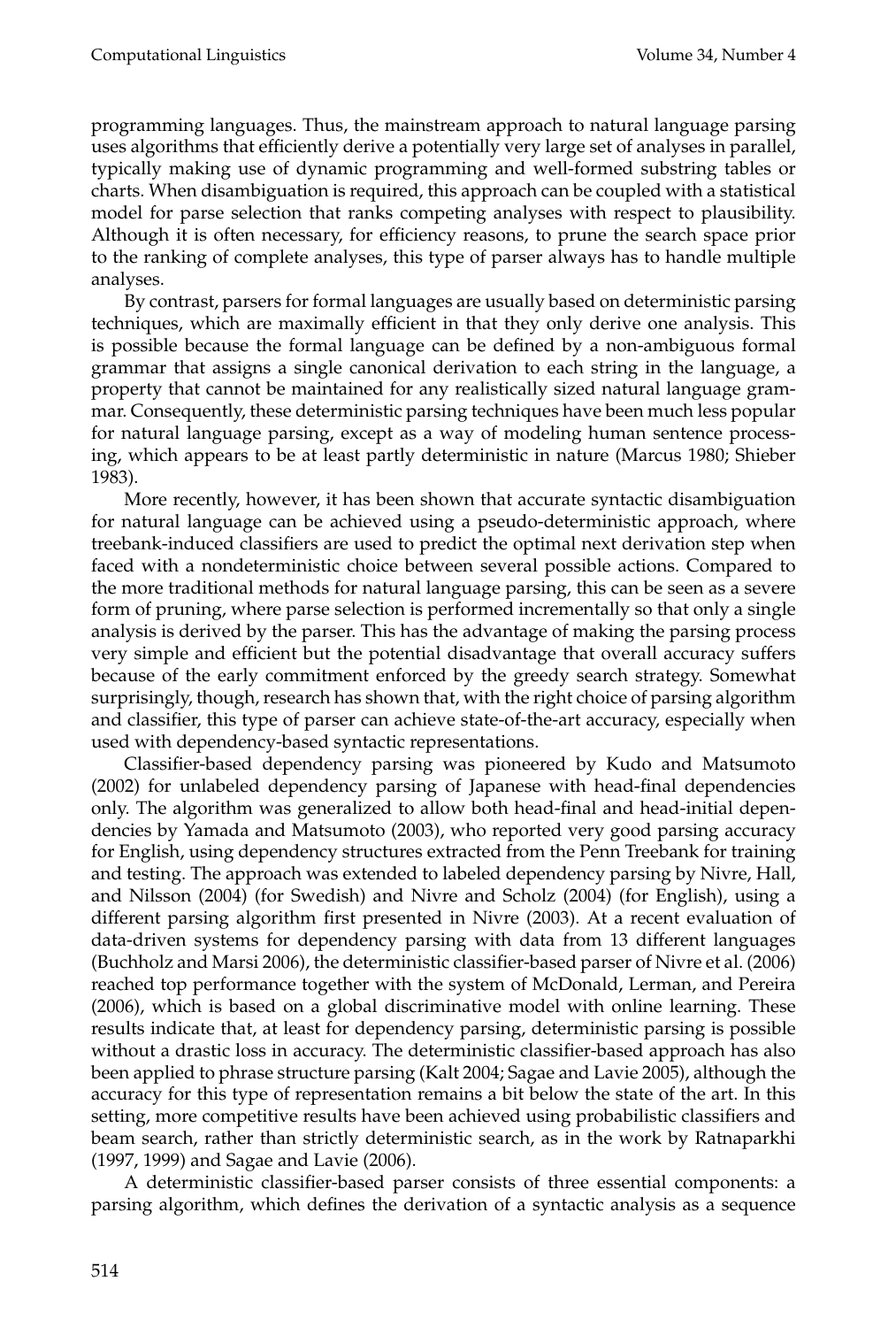of elementary parsing actions; a feature model, which defines a feature vector representation of the parser state at any given time; and a classifier, which maps parser states, as represented by the feature model, to parsing actions. Although different types of parsing algorithms, feature models, and classifiers have been used for deterministic dependency parsing, there are very few studies that compare the impact of different components. The notable exceptions are Cheng, Asahara, and Matsumoto (2005), who compare two different algorithms and two types of classifier for parsing Chinese, and Hall, Nivre, and Nilsson (2006), who compare two types of classifiers and several types of feature models for parsing Chinese, English, and Swedish.

In this article, we focus on parsing algorithms. More precisely, we describe two families of algorithms that can be used for deterministic dependency parsing, supported by classifiers for predicting the next parsing action. The first family uses a stack to store partially processed tokens and is restricted to the derivation of projective dependency structures. The algorithms of Kudo and Matsumoto (2002), Yamada and Matsumoto (2003), and Nivre (2003, 2006b) all belong to this family. The second family, represented by the algorithms described by Covington (2001) and recently explored for classifierbased parsing in Nivre (2007), instead uses open lists for partially processed tokens, which allows arbitrary dependency structures to be processed (in particular, structures with non-projective dependencies). We provide a detailed analysis of four different algorithms, two from each family, and give proofs of correctness and complexity for each algorithm. In addition, we perform an experimental evaluation of accuracy and efficiency for the four algorithms, combined with state-of-the-art classifiers, using data from 13 different languages. Although variants of these algorithms have been partially described in the literature before, this is the first comprehensive analysis and evaluation of the algorithms within a unified framework.

The remainder of the article is structured as follows. Section 2 defines the task of dependency parsing and Section 3 presents a formal framework for the characterization of deterministic incremental parsing algorithms. Sections 4 and 5 contain the formal analysis of four different algorithms, defined within the formal framework, with proofs of correctness and complexity. Section 6 presents the experimental evaluation; Section 7 reports on related work; and Section 8 contains our main conclusions.

### **2. Dependency Parsing**

Dependency-based syntactic theories are based on the idea that syntactic structure can be analyzed in terms of binary, asymmetric dependency relations holding between the words of a sentence. This basic conception of syntactic structure underlies a variety of different linguistic theories, such as Structural Syntax (Tesniere 1959), Functional Gener- ` ative Description (Sgall, Hajičová, and Panevová 1986), Meaning-Text Theory (Mel'čuk 1988), and Word Grammar (Hudson 1990). In computational linguistics, dependencybased syntactic representations have in recent years been used primarily in data-driven models, which learn to produce dependency structures for sentences solely from an annotated corpus, as in the work of Eisner (1996), Yamada and Matsumoto (2003), Nivre, Hall, and Nilsson (2004), and McDonald, Crammer, and Pereira (2005), among others. One potential advantage of such models is that they are easily ported to any domain or language in which annotated resources exist.

In this kind of framework the syntactic structure of a sentence is modeled by a *dependency graph*, which represents each word and its syntactic dependents through labeled directed arcs. This is exemplified in Figure 1, for a Czech sentence taken from the Prague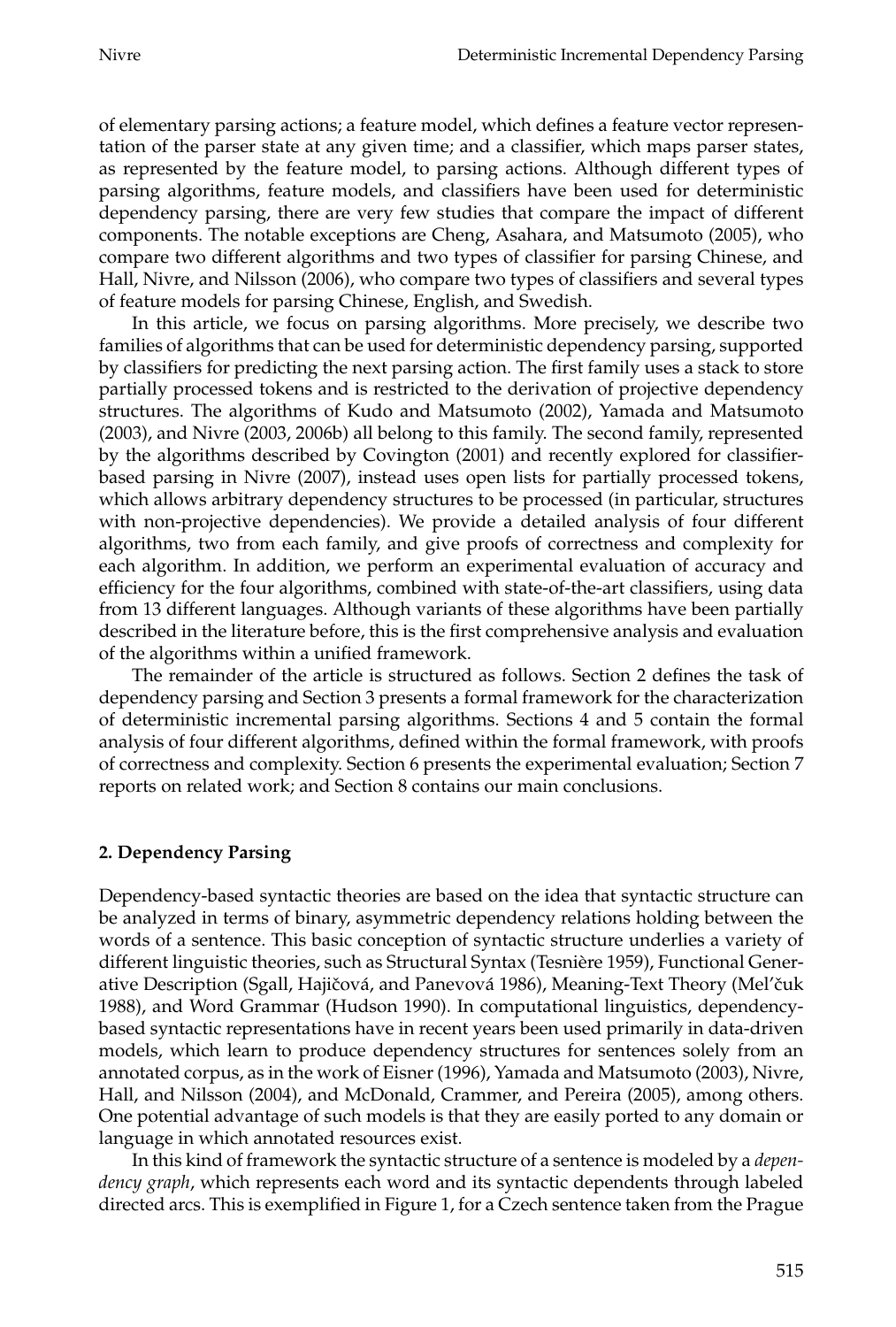

### **Figure 1**

Dependency graph for a Czech sentence from the Prague Dependency Treebank.



### **Figure 2**

Dependency graph for an English sentence from the Penn Treebank.

Dependency Treebank (Hajič et al. 2001; Böhmová et al. 2003), and in Figure 2, for an English sentence taken from the Penn Treebank (Marcus, Santorini, and Marcinkiewicz 1993; Marcus et al. 1994).<sup>1</sup> An artificial word ROOT has been inserted at the beginning of each sentence, serving as the unique root of the graph. This is a standard device that simplifies both theoretical definitions and computational implementations.

## **Definition 1**

Given a set  $L = \{l_1, \ldots, l_{|L|}\}$  of dependency labels, a **dependency graph** for a sentence  $x = (w_0, w_1, \ldots, w_n)$  is a labeled directed graph  $G = (V, A)$ , where

- 1.  $V = \{0, 1, ..., n\}$  is a set of nodes,
- 2. *A*  $\subseteq$  *V*  $\times$  *L*  $\times$  *V* is a set of labeled directed arcs.

The set *V* of **nodes** (or **vertices**) is the set of non-negative integers up to and including *n*, each corresponding to the linear position of a word in the sentence (including ROOT). The set *A* of **arcs** (or **directed edges**) is a set of ordered triples  $(i, l, j)$ , where *i* and *j* are nodes and *l* is a dependency label. Because arcs are used to represent dependency relations, we will say that *i* is the **head** and *l* is the **dependency type** of *j*. Conversely, we say that *j* is a **dependent** of *i*.

<sup>1</sup> In the latter case, the dependency graph has been derived automatically from the constituency-based annotation in the treebank, using the Penn2Malt program, available at http://w3.msi.vxu.se/users/ nivre/research/Penn2Malt.html.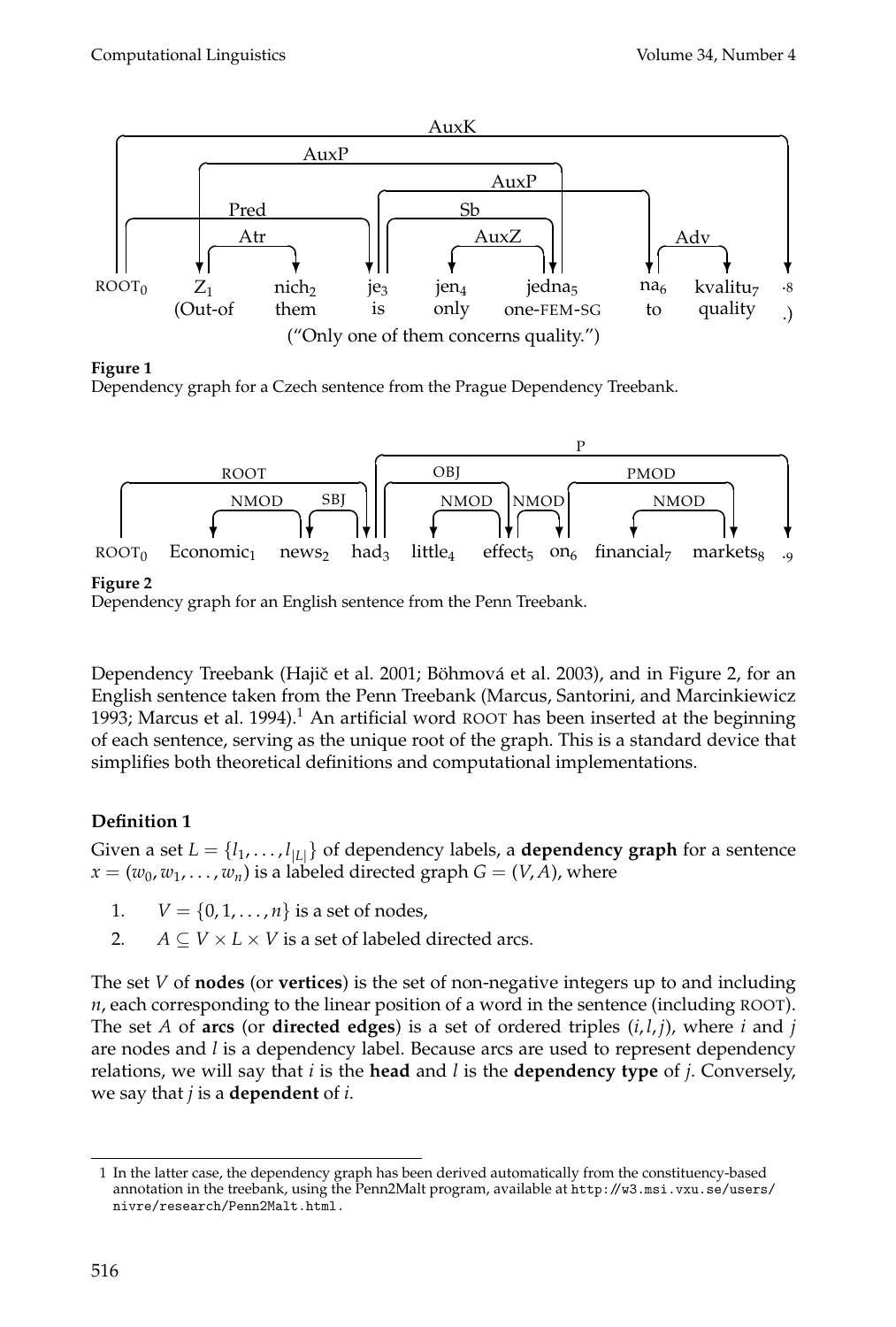## **Definition 2**

A dependency graph  $G = (V, A)$  is **well-formed** if and only if:

- 1. The node 0 is a root, that is, there is no node *i* and label *l* such that  $(i, l, 0) \in A$ .
- 2. Every node has at most one head and one label, that is, if  $(i, l, j) \in A$  then there is no node *i*' and label *l'* such that  $(i', l', j) \in A$  and  $i \neq i'$  or  $l \neq l'$ .
- 3. The graph *G* is acyclic, that is, there is no (non-empty) subset of arcs  ${(i_0, l_1, i_1), (i_1, l_2, i_2), \ldots, (i_{k-1}, l_k, i_k)}$  ⊆ *A* such that  $i_0 = i_k$ .

We will refer to conditions 1–3 as ROOT, SINGLE-HEAD, and ACYCLICITY, respectively. Any dependency graph satisfying these conditions is a **dependency forest**; if it is also connected, it is a **dependency tree**, that is, a directed tree rooted at the node 0. It is worth noting that any dependency forest can be turned into a dependency tree by adding arcs from the node 0 to all other roots.

## **Definition 3**

A dependency graph  $G = (V, A)$  is **projective** if and only if, for every arc  $(i, l, j) \in$ *A* and node  $k \in V$ , if  $i < k < j$  or  $j < k < i$  then there is a subset of arcs  $\{(i, l_1, l_1),$  $(i_1, l_2, i_2), \ldots (i_{k-1}, l_k, i_k) \} \in A$  such that  $i_k = k$ .

In a projective dependency graph, every node has a continuous projection, where the projection of a node *i* is the set of nodes reachable from *i* in the reflexive and transitive closure of the arc relation. This corresponds to the ban on discontinuous constituents in orthodox phrase structure representations. We call this condition PROJECTIVITY. When discussing PROJECTIVITY, we will often use the notation  $i \rightarrow * j$  to mean that *j* is reachable from *i* in the reflexive and transitive closure of the arc relation.

## **Example 1**

For the graphs depicted in Figures 1 and 2, we have:

Figure 1:  $G_1 = (V_1, A_1)$  $V_1 = \{0, 1, 2, 3, 4, 5, 6, 7, 8\}$  $A_1 = \{(0, Pred, 3), (0, AuxK, 8), (1, Art, 2), (3, Sb, 5), (3, AuxP, 6),\}$  $(5, AuxP, 1), (5, AuxZ, 4), (6, Adv, 7)$ Figure 2:  $G_2 = (V_2, A_2)$  $V_2 = \{0, 1, 2, 3, 4, 5, 6, 7, 8, 9\}$  $A_2 = \{(0, \text{ROOT}, 3), (2, \text{NMOD}, 1), (3, \text{SB}, 2), (3, \text{OB}, 5), (3, \text{P}, 9),\}$ (5, NMOD, 4), (5, NMOD, 6), (6, PMOD, 8), (8, NMOD, 7)}

Both *G*<sub>1</sub> and *G*<sub>2</sub> are well-formed dependency forests (dependency trees, to be specific), but only *G*<sup>2</sup> is projective. In *G*1, the arc (5, AuxP, 1) spans node 3, which is not reachable from node 5 by following dependency arcs.

## **3. Deterministic Incremental Dependency Parsing**

In this section, we introduce a formal framework for the specification of deterministic dependency parsing algorithms in terms of two components: a **transition system**, which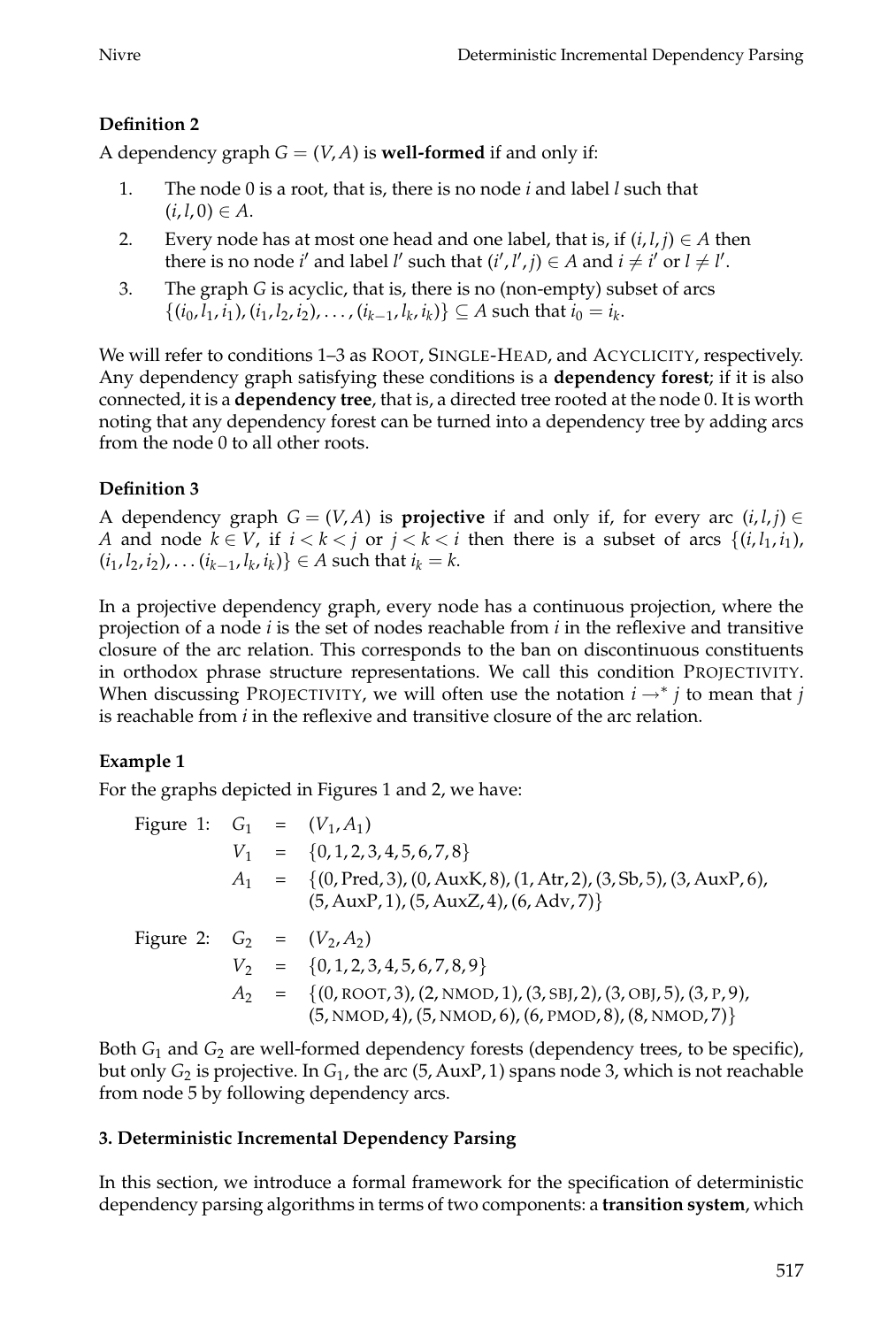is nondeterministic in the general case, and an **oracle**, which always picks a single transition out of every parser configuration. The use of transition systems to study computation is a standard technique in theoretical computer science, which is here combined with the notion of oracles in order to characterize parsing algorithms with deterministic search. In data-driven dependency parsing, oracles normally take the form of classifiers, trained on treebank data, but they can also be defined in terms of grammars and heuristic disambiguation rules (Nivre 2003).

The main reason for introducing this framework is to allow us to characterize algorithms that have previously been described in different traditions and to compare their formal properties within a single unified framework. In particular, whereas this type of framework has previously been used to characterize algorithms in the stackbased family (Nivre 2003, 2006b; Attardi 2006), it is here being used also for the listbased algorithms first discussed by Covington (2001).

## **Definition 4**

A **transition system** for dependency parsing is a quadruple  $S = (C, T, c_s, C_t)$ , where

- 1. *C* is a set of **configurations**, each of which contains a buffer β of (remaining) nodes and a set *A* of dependency arcs,
- 2. *T* is a set of transitions, each of which is a (partial) function  $t : C \to C$ ,
- 3. *c<sub>s</sub>* is an initialization function, mapping a sentence  $x = (w_0, w_1, \ldots, w_n)$  to a configuration with  $\beta = [1, \ldots, n]$ ,
- 4.  $C_t \subseteq C$  is a set of terminal configurations.

A configuration is required to contain at least a buffer  $\beta$ , initially containing the nodes  $[1, \ldots, n]$  corresponding to the real words of a sentence  $x = (w_0, w_1, \ldots, w_n)$ , and a set *A* of dependency arcs, defined on the nodes in  $V = \{0, 1, \ldots, n\}$ , given some set of dependency labels *L*. The specific transition systems defined in Sections 4 and 5 will extend this basic notion of configuration with different data structures, such as stacks and lists. We use the notation  $\beta_c$  and  $A_c$  to refer to the value of  $\beta$  and  $A$ , respectively, in a configuration *c*; we also use  $\left|\beta\right|$  to refer to the length of  $\beta$  (i.e., the number of nodes in the buffer) and we use [ ] to denote an empty buffer.

## **Definition 5**

Let *S* = (*C*, *T*, *c<sub>s</sub>*, *C*<sub>t</sub>) be a transition system. A **transition sequence** for a sentence *x* =  $(w_0, w_1, \ldots, w_n)$  in *S* is a sequence  $C_{0,m} = (c_0, c_1, \ldots, c_m)$  of configurations, such that

$$
1. \qquad c_0 = c_s(x),
$$

$$
2. \qquad c_m \in C_t,
$$

3. for every  $i$  ( $1 \le i \le m$ ),  $c_i = t(c_{i-1})$  for some  $t \in T$ .

The **parse** assigned to *x* by  $C_{0,m}$  is the dependency graph  $G_{c_m} = (\{0, 1, \ldots, n\}, A_{c_m})$ , where  $A_{c_m}$  is the set of dependency arcs in  $c_m$ .

Starting from the initial configuration for the sentence to be parsed, transitions will manipulate β and *A* (and other available data structures) until a terminal configuration is reached. Because the node set *V* is given by the input sentence itself, the set  $A_{c_m}$  of dependency arcs in the terminal configuration will determine the output dependency graph  $G_{c_m} = (V, A_{c_m})$ .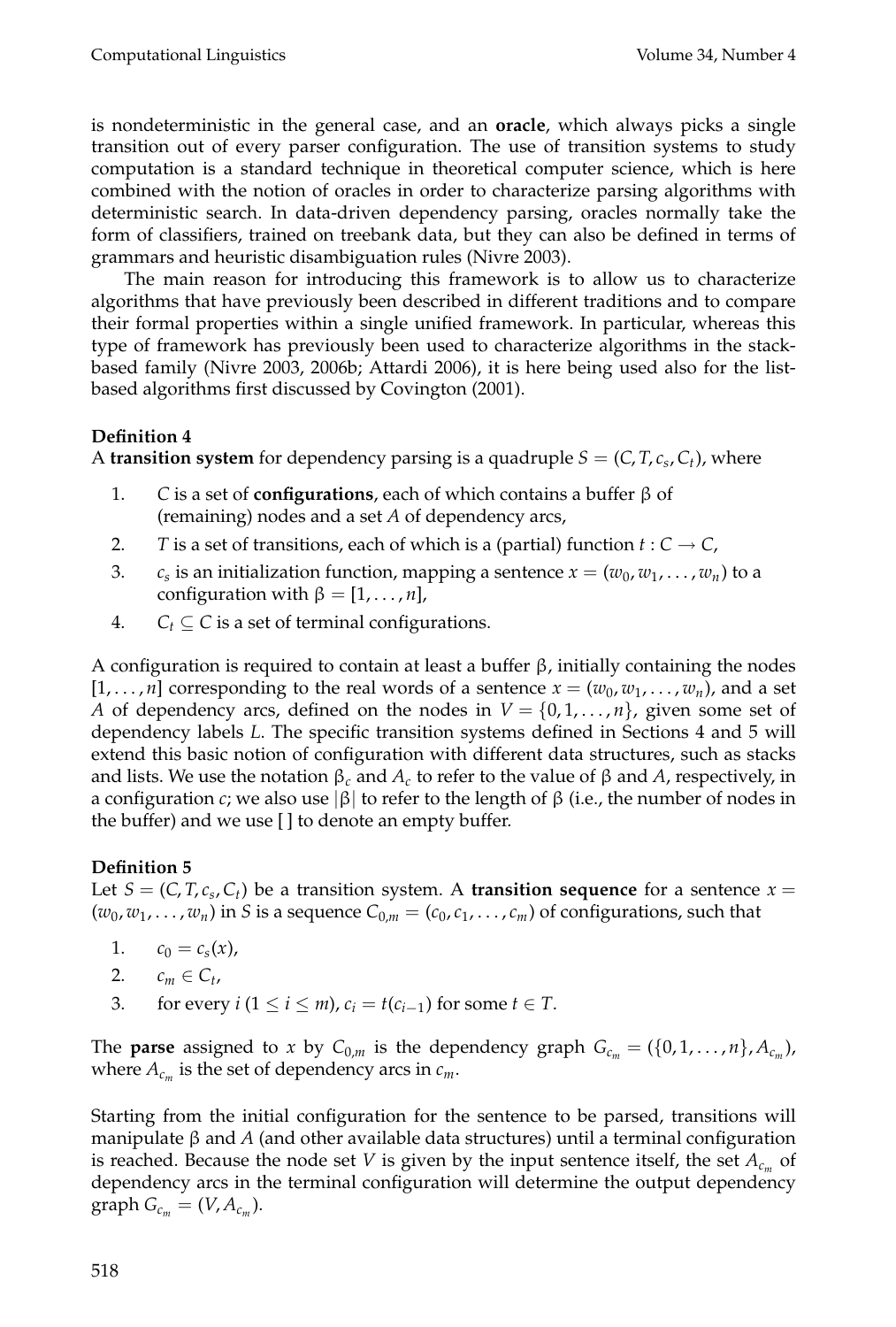## **Definition 6**

A transition system  $S = (C, T, c<sub>s</sub>, C<sub>t</sub>)$  is **incremental** if and only if, for every configuration  $c \in C$  and transition  $t \in T$ , it holds that:

- 1. if  $\beta_c = [\ ]$  then  $c \in C_t$ ,
- 2.  $|\beta_c| \geq |\beta_{t(c)}|$ ,
- 3. if  $a \in A_c$  then  $a \in A_{t(c)}$ .

The first two conditions state that the buffer  $\beta$  never grows in size and that parsing terminates as soon as it becomes empty; the third condition states that arcs added to *A* can never be removed. Note that this is only one of several possible notions of incrementality in parsing. A weaker notion would be to only require that the set of arcs is built monotonically (the third condition); a stronger notion would be to require also that nodes in β are processed strictly left to right.

## **Definition 7**

Let  $S = (C, T, c_s, C_t)$  be a transition system for dependency parsing.

- 1. *S* is **sound** for a class G of dependency graphs if and only if, for every sentence *x* and every transition sequence  $C_{0,m}$  for *x* in *S*, the parse  $G_{c_m} \in \mathbb{G}$ .
- 2. *S* is **complete** for a class G of dependency graphs if and only if, for every sentence *x* and every dependency graph  $G_x$  for *x* in  $\mathbb{G}$ , there is a transition sequence  $C_{0,m}$  for *x* in *S* such that  $G_{c_m} = G_x$ .
- 3. *S* is **correct** for a class G of dependency graphs if and only if it is sound and complete for G.

The notions of soundness and completeness, as defined here, can be seen as corresponding to the notions of soundness and completeness for grammar parsing algorithms, according to which an algorithm is sound if it only derives parses licensed by the grammar and complete if it derives all such parses (Shieber, Schabes, and Pereira 1995).

Depending on the nature of a transition system *S*, there may not be a transition sequence for every sentence, or there may be more than one such sequence. The systems defined in Sections 4 and 5 will all be such that, for any input sentence  $x = (w_0, w_1, \dots, w_n)$ , there is always at least one transition sequence for *x* (and usually more than one).

## **Definition 8**

An **oracle** for a transition system  $S = (C, T, c_s, C_t)$  is a function  $o : C \to T$ .

Given a transition system  $S = (C, T, c<sub>s</sub>, C<sub>t</sub>)$  and an oracle *o*, deterministic parsing can be achieved by the following simple algorithm:

 $PARSE(x = (w_0, w_1, \ldots, w_n))$ 1  $c \leftarrow c_s(x)$ 2 while  $c \notin C_t$ 3  $c \leftarrow [o(c)](c)$ 4 **return** *Gc*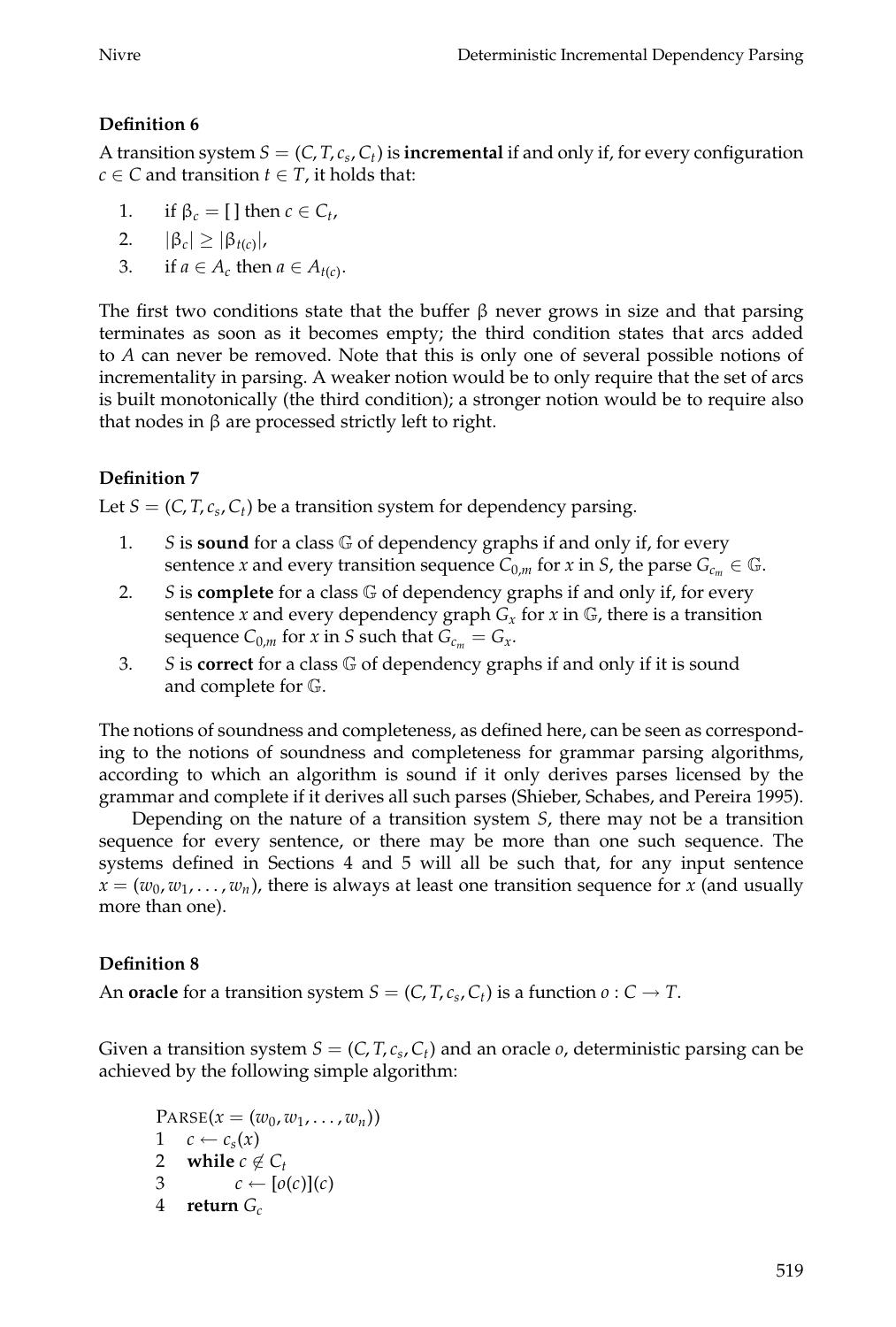It is easy to see that, provided that there is at least one transition sequence in *S* for every sentence, such a parser constructs exactly one transition sequence  $C_{0,m}$  for a sentence *x* and returns the parse defined by the terminal configuration  $c_m$ , that is,  $G_{c_m} = (\{0, 1, \ldots, n\}, A_{c_m})$ . The reason for separating the oracle *o*, which maps a configuration  $c$  to a transition  $t$ , from the transition  $t$  itself, which maps a configuration  $c$  to a new configuration  $c^\prime$ , is to have a clear separation between the abstract machine defined by the transition system, which determines formal properties such as correctness and complexity, and the search mechanism used when executing the machine.

In the experimental evaluation in Section 6, we will use the standard technique of approximating oracles with classifiers trained on treebank data. However, in the formal characterization of different parsing algorithms in Sections 4 and 5, we will concentrate on properties of the underlying transition systems. In particular, assuming that both  $o(c)$  and  $t(c)$  can be performed in constant time (for every  $o$ ,  $t$  and  $c$ ), which is reasonable in most cases, the worst-case time complexity of a deterministic parser based on a transition system *S* is given by an upper bound on the length of transition sequences in *S*. And the space complexity is given by an upper bound on the size of a configuration  $c \in \mathcal{C}$ , because only one configuration needs to be stored at any given time in a deterministic parser.

### **4. Stack-Based Algorithms**

The stack-based algorithms make use of a stack to store partially processed tokens, that is, tokens that have been removed from the input buffer but which are still considered as potential candidates for dependency links, either as heads or as dependents. A parser configuration is therefore defined as a triple, consisting of a stack, an input buffer, and a set of dependency arcs.

## **Definition 9**

A **stack-based** configuration for a sentence  $x = (w_0, w_1, \ldots, w_n)$  is a triple  $c = (\sigma, \beta, A)$ , where

- 1. σ is a stack of tokens *i* ≤ *k* (for some *k* ≤ *n*),
- 2. β is a buffer of tokens  $j > k$ ,
- 3. *A* is a set of dependency arcs such that  $G = (\{0, 1, ..., n\}, A)$  is a dependency graph for *x*.

Both the stack and the buffer will be represented as lists, although the stack will have its head (or top) to the right for reasons of perspicuity. Thus, σ|*i* represents a stack with top *i* and tail σ, and *j*|β represents a buffer with head *j* and tail β. <sup>2</sup> We use square brackets for enumerated lists, for example, [1, 2, ... , *n*], with [ ] for the empty list as a special case.

## **Definition 10**

A **stack-based** transition system is a quadruple  $S = (C, T, c<sub>s</sub>, C<sub>t</sub>)$ , where

- 1. *C* is the set of all stack-based configurations,
- 2.  $c_s(x = (w_0, w_1, \ldots, w_n)) = ([0], [1, \ldots, n], \emptyset),$

<sup>2</sup> The operator | is taken to be left-associative for the stack and right-associative for the buffer.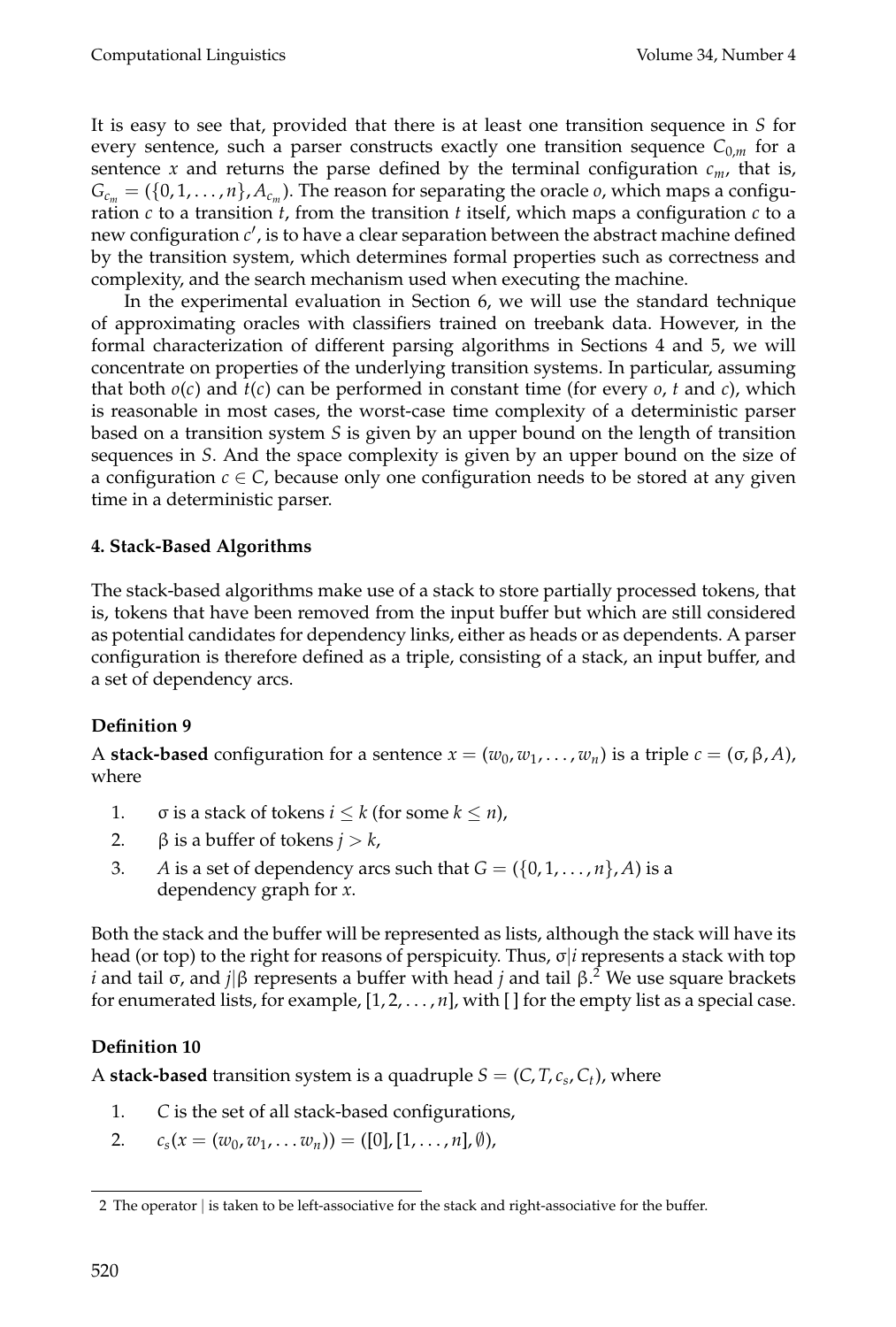| <b>Transitions</b>    |                                                                                                     |
|-----------------------|-----------------------------------------------------------------------------------------------------|
| $LEFT-ARC1$           | $(\sigma i, j \beta, A) \Rightarrow (\sigma, j \beta, A \cup \{(j, l, i)\})$                        |
|                       | RIGHT-ARC <sub>i</sub> $(\sigma i, j \beta, A) \Rightarrow (\sigma, i \beta, A \cup \{(i, l, j)\})$ |
| <b>SHIFT</b>          | $(\sigma, i   \beta, A) \Rightarrow (\sigma   i, \beta, A)$                                         |
| Preconditions         |                                                                                                     |
| LEFT-ARC <sub>l</sub> | $\neg[i=0]$<br>$\neg \exists k \exists l'[(k, l', i) \in A]$                                        |
| $R$ IGHT-ARC $_i^s$   | $\neg \exists k \exists l'[(k, l', j) \in A]$                                                       |

#### **Figure 3**

Transitions for the arc-standard, stack-based parsing algorithm.

3. *T* is a set of transitions, each of which is a function  $t : C \to C$ ,

4. 
$$
C_t = \{c \in C | c = (\sigma, [], A)\}.
$$

A stack-based parse of a sentence  $x = (w_0, w_1, \ldots, w_n)$  starts with the artificial root node 0 on the stack  $\sigma$ , all the nodes corresponding to real words in the buffer  $\beta$ , and an empty set *A* of dependency arcs; it ends as soon as the buffer  $\beta$  is empty. The transitions used by stack-based parsers are essentially composed of two types of actions: adding (labeled) arcs to *A* and manipulating the stack  $\sigma$  and input buffer  $\beta$ . By combining such actions in different ways, we can construct transition systems that implement different parsing strategies. We will now define two such systems, which we call **arc-standard** and **arc-eager**, respectively, adopting the terminology of Abney and Johnson (1991).

## **4.1 Arc-Standard Parsing**

The transition set *T* for the arc-standard, stack-based parser is defined in Figure 3 and contains three types of transitions:

- 1. Transitions LEFT-ARC*<sup>l</sup>* (for any dependency label *l*) add a dependency arc (*j*, *l*, *i*) to *A*, where *i* is the node on top of the stack σ and *j* is the first node in the buffer  $β$ . In addition, they pop the stack  $σ$ . They have as a precondition that the token *i* is not the artificial root node 0 and does not already have a head.
- 2. Transitions RIGHT-ARC*<sup>s</sup> <sup>l</sup>* (for any dependency label *l*) add a dependency arc (*i*, *l*, *j*) to *A*, where *i* is the node on top of the stack σ and *j* is the first node in the buffer β. In addition, they pop the stack σ and replace *j* by *i* at the head of β. They have as a precondition that the token *j* does not already have a head. $3$
- 3. The transition SHIFT removes the first node *i* in the buffer β and pushes it on top of the stack σ.

<sup>3</sup> The superscript *s* is used to distinguish these transitions from the non-equivalent RIGHT-ARC<sup>e</sup> transitions in the arc-eager system.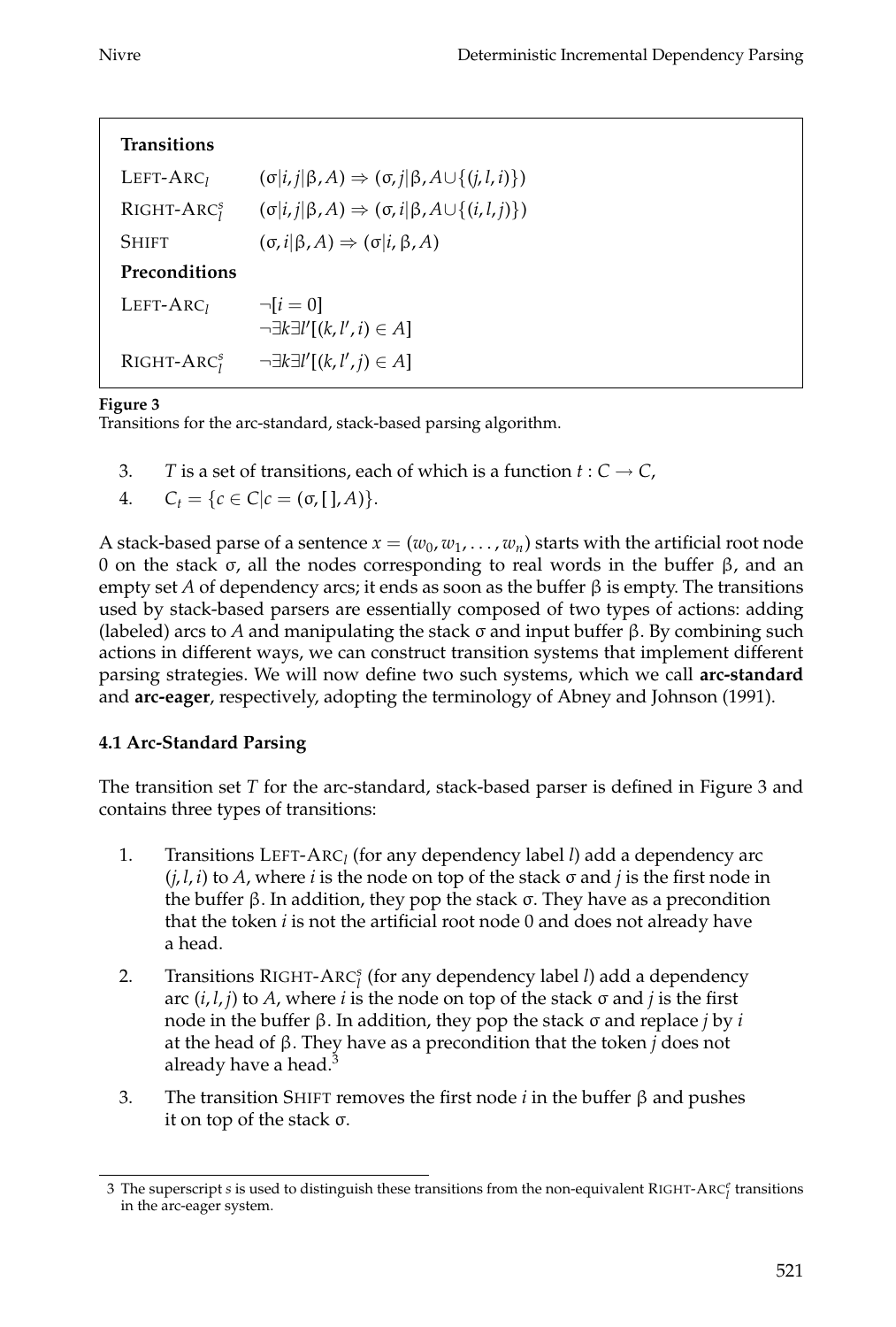| <b>Transition</b>                                 | Configuration      |                             |                                           |  |
|---------------------------------------------------|--------------------|-----------------------------|-------------------------------------------|--|
|                                                   | $[0]$ ,            | $[1, \ldots, 9]$ ,          | 0                                         |  |
| $SHIFT \Longrightarrow$                           | [0,1],             | $[2, \ldots, 9]$ ,          | Ø                                         |  |
| LEFT-ARC <sub>NMOD</sub> $\Longrightarrow$        | [0]                | $[2, \ldots, 9]$ ,          | $A_1 = \{(2, NMOD, 1)\}\$                 |  |
| SHIFT $\implies$ ( [0,2],                         |                    | $[3,\ldots,9]$ ,            | A <sub>1</sub>                            |  |
| $LEFT-ARC_{SBJ} \Longrightarrow$                  | $($ [0],           | $[3, \ldots, 9]$ ,          | $A_2 = A_1 \cup \{(3, SBJ, 2)\}\$         |  |
| $SHIFT \Longrightarrow$                           | ( [0,3],           | $[4, \ldots, 9]$ ,          | A <sub>2</sub>                            |  |
| SHIFT $\Longrightarrow$                           | $($ [0, 3, 4],     | $[5, \ldots, 9]$ ,          | A <sub>2</sub>                            |  |
| $LEFT-ARC$ <sub>NMOD</sub> $\Longrightarrow$      | $[0,3]$ ,          | $[5, \ldots, 9]$ ,          | $A_3 = A_2 \cup \{(5, NMOD, 4)\}\$        |  |
| $SHIFT \Longrightarrow$                           |                    | $[0,3,5], \t [6,\ldots,9],$ | $A_3$                                     |  |
| SHIFT $\Longrightarrow$                           | $[0,\ldots 6]$     | $[7, 8, 9]$ ,               | $A_3$                                     |  |
| $SHIFT \Longrightarrow$                           | $[0,\ldots,7],$    | $[8, 9]$ ,                  | $A_3$                                     |  |
| LEFT-ARC <sub>NMOD</sub> $\implies$               | $( [0, \ldots 6],$ | $[8, 9]$ ,                  | $A_4 = A_3 \cup \{(8, NMOD, 7)\}\$        |  |
| $RIGHT-ARCsPMOD \Longrightarrow$                  | $($ [0, 3, 5],     | $[6, 9]$ ,                  | $A_5 = A_4 \cup \{(6, \text{PMOD}, 8)\}\$ |  |
| $RIGHT-ARCNMODs$ $\Longrightarrow$                | $[0,3]$ ,          | $[5, 9]$ ,                  | $A_6 = A_5 \cup \{(5, NMOD, 6)\}\$        |  |
| $RIGHT-ARC^s_{OBI} \Longrightarrow$               | [0]                | $[3, 9]$ ,                  | $A_7 = A_6 \cup \{(3, \text{OBJ}, 5)\}\$  |  |
| $SHIFT \Longrightarrow$ (                         | $[0,3]$ ,          | $ 9 $ ,                     | A <sub>7</sub>                            |  |
| $R$ IGHT-ARC <sup>s</sup> <sub>p</sub> $\implies$ | [0],               | [3]                         | $A_8 = A_7 \cup \{(3, P, 9)\}\$           |  |
| $RIGHT-ARC^s_{ROOT} \Longrightarrow$              | H.                 | [0]                         | $A_9 = A_8 \cup \{(0, \text{ROOT}, 3)\}\$ |  |
| $SHIFT \Longrightarrow$                           | [0],               | H,                          | Aq                                        |  |

**Figure 4**

Arc-standard transition sequence for the English sentence in Figure 2.

The arc-standard parser is the closest correspondent to the familiar shift-reduce parser for context-free grammars (Aho, Sethi, and Ullman 1986). The LEFT-ARC*<sup>l</sup>* and RIGHT-ARC<sup>*s*</sup> transitions correspond to reduce actions, replacing a head-dependent structure with its head, whereas the SHIFT transition is exactly the same as the shift action. One peculiarity of the transitions, as defined here, is that the "reduce" transitions apply to one node on the stack and one node in the buffer, rather than two nodes on the stack. The reason for this formulation is to facilitate comparison with the arc-eager parser described in the next section and to simplify the definition of terminal configurations. By way of example, Figure 4 shows the transition sequence needed to parse the English sentence in Figure 2.

### **Theorem 1**

The arc-standard, stack-based algorithm is correct for the class of projective dependency forests.

## **Proof 1**

To show the soundness of the algorithm, we show that the dependency graph defined by the initial configuration,  $G_{c,s}(x) = (V_x, \emptyset)$ , is a projective dependency forest, and that every transition preserves this property. We consider each of the relevant conditions in turn, keeping in mind that the only transitions that modify the graph are LEFT-ARC*<sup>l</sup>* and RIGHT-ARC*<sup>s</sup> l* .

1. ROOT: The node 0 is a root in  $G_{c_5(x)}$ , and adding an arc of the form  $(i, l, 0)$  is prevented by an explicit precondition of LEFT-ARC*l*.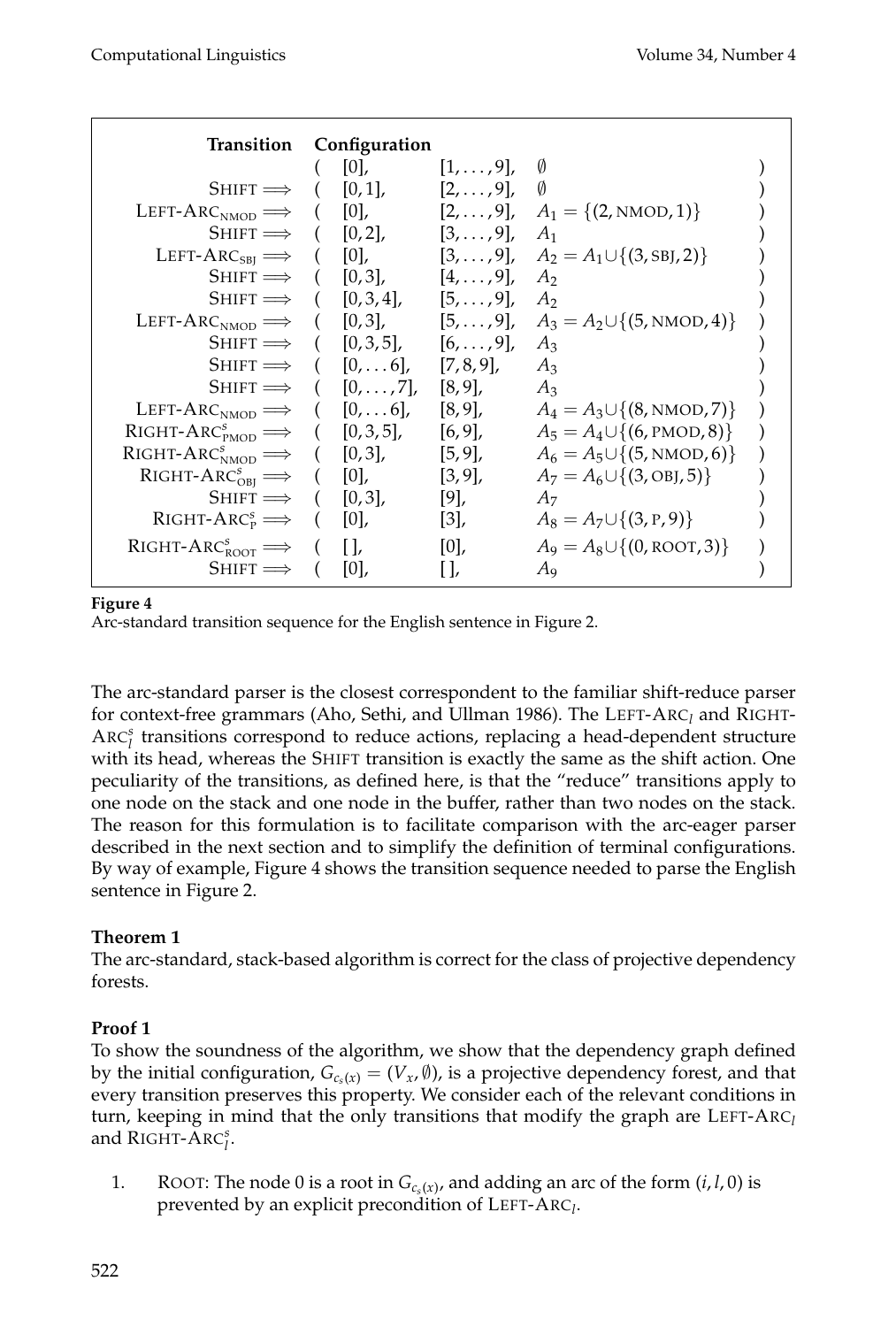- 2. SINGLE-HEAD: Every node  $i \in V_x$  has in-degree 0 in  $G_{c_5}(x)$ , and both LEFT-ARC*<sup>l</sup>* and RIGHT-ARC*<sup>s</sup> <sup>l</sup>* have as a precondition that the dependent of the new arc has in-degree 0.
- 3. ACYCLICITY:  $G_{c_{s}(x)}$  is acyclic, and adding an arc  $(i, l, j)$  will create a cycle only if there is a directed path from *j* to *i*. But this would require that a previous transition had added an arc of the form (*k, l', i*) (for some *k, l'*), in which case *i* would no longer be in σ or β.
- 4. PROJECTIVITY:  $G_{c_0(x)}$  is projective, and adding an arc  $(i, l, j)$  will make the graph non-projective only if there is a node *k* such that  $i < k < j$  or  $j < k < i$ and neither *i*  $\rightarrow$  *\* k* nor *j*  $\rightarrow$  *\* k*. Let  $C_{0,m}$  be a configuration sequence for  $x = (w_0, w_1, \ldots, w_n)$  and let  $\Pi(p, i, j)$  (for  $0 < p < m, 0 \le i < j \le n$ ) be the claim that, for every *k* such that  $i < k < j$ ,  $i \rightarrow^* k$  or  $j \rightarrow^* k$  in  $G_{c_n}$ . To prove that no arc can be non-projective, we need to prove that, if  $c_p \in C_{0,m}$  and  $c_p = (\sigma | i, j | \beta, A_{c_p})$ , then  $\Pi(p, i, j)$ . (If  $c_p = (\sigma | i, j | \beta, A_{c_p})$  and  $\Pi(p, i, j)$ , then  $\Pi(p', i, j)$  for all  $p'$  such that  $p < p'$ , since in  $c_p$  every node  $k$  such that *i* < *k* < *j* must already have a head.) We prove this by induction over the number  $\Delta(p)$  of transitions leading to  $c_p$  from the first configuration  $c_{p-∆(p)} ∈ C_{0,m}$  such that  $c_{p-∆(p)} = (σ|i, β, A_{c_{p-∆(p)}})$  (i.e., the first configuration where *i* is on the top of the stack).

**Basis:** If  $\Delta(p) = 0$ , then *i* and *j* are adjacent and  $\Pi(p, i, j)$  holds vacuously.

**Inductive step:** Assume that  $\Pi(p, i, j)$  holds if  $\Delta(p) \leq q$  (for some *q* > 0) and that  $\Delta(p) = q + 1$ . Now consider the transition  $t_p$  that results in configuration  $c_p$ . There are three cases:

**Case 1:** If  $t_p$  = RIGHT-ARC<sup>*s*</sup> (for some *l*), then there is a node *k* such that  $j < k$ ,  $(j, l, k) \in A_{c_p}$ , and  $c_{p-1} = (\sigma |i|j, k | \beta, A_{c_p} - \sigma)$  $\{(j, l, k)\}\)$ . This entails that there is an earlier configuration  $c_{p-r}$  (2 ≤ *r* ≤ ∆(*p*)) such that  $c_{p-r}$  = (σ|*i*, *j*|β,  $A_{c_{p-r}}$ ). Because  $\Delta(p - r) = \Delta(p) - r \leq q$ , we can use the inductive hypothesis to infer  $\Pi(p - r, i, j)$  and hence  $\Pi(p, i, j)$ .

**Case 2:** If  $t_p$  = LEFT-ARC<sub>*l*</sub> (for some *l*), then there is a node *k* such that *i* < *k* < *j*, (*j*, *l*, *k*) ∈ *A*<sub>*c<sub>p</sub>*</sub>, and *c*<sub>*p*−1</sub> = (σ|*i*|*k*, *j*|β, *A*<sub>*c<sub>p</sub>*</sub>−  $\{(j, l, k)\}\)$ . Because  $\Delta(p-1) \leq q$ , we can use the inductive hypothesis to infer  $\Pi(p-1,k,j)$  and, from this,  $\Pi(p,k,j)$ . Moreover, because there has to be an earlier configuration *c*<sub>*p*−*r*</sub> (*r* < ∆(*p*)) such that  $c_{p-r}$  = (σ|*i*, *k*|β,  $A_{c_{n-r}}$ ) and  $\Delta(p - r) \leq q$ , we can use the inductive hypothesis again to infer  $\Pi(p-r, i, k)$  and  $\Pi(p, i, k)$ .  $\Pi(p, i, k)$ ,  $\Pi(p, k, j)$  and  $(j, l, k) \in A_{c_n}$  together entail  $\Pi(p, i, j)$ .

**Case 3:** If the transition  $t_p = S H I F T$ , then it must have been preceded by a RIGHT-ARC*<sup>s</sup> <sup>l</sup>* transition (for some *l*), because otherwise *i* and *j* would be adjacent. This means that there is a node *k* such that  $i < k < j$ ,  $(i, l, k) \in A_{c_p}$ , and  $c_{p-2} =$  $(\sigma|i, k|j|\beta, A_{c_n} - \{(i, l, k)\})$ . Because  $\Delta(p-2) \leq q$ , we can again use the inductive hypothesis to infer  $\Pi(p-2, i, k)$ and Π(*p*, *i*, *k*). Furthermore, it must be the case that either *k* and *j* are adjacent or there is an earlier configuration *cp*−*<sup>r</sup>*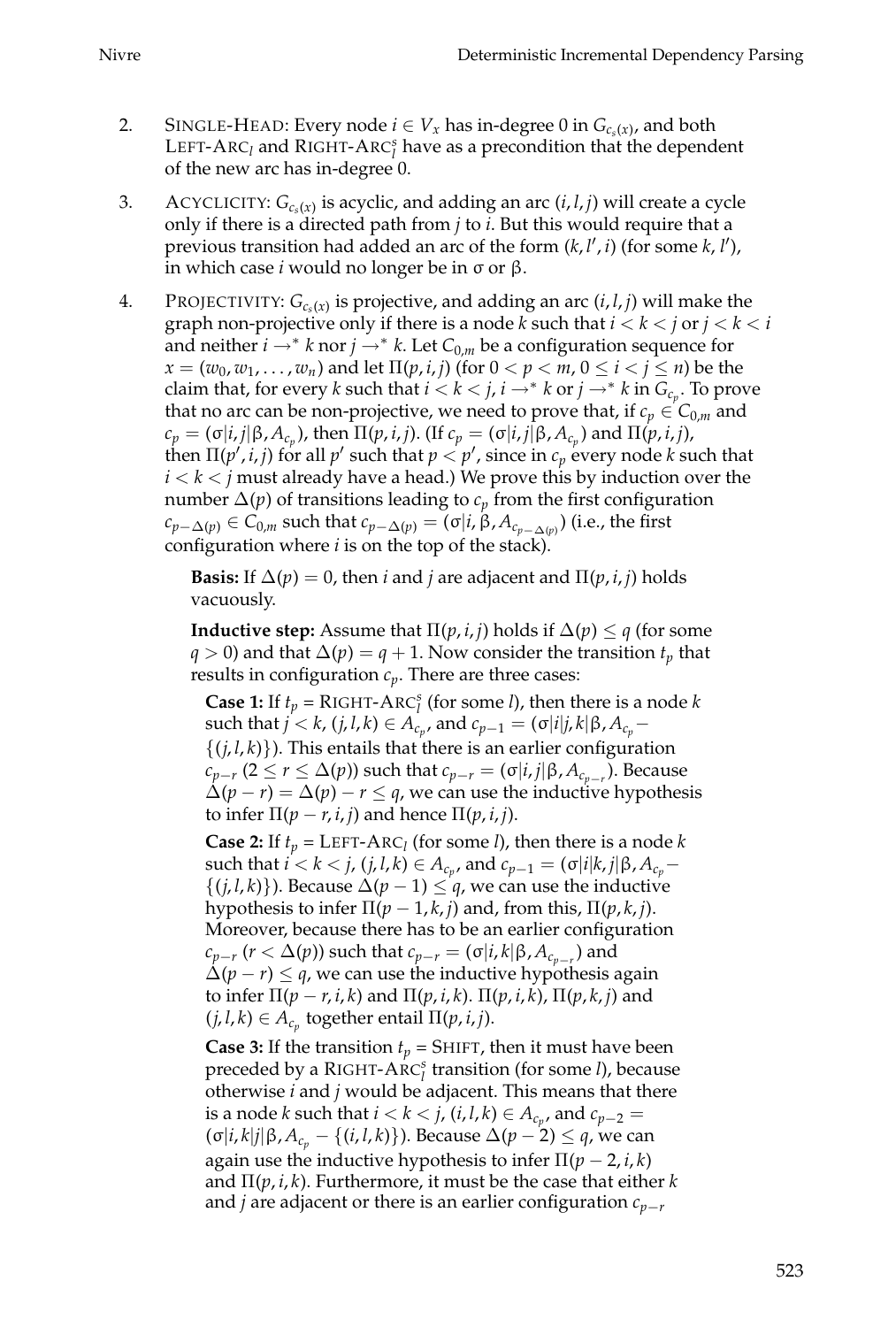$(r < \Delta(p))$  such that  $c_{p-r} = (\sigma | k, j | \beta, A_{c_{p-r}})$ ; in both cases it follows that  $\Pi(p, k, j)$  (in the latter through the inductive hypothesis via Π(*p* − *r*, *k*, *j*)). As before, Π(*p*, *i*, *k*), Π(*p*, *k*, *j*) and  $(i, l, k) \in A_{c_n}$  together entail  $\Pi(p, i, j)$ .

For completeness, we need to show that for any sentence *x* and projective dependency forest  $G_x = (V_x, A_x)$  for *x*, there is a transition sequence  $C_{0,m}$  such that  $G_{c_m} = G_x$ . We prove this by induction on the length  $|x|$  of  $x = (w_0, w_1, \ldots, w_n)$ .

**Basis:** If  $|x| = 1$ , then the only projective dependency forest for *x* is  $G = (\{0\}, \emptyset)$  and  $G_{c_m} = G_x$  for  $C_{0,m} = (c_s(x))$ .

**Inductive step:** Assume that the claim holds if  $|x| \leq p$  (for some  $p > 1$ ) and assume that  $|x| = p + 1$  and  $G_x = (V_x, A_x)$   $(V_x = \{0, 1, ..., p\})$ . Consider the subgraph  $G_{x'} = (V_x - \{p\}, A^{-p})$ , where  $A^{-p} = A_x - \{(i, l, j)|i = p \vee j = p\}$  $p\}$ , that is, the graph  $G_{x'}$  is exactly like  $G_x$  except that the node  $p$  and all the arcs going into or out of this node are missing. It is obvious that, if  $G_x$  is a projective dependency forest for the sentence  $x = (w_0, w_1, \ldots, w_p)$ , then  $G_{x'}$  is a projective dependency forest for the sentence  $x' = (w_0, w_1, \ldots, w_{n'})$  $w_{p-1}$ ), and that, because  $|x'| = p$ , there is a transition sequence  $C_{0,q}$  such that  $G_{c_q} = G_{x'}$  (in virtue of the inductive hypothesis). The terminal configuration of *G*<sub>0,*q*</sub> must have the form *c<sub>q</sub>* = ( $\sigma_{c_q}$ , [], *A*<sup>-*p*</sup>), where *i*  $\in \sigma_{c_q}$ if and only if *i* is a root in *Gx*- (else *i* would have been removed in a LEFT-ARC<sub>*l*</sub> or RIGHT-ARC<sup>*s*</sup></sup> transition). It follows that, in  $G_x$ , *i* is either a root or a dependent of  $p$ . In the latter case, any  $j$  such that  $j \in \sigma_{c_q}$  and  $i < j$ must also be a dependent of  $p$  (else  $G_x$  would not be projective, given that *i* and *j* are both roots in  $G_{x'}$ ). Moreover, if *p* has a head *k* in  $G_x$ , then *k* must be the topmost node in  $\sigma_{c}$  that is not a dependent of  $p$  (anything else would again be inconsistent with the assumption that  $G_x$  is projective). Therefore, we can construct a transition sequence  $C_{0,m}$  such that  $G_{c_m}$  =  $G_x$ , by starting in  $c_0 = c_s(x)$  and applying exactly the same *q* transitions as in  $C_{0,a}$ , followed by as many LEFT-ARC<sub>l</sub> transitions as there are left dependents of *p* in *Gx*, followed by a RIGHT-ARC*<sup>s</sup> <sup>l</sup>* transition if and only if  $p$  has a head in  $G_x$ , followed by a SHIFT transition (moving the head of *p* back to the stack and emptying the buffer).  $\blacksquare$ 

### **Theorem 2**

The worst-case time complexity of the arc-standard, stack-based algorithm is  $O(n)$ , where *n* is the length of the input sentence.

### **Proof 2**

Assuming that the oracle and transition functions can be computed in some constant time, the worst-case running time is bounded by the maximum number of transitions in a transition sequence  $C_{0,m}$  for a sentence  $x = (w_0, w_1, \ldots, w_n)$ . Since a SHIFT transition decreases the length of the buffer  $β$  by 1, no other transition increases the length of  $β$ , and any configuration where  $\beta = [\ ]$  is terminal, the number of SHIFT transitions in  $C_{0,m}$ is bounded by *n*. Moreover, since both LEFT-ARC*<sup>l</sup>* and RIGHT-ARC*<sup>s</sup> <sup>l</sup>* decrease the height of the stack by 1, only SHIFT increases the height of the stack by 1, and the initial height of the stack is 1, the combined number of instances of LEFT-ARC<sub>l</sub> and RIGHT-ARC<sup>*s*</sup> in  $C_{0,m}$  is also bounded by *n*. Hence, the worst case time complexity is  $O(n)$ .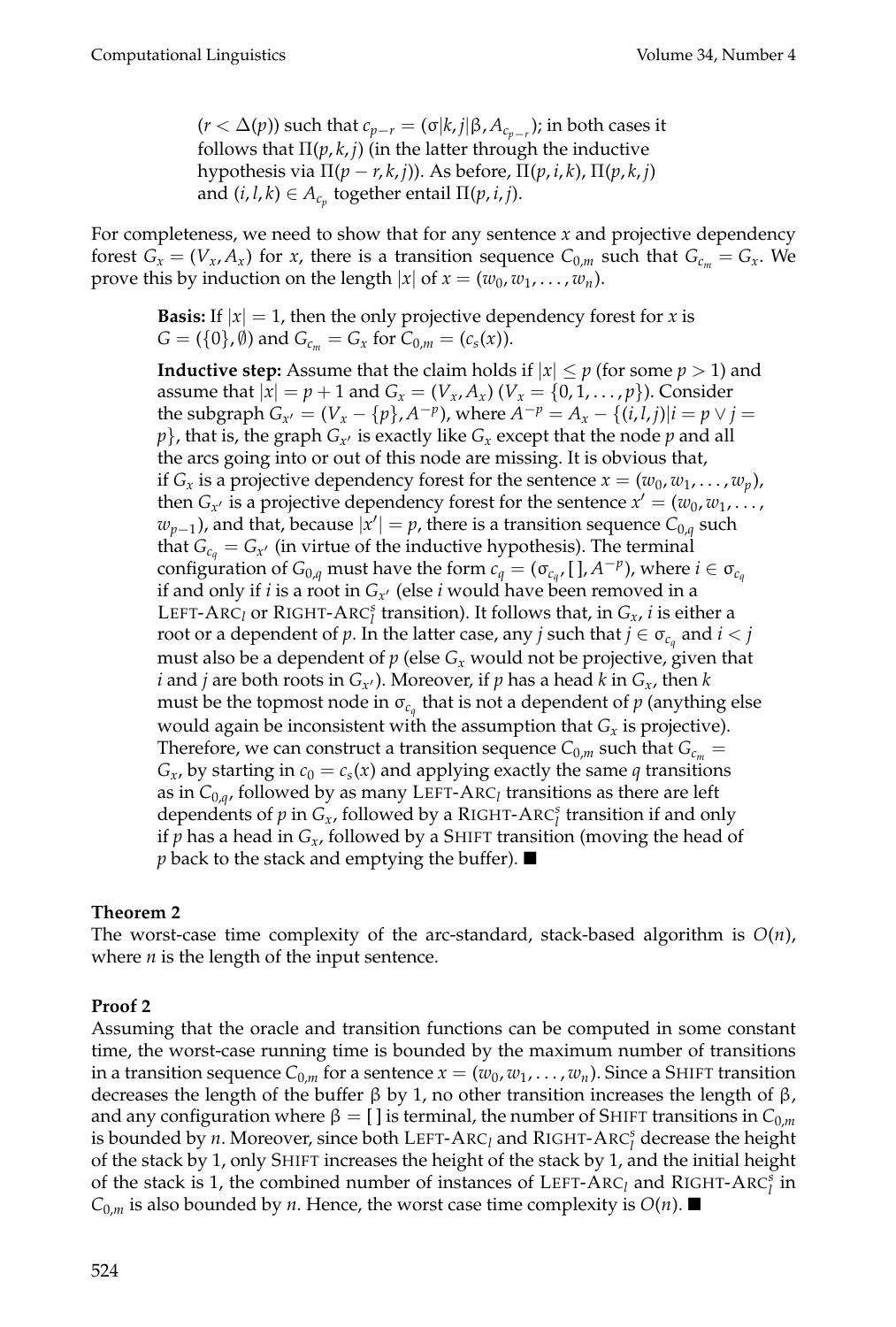## *Remark 1*

The assumption that the oracle function can be computed in constant time will be discussed at the end of Section 6.1, where we approximate oracles with treebank-induced classifiers in order to experimentally evaluate the different algorithms. The assumption that every transition can be performed in constant time can be justified by noting that the only operations involved are those of adding an arc to the graph, removing the first element from the buffer, and pushing or popping the stack.

## **Theorem 3**

The worst-case space complexity of the arc-standard, stack-based algorithm is  $O(n)$ , where *n* is the length of the input sentence.

## **Proof 3**

Given the deterministic parsing algorithm, only one configuration  $c = (\sigma, \beta, A)$  needs to be stored at any given time. Assuming that a single node can be stored in some constant space, the space needed to store  $\sigma$  and  $\beta$ , respectively, is bounded by the number of nodes. The same holds for *A*, given that a single arc can be stored in constant space, because the number of arcs in a dependency forest is bounded by the number of nodes. Hence, the worst-case space complexity is  $O(n)$ .

## **4.2 Arc-Eager Parsing**

The transition set *T* for the arc-eager, stack-based parser is defined in Figure 5 and contains four types of transitions:

1. Transitions LEFT-ARC*<sup>l</sup>* (for any dependency label *l*) add a dependency arc  $(i, l, i)$  to *A*, where *i* is the node on top of the stack  $\sigma$  and *j* is the first node in the buffer  $β$ . In addition, they pop the stack  $σ$ . They have as a precondition that the token *i* is not the artificial root node 0 and does not already have a head.

## **Transitions**

| $LEFT-ARC1$         | $(\sigma i, j \beta, A) \Rightarrow (\sigma, j \beta, A \cup \{(j, l, i)\})$   |
|---------------------|--------------------------------------------------------------------------------|
| $R$ IGHT-ARC $^e_I$ | $(\sigma i, j \beta, A) \Rightarrow (\sigma i j, \beta, A \cup \{(i, l, j)\})$ |
| <b>REDUCE</b>       | $(\sigma i, \beta, A) \Rightarrow (\sigma, \beta, A)$                          |
| <b>SHIFT</b>        | $(\sigma, i   \beta, A) \Rightarrow (\sigma   i, \beta, A)$                    |
| Preconditions       |                                                                                |
| $LEFT-ARC1$         | $\neg[i=0]$                                                                    |
|                     | $\neg \exists k \exists l'[(k, l', i) \in A]$                                  |
|                     |                                                                                |
| $R$ IGHT-ARC $^e_I$ | $\neg \exists k \exists l'[(k, l', j) \in A]$                                  |

**Figure 5**

Transitions for the arc-eager, stack-based parsing algorithm.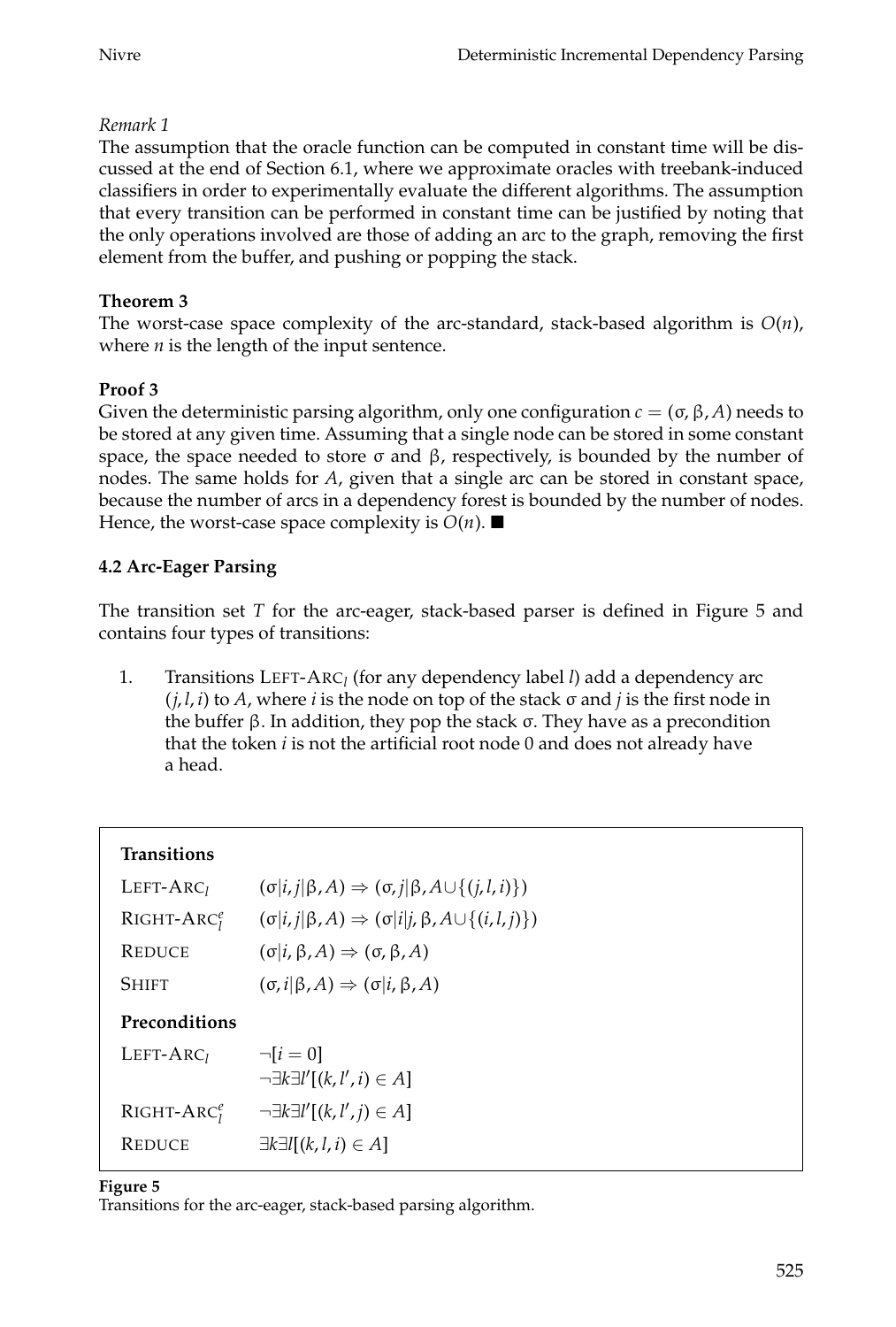- 2. Transitions RIGHT-ARC*<sup>e</sup> <sup>l</sup>* (for any dependency label *l*) add a dependency arc (*i*, *l*, *j*) to *A*, where *i* is the node on top of the stack σ and *j* is the first node in the buffer β. In addition, they remove the first node *j* in the buffer β and push it on top of the stack σ. They have as a precondition that the token *j* does not already have a head.
- 3. The transition REDUCE pops the stack  $β$  and is subject to the precondition that the top token has a head.
- 4. The transition SHIFT removes the first node *i* in the buffer β and pushes it on top of the stack σ.

The arc-eager parser differs from the arc-standard one by attaching right dependents (using RIGHT-ARC*<sup>e</sup> <sup>l</sup>* transitions) as soon as possible, that is, before the right dependent has found all its right dependents. As a consequence, the RIGHT-ARC<sup>e</sup> transitions cannot replace the head-dependent structure with the head, as in the arc-standard system, but must store both the head and the dependent on the stack for further processing. The dependent can be popped from the stack at a later time through the REDUCE transition, which completes the reduction of this structure. The arc-eager system is illustrated in Figure 6, which shows the transition sequence needed to parse the English sentence in Figure 2 with the same output as the arc-standard sequence in Figure 4.

## **Theorem 4**

The arc-eager, stack-based algorithm is correct for the class of projective dependency forests.

| Transition                                 | Configuration      |                    |                                           |  |
|--------------------------------------------|--------------------|--------------------|-------------------------------------------|--|
|                                            | $[0]$ ,            | $[1, \ldots, 9]$ , | Ø                                         |  |
| $SHIFT \Longrightarrow$                    | $[0,1]$ ,          | $[2, \ldots, 9]$ , | Ø                                         |  |
| $LEFT-ARCNMOD \Longrightarrow$             | [0]                | $[2,\ldots,9]$ ,   | $A_1 = \{(2, NMOD, 1)\}\$                 |  |
| $SHIFT \Longrightarrow$                    | $[0, 2]$ ,         | $[3, \ldots, 9]$ , | A <sub>1</sub>                            |  |
| LEFT-ARC <sub>SBI</sub> $\Longrightarrow$  | [0]                | $[3, \ldots, 9]$ , | $A_2 = A_1 \cup \{(3, SBJ, 2)\}\$         |  |
| $RIGHT-ARC_{ROOT}^e \Longrightarrow$       | $[0,3]$ ,          | $[4, \ldots, 9]$ , | $A_3 = A_2 \cup \{(0, \text{ROOT}, 3)\}\$ |  |
| $SHIFT \Longrightarrow$                    | $[0,3,4]$ ,        | $[5, \ldots, 9]$ , | $A_3$                                     |  |
| LEFT-ARC <sub>NMOD</sub> $\Longrightarrow$ | $[0,3]$ ,          | $[5, \ldots, 9]$ , | $A_4 = A_3 \cup \{(5, NMOD, 4)\}\$        |  |
| $RIGHT-ARC_{OBI}^e \Longrightarrow$        | $[0,3,5]$ ,        | $[6, \ldots, 9]$ , | $A_5 = A_4 \cup \{(3, \text{OBJ}, 5)\}\$  |  |
| $RIGHT-ARCeNMOD \Longrightarrow$           | $[0,\ldots,6],$    | $[7,8,9]$ ,        | $A_6 = A_5 \cup \{(5, NMOD, 6)\}\$        |  |
| $SHIFT \Longrightarrow$                    | $[0, \ldots, 7]$ , | $[8, 9]$ ,         | $A_6$                                     |  |
| LEFT-ARC <sub>NMOD</sub> $\Longrightarrow$ | $[0, \ldots 6]$    | $[8, 9]$ ,         | $A_7 = A_6 \cup \{(8, NMOD, 7)\}\$        |  |
| $RIGHT-ARCePMOD \Longrightarrow$           | $[0,\ldots,8],$    | $[9]$ ,            | $A_8 = A_7 \cup \{(6, \text{PMOD}, 8)\}\$ |  |
| $REDUCE \implies$                          | $[0,\ldots,6],$    | 19I.               | $A_8$                                     |  |
| $REDUCE \implies$                          | $[0,3,5]$ ,        | 19I.               | $A_8$                                     |  |
| $REDUCE \implies$                          | $[0,3]$ ,          | $[9]$ ,            | $A_8$                                     |  |
| $RIGHT-ARC_P^e \Longrightarrow$            | $[0,3,9]$ ,        | $\mathsf{L}$       | $A_9 = A_8 \cup \{(3, P, 9)\}\$           |  |

#### **Figure 6**

Arc-eager transition sequence for the English sentence in Figure 2.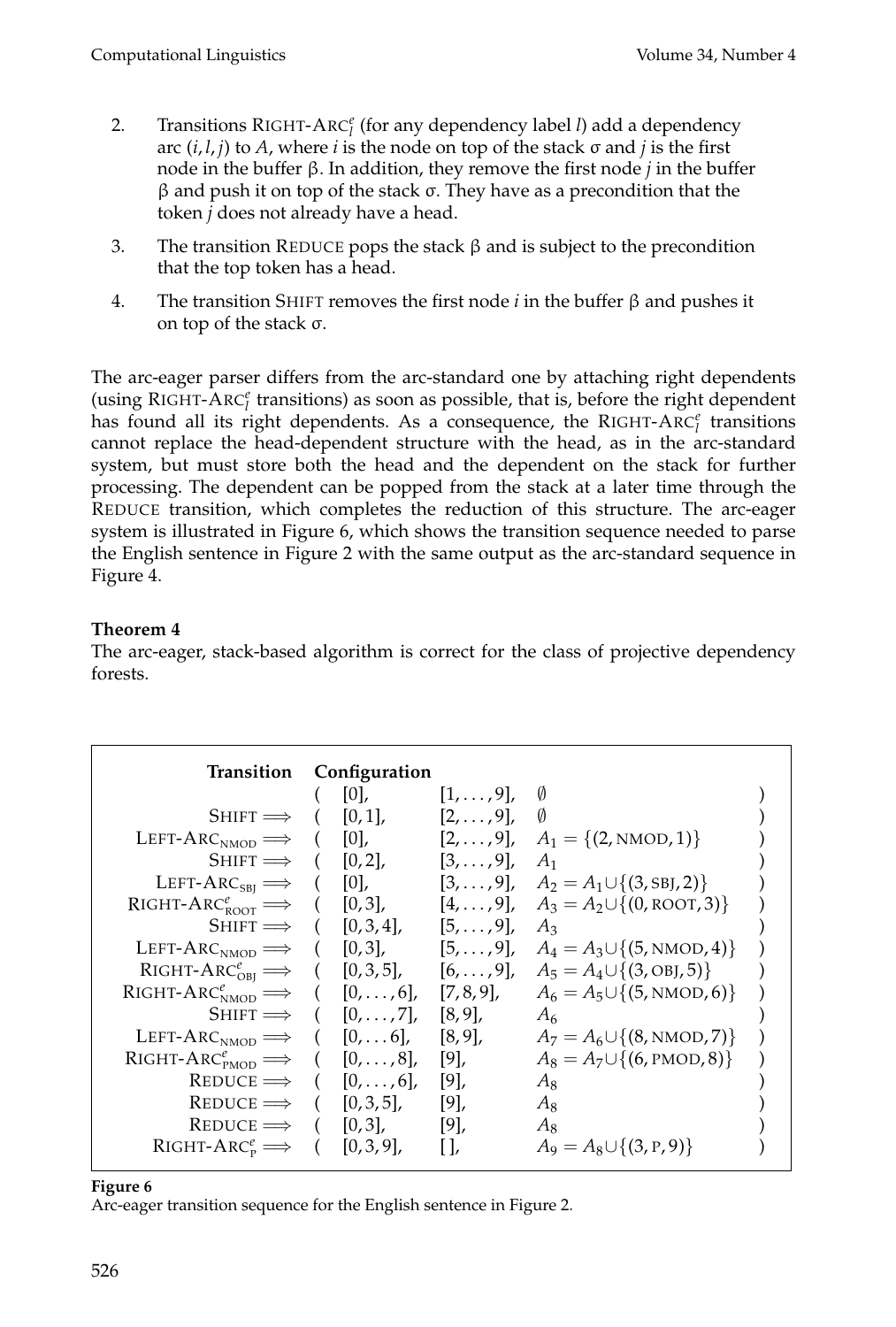## **Proof 4**

To show the soundness of the algorithm, we show that the dependency graph defined by the initial configuration,  $G_{c_0(x)} = (V_x, \emptyset)$ , is a projective dependency forest, and that every transition preserves this property. We consider each of the relevant conditions in turn, keeping in mind that the only transitions that modify the graph are LEFT-ARC*<sup>l</sup>* and RIGHT-ARC<sup>e</sup><sub>l</sub>.

- 1. ROOT: Same as Proof 1.
- 2. SINGLE-HEAD: Same as Proof 1 (substitute RIGHT-ARC<sup>e</sup> for RIGHT-ARC<sup>s</sup>).
- 3. ACYCLICITY:  $G_{c_5(x)}$  is acyclic, and adding an arc  $(i, l, j)$  will create a cycle only if there is a directed path from *j* to *i*. In the case of LEFT-ARC*l*, this would require the existence of a configuration  $c_p = (σ|j, i|β, A_{c_p})$  such that  $(k, l', i) \in A_{c_p}$  (for some *k* and *l'*), which is impossible because any transition adding an arc (*k*, *l* - , *i*) has as a consequence that *i* is no longer in the buffer. In the case of RIGHT-ARC<sup>*e*</sup><sub>*l*</sub>, this would require a configuration  $c_p = (\sigma | i, j | \beta, A_{c_p})$  such that, given the arcs in  $A_{c_p}$ , there is a directed path from *j* to *i*. Such a path would have to involve at least one arc (*k, l', k'* ) such that  $k' \le i < k$ , which would entail that *i* is no longer in σ. (If  $k' = i$ , then *i* would be popped in the LEFT-ARC<sub>l</sub>, transition adding the arc; if  $k' < i$ , then *i* would have to be popped before the arc could be added.)
- 4. PROJECTIVITY: To prove that, if  $c_p \in C_{0,m}$  and  $c_p = (\sigma | i, j | \beta, A_{c_p})$ , then  $\Pi(p, i, j)$ , we use essentially the same technique as in Proof 1, only with different cases in the inductive step because of the different transitions. As before, we let  $\Delta(p)$  be the number of transitions that it takes to reach *cp* from the first configuration that has *i* on top of the stack.

**Basis:** If  $\Delta(p) = 0$ , then *i* and *j* are adjacent, which entails  $\Pi(p, i, j)$ .

**Inductive step:** We assume that  $\Pi(p, i, j)$  holds if  $\Delta(p) \leq q$  (for some *q* > 0) and that  $\Delta$ (*p*) = *q* + 1, and we concentrate on the transition  $t_p$  that results in configuration  $c_p$ . For the arc-eager algorithm, there are only two cases to consider, because if  $t_p = \text{RIGHT-ARC}^e_l$  (for some *l*) or  $t_p$  = SHIFT then  $\Delta(p) = 0$ , which contradicts our assumption that  $\Delta(p) > q > 0$ . (This follows because the arc-eager algorithm, unlike its arc-standard counterpart, does not allow nodes to be moved back from the stack to the buffer.)

**Case 1:** If  $t_p$  = LEFT-ARC<sub>*l*</sub> (for some *l*), then there is a node *k* such that *i* < *k* < *j*, (*j*, *l*, *k*) ∈ *A*<sub>*c<sub>v</sub>*</sub>, and *c*<sub>*γ*-1</sub> = (σ|*i*|*k*, *j*|β, *A*<sub>*c<sub>v</sub></sub>* −</sub>  $\{(j, l, k)\}\)$ . Because  $\Delta(p-1) \leq q$ , we can use the inductive hypothesis to infer  $\Pi(p-1,k,j)$  and, from this,  $\Pi(p,k,j)$ . Moreover, because there has to be an earlier configuration  $c_{p-r}$  (*r* <  $\Delta(p)$ ) such that  $c_{p-r} = (\sigma | i, k | \beta, A_{c_{p-r}})$  and  $\Delta(p - r) \leq q$ , we can use the inductive hypothesis again to infer  $\Pi(p-r, i, k)$  and  $\Pi(p, i, k)$ .  $\Pi(p, i, k)$ ,  $\Pi(p, k, j)$  and  $(j, l, k) \in A_{c_n}$  together entail  $\Pi(p, i, j)$ .

**Case 2:** If the transition  $t_p$  = REDUCE, then there is a node  $k$ such that  $i < k < j$ ,  $(i, l, k) \in A_{c_p}$ , and  $c_{p-1} = (\sigma |i|k, j | \beta, A_{c_p})$ . Because  $\Delta(p-1) \leq q$ , we can again use the inductive hypothesis to infer  $\Pi(p-1,k,j)$  and  $\Pi(p,k,j)$ . Moreover,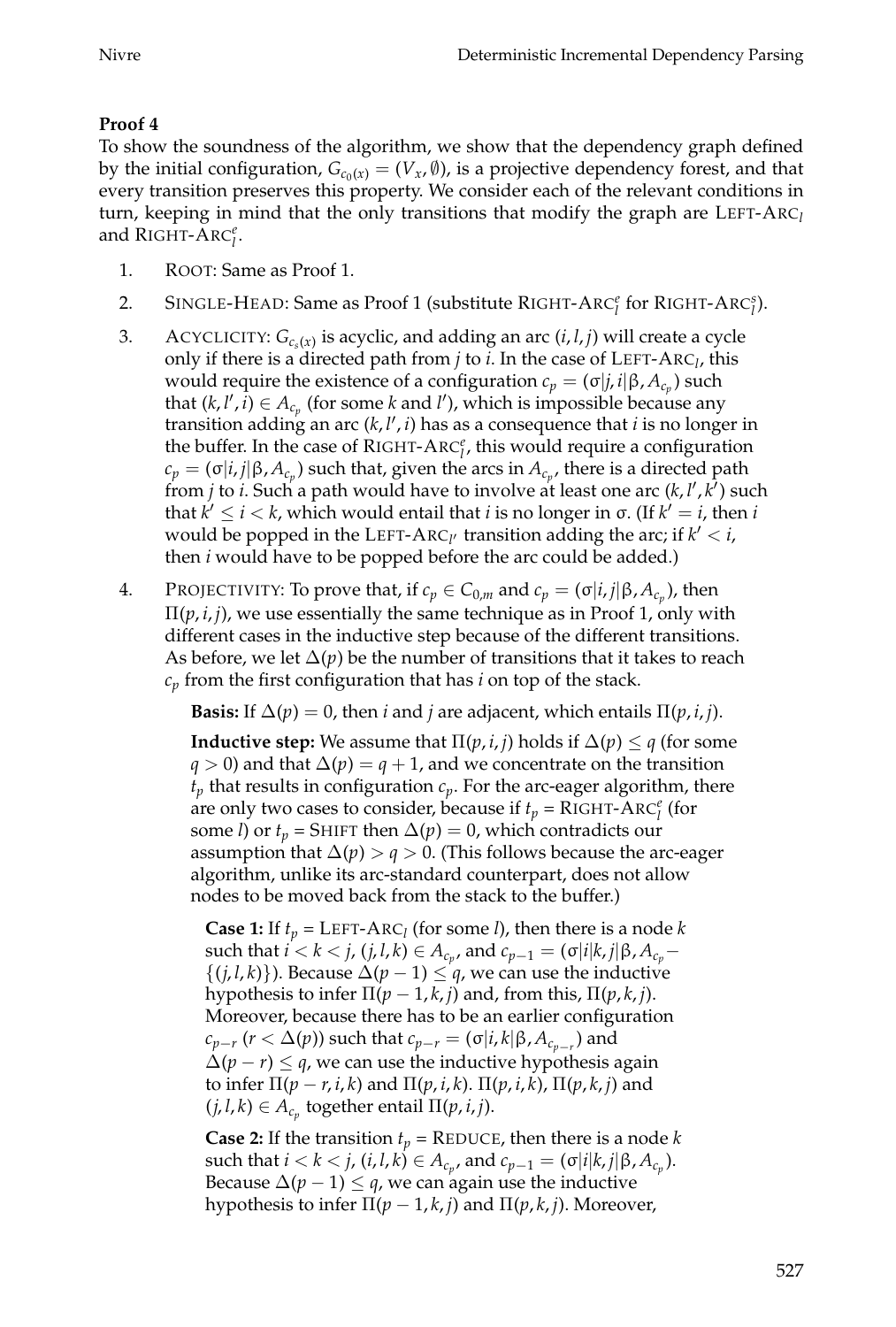there must be an earlier configuration  $c_{p-r}$  (*r* <  $\Delta(p)$ ) such that  $c_{p-r} = (\sigma | i, k | \beta, A_{c_{p-r}})$  and  $\Delta(p-r) \leq q$ , which entails  $\Pi(p-r, i, k)$  and  $\Pi(p, i, k)$ . As before,  $\Pi(p, i, k)$ ,  $\Pi(p, k, j)$  and  $(i, l, k) \in A_{c_p}$  together entail  $\Pi(p, i, j)$ .

For completeness, we need to show that for any sentence *x* and projective dependency forest  $G_x = (V_x, A_x)$  for *x*, there is a transition sequence  $C_{0,m}$  such that  $G_{c_m} = G_x$ . Using the same idea as in Proof 1, we prove this by induction on the length  $|x|$  of  $x = (w_0, w_1, \ldots, w_n).$ 

**Basis:** If  $|x| = 1$ , then the only projective dependency forest for *x* is  $G = (\{0\}, \emptyset)$  and  $G_{c_m} = G_x$  for  $C_{0,m} = (c_s(x))$ .

**Inductive step:** Assume that the claim holds if  $|x| \leq p$  (for some  $p > 1$ ) and assume that  $|x| = p + 1$  and  $G_x = (V_x, A_x)$   $(V_x = \{0, 1, ..., p\})$ . As in Proof 1, we may now assume that there exists a transition sequence  $C_{0,q}$ for the sentence  $x' = (w_0, w_1, w_{p-1})$  and subgraph  $G_{x'} = (V_x - \{p\}, A^{-p}),$ where the terminal configuration has the form  $c_q = (\sigma_{c_q}, [$  ],  $A^{-p}$ ). For the arc-eager algorithm, if *i* is a root in  $G_{x'}$  then  $i \in \sigma_{c_q}$ ; but if  $i \in \sigma_{c_q}$  then *i* is *either* a root *or* has a head *j* such that  $j < i$  in  $G_{x'}$ . (This is because  $i$  may have been pushed onto the stack in a RIGHT-ARC<sup> $e$ </sup> transition and may or may not have been popped in a later REDUCE transition.) Apart from the possibility of unreduced right dependents, we can use the same reasoning as in Proof 1 to show that, for any  $i \in \sigma_{c_q}$  that is a root in  $G_{x'}$ , if  $i$  is a dependent of *p* in  $G_x$  then any *j* such that  $j \in \sigma_{c_q}$ ,  $i < j$  and *j* is a root in  $G_{x'}$  must also be a dependent of  $p$  in  $G_x$  (or else  $G_x$  would fail to be projective). Moreover, if *p* has a head *k* in  $G_x$ , then *k* must be in  $\sigma_{c_q}$  and any *j* such that  $j \in \sigma_{c_q}$  and  $k < j$  must either be a dependent of p in  $G_x$  or must have a head to the left in both  $G_{x^\prime}$  and  $G_x$  (anything else would again be inconsistent with the assumption that  $G_x$  is projective). Therefore, we can construct a transition sequence  $C_{0,m}$  such that  $G_{c_m} = G_x$ , by starting in  $c_0 = c_s(x)$  and applying exactly the same *q* transitions as in  $C_{0,q}$ , followed by as many LEFT-ARC*<sup>l</sup>* transitions as there are left dependents of *p* in *Gx*, interleaving REDUCE transitions whenever the node on top of the stack already has a head, followed by a RIGHT-ARC $_{l}^{e}$  transition if  $\overline{p}$  has a head in *Gx* and a SHIFT transition otherwise (in both cases moving *p* to the stack and emptying the buffer).

### **Theorem 5**

The worst-case time complexity of the arc-eager, stack-based algorithm is  $O(n)$ , where *n* is the length of the input sentence.

#### **Proof 5**

The proof is essentially the same as Proof 2, except that both SHIFT and RIGHT-ARC*<sup>e</sup> l* decrease the length of β and increase the height of σ, while both REDUCE and LEFT-ARC*<sup>l</sup>* decrease the height of σ. Hence, the combined number of SHIFT and RIGHT-ARC*<sup>e</sup> l* transitions, as well as the combined number of REDUCE and LEFT-ARC*<sup>l</sup>* transitions, are bounded by *n*.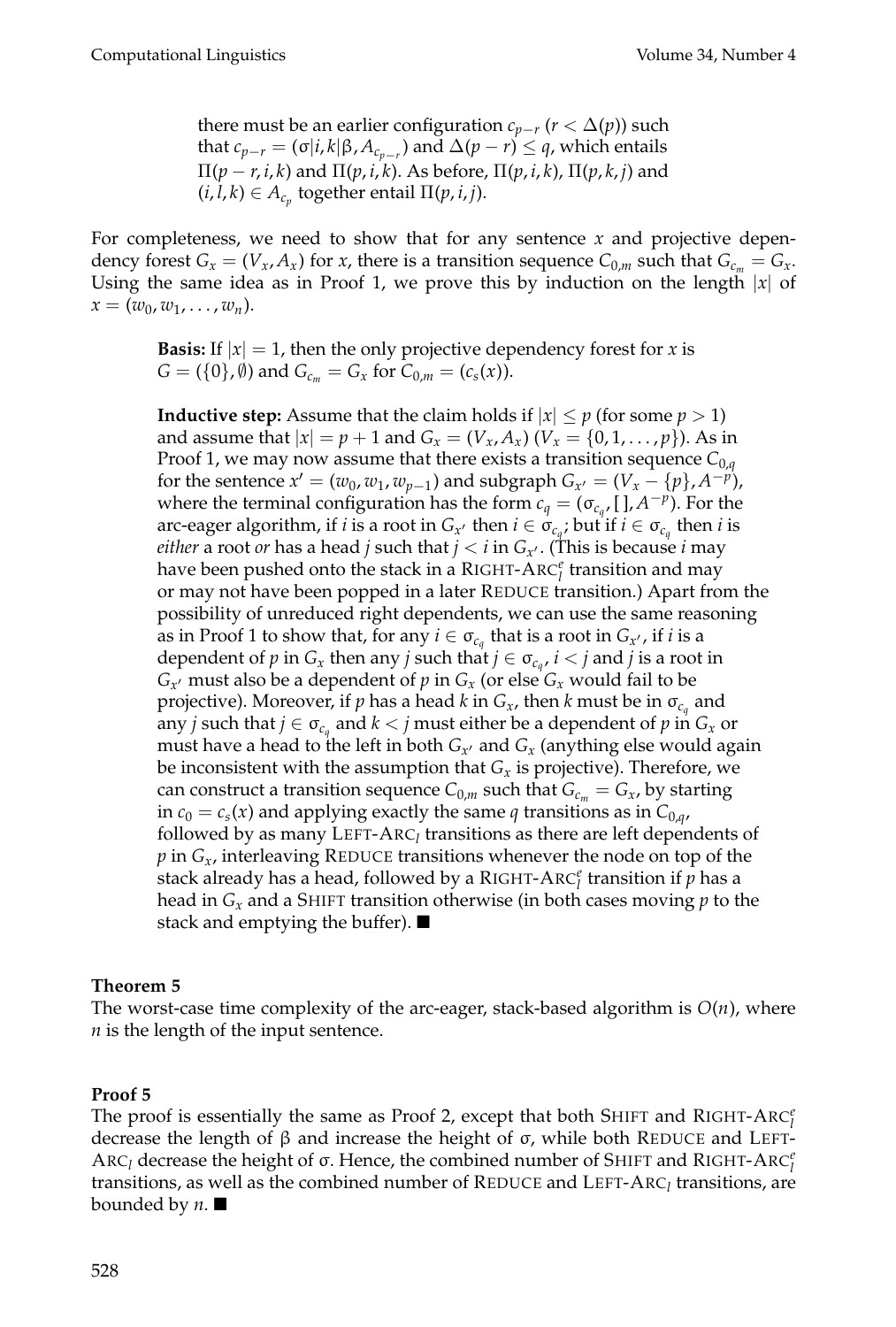## **Theorem 6**

The worst-case space complexity of the arc-eager, stack-based algorithm is *O*(*n*), where *n* is the length of the input sentence.

**Proof 6**

Same as Proof 3.

## **5. List-Based Algorithms**

The list-based algorithms make use of two lists to store partially processed tokens, that is, tokens that have been removed from the input buffer but which are still considered as potential candidates for dependency links, either as heads or as dependents. A parser configuration is therefore defined as a quadruple, consisting of two lists, an input buffer, and a set of dependency arcs.

## **Definition 11**

A **list-based** configuration for a sentence  $x = (w_0, w_1, \ldots, w_n)$  is a quadruple  $c =$  $(\lambda_1, \lambda_2, \beta, A)$ , where

- 1.  $\lambda_1$  is a list of tokens  $i_1 \leq k_1$  (for some  $k_1 \leq n$ ),
- 2.  $\lambda_2$  is a list of tokens  $i_2 \leq k_2$  (for some  $k_2$ ,  $k_1 < k_2 \leq n$ ),
- 3. β is a buffer of tokens *j* > *k*,
- 4. *A* is a set of dependency arcs such that  $G = (\{0, 1, \ldots, n\}, A)$  is a dependency graph for *x*.

The list  $\lambda_1$  has its head to the right and stores nodes in descending order, and the list  $\lambda_2$ has its head to the left and stores nodes in ascending order. Thus,  $\lambda_1|i$  represents a list with head *i* and tail  $\lambda_1$ , whereas  $j | \lambda_2$  represents a list with head *j* and tail  $\lambda_2$ .<sup>4</sup> We use square brackets for enumerated lists as before, and we write  $\lambda_1 \cdot \lambda_2$  for the concatenation of  $\lambda_1$  and  $\lambda_2$ , so that, for example, [0, 1].[2, 3, 4] = [0, 1, 2, 3, 4]. The notational conventions for the buffer β and the set *A* of dependency arcs are the same as before.

## **Definition 12**

A **list-based** transition system is a quadruple  $S = (C, T, c_s, C_t)$ , where

- 1. *C* is the set of all list-based configurations,
- 2.  $c_s(x = (w_0, w_1, \ldots, w_n)) = ([0], [1], [1, \ldots, n], \emptyset),$
- 3. *T* is a set of transitions, each of which is a function  $t : C \to C$ ,
- 4.  $C_t = \{c \in C | c = (\lambda_1, \lambda_2, [ , A) \}.$

A list-based parse of a sentence  $x = (w_0, w_1, \ldots, w_n)$  starts with the artificial root node 0 as the sole element of  $\lambda_1$ , an empty list  $\lambda_2$ , all the nodes corresponding to real words in the buffer  $β$ , and an empty set *A* of dependency arcs; it ends as soon as the buffer  $β$  is empty. Thus, the only difference compared to the stack-based systems is that we have two lists instead of a single stack. Otherwise, both initialization and termination are

<sup>4</sup> The operator | is taken to be left-associative for  $\lambda_1$  and right-associative for  $\lambda_2$ .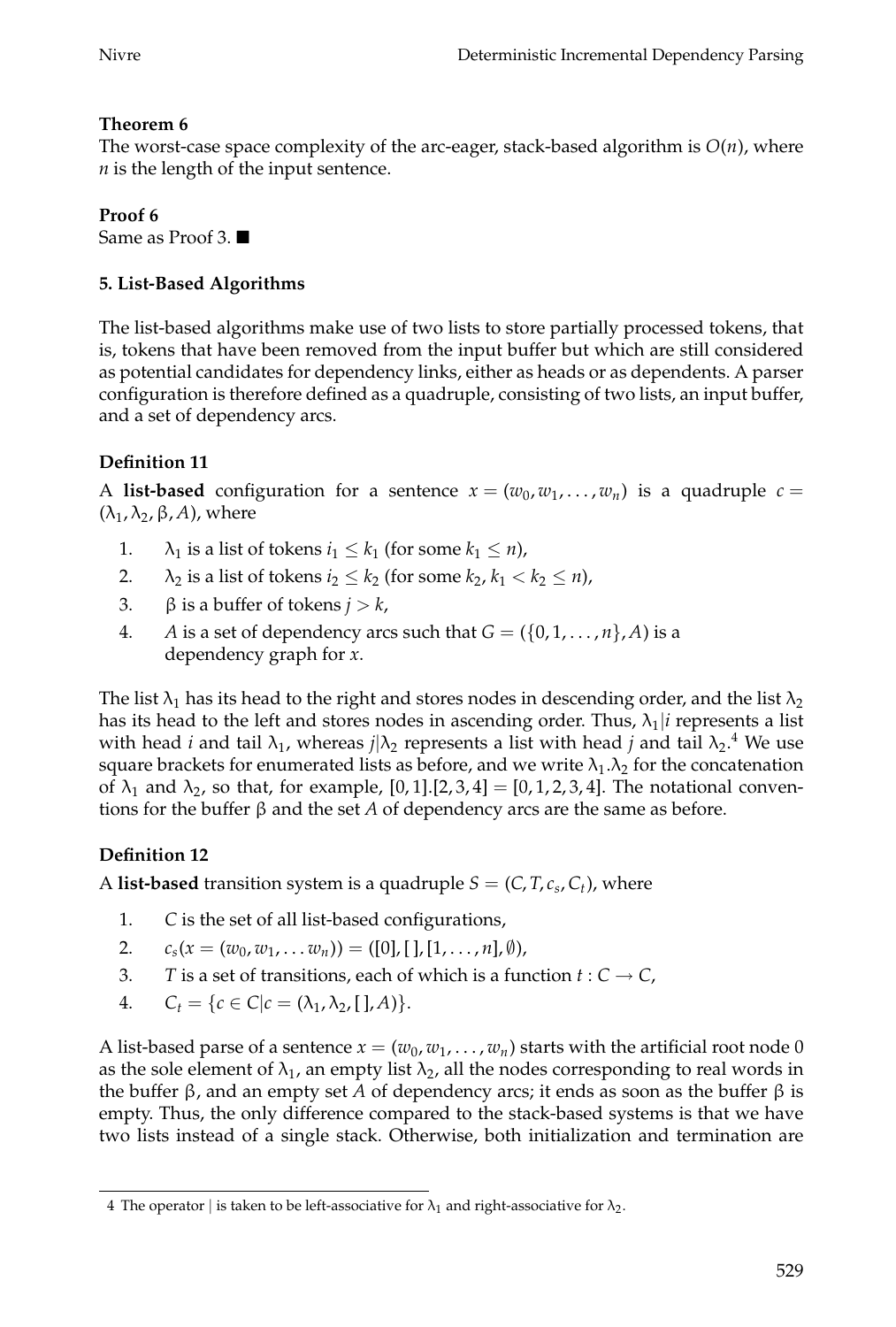| <b>Transitions</b>                  |                                                                                                            |
|-------------------------------------|------------------------------------------------------------------------------------------------------------|
| LEFT-ARC <sup>n</sup>               | $(\lambda_1 i, \lambda_2, i \beta, A) \Rightarrow (\lambda_1, i \lambda_2, i \beta, A \cup \{(i, l, i)\})$ |
| $R$ IGHT-ARC $n$                    | $(\lambda_1 i, \lambda_2, i \beta, A) \Rightarrow (\lambda_1, i \lambda_2, i \beta, A \cup \{(i, l, i)\})$ |
| $NO-ARC^n$                          | $(\lambda_1   i, \lambda_2, \beta, A) \Rightarrow (\lambda_1, i   \lambda_2, \beta, A)$                    |
| $SHIFT^{\lambda}$                   | $(\lambda_1, \lambda_2, i   \beta, A) \Rightarrow (\lambda_1, \lambda_2   i, [\ ], \beta, A)$              |
|                                     |                                                                                                            |
| Preconditions                       |                                                                                                            |
| LEFT-ARC <sup>n</sup> $\neg[i = 0]$ | $\neg \exists k \exists l'[(k, l', i) \in A]$<br>$\neg [i \rightarrow^* j]_A$                              |

#### **Figure 7**

Transitions for the non-projective, list-based parsing algorithm.

essentially the same. The transitions used by list-based parsers are again composed of two types of actions: adding (labeled) arcs to *A* and manipulating the lists  $\lambda_1$  and  $\lambda_2$ , and the input buffer β. By combining such actions in different ways, we can construct transition systems with different properties. We will now define two such systems, which we call **non-projective** and **projective**, respectively, after the classes of dependency graphs that they can handle.

A clarification may be in order concerning the use of *lists* instead of *stacks* for this family of algorithms. In fact, most of the transitions to be defined subsequently make no essential use of this added flexibility and could equally well have been formalized using two stacks instead. However, we will sometimes need to append two lists into one, and this would not be a constant-time operation using standard stack operations. We therefore prefer to define these structures as lists, even though they will mostly be used as stacks.

### **5.1 Non-Projective Parsing**

The transition set *T* for the non-projective, list-based parser is defined in Figure 7 and contains four types of transitions:

1. Transitions LEFT-ARC*<sup>n</sup> <sup>l</sup>* (for any dependency label *l*) add a dependency arc  $(j, l, i)$  to *A*, where *i* is the head of the list  $\lambda_1$  and *j* is the first node in the buffer β. In addition, they move *i* from the list  $λ_1$  to the list  $λ_2$ . They have as a precondition that the token *i* is not the artificial root node and does not already have a head. In addition, there must not be a path from *i* to *j* in the graph  $G = (\{0, 1, ..., n\}, A)^{5}$ 

<sup>5</sup> We use the notation  $[i \rightarrow^* j]_A$  to signify that there is a path connecting *i* and *j* in  $G = (\{0, 1, \ldots, n\}, A)$ .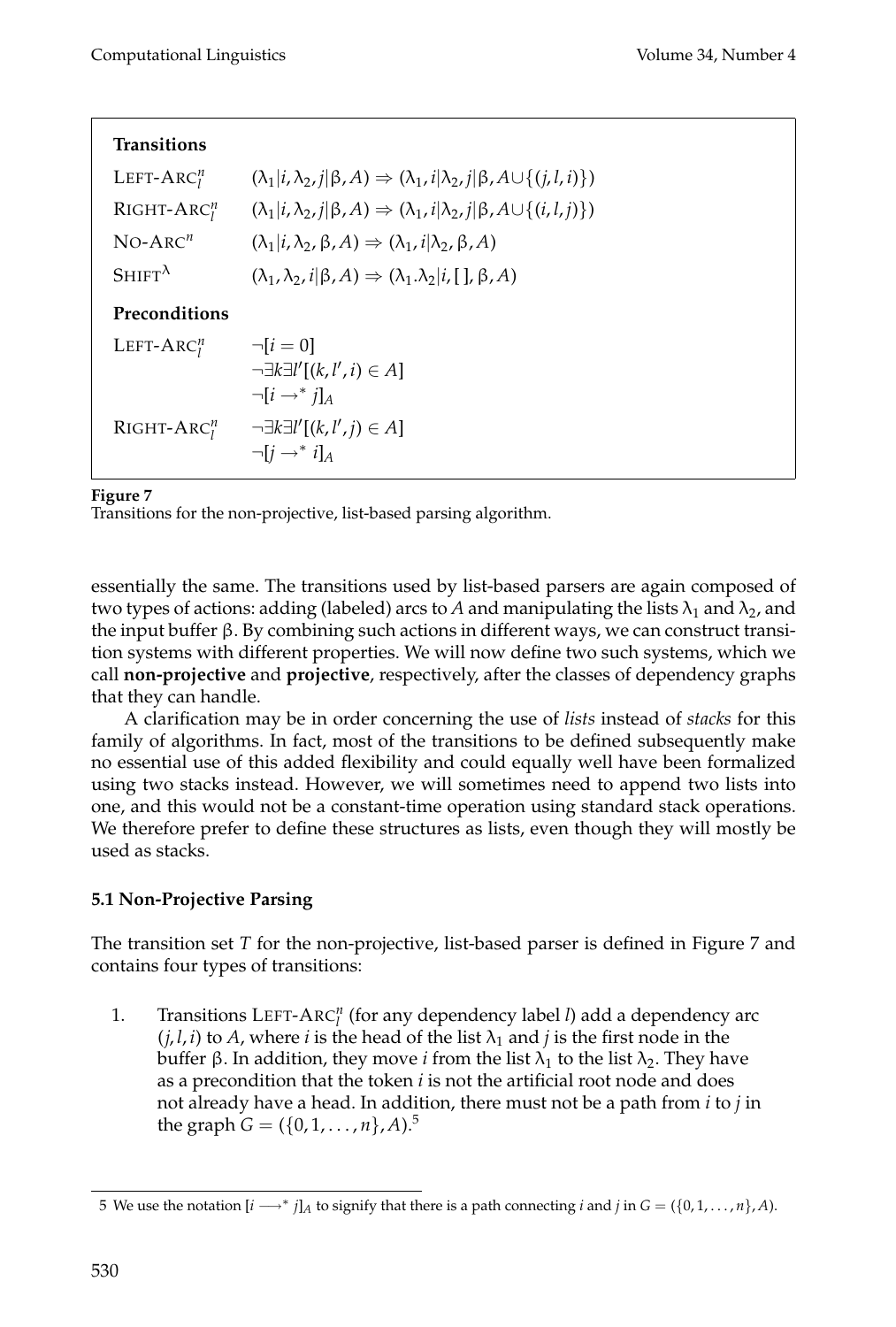- 2. Transitions RIGHT-ARC*<sup>n</sup> <sup>l</sup>* (for any dependency label *l*) add a dependency arc  $(i, l, j)$  to *A*, where *i* is the head of the list  $\lambda_1$  and *j* is the first node in the buffer β. In addition, they move *i* from the list  $\lambda_1$  to the list  $\lambda_2$ . They have as a precondition that the token *j* does not already have a head and that there is no path from *j* to *i* in  $G = (\{0, 1, \ldots, n\}, A)$ .
- 3. The transition NO-ARC removes the head *i* of the list  $\lambda_1$  and inserts it at the head of the list  $\lambda_2$ .
- 4. The transition SHIFT removes the first node *i* in the buffer β and inserts it at the head of a list obtained by concatenating  $\lambda_1$  and  $\lambda_2$ . This list becomes the new  $\lambda_1$ , whereas  $\lambda_2$  is empty in the resulting configuration.

The non-projective, list-based parser essentially builds a dependency graph by considering every pair of nodes  $(i, j)$   $(i < j)$  and deciding whether to add a dependency arc between them (in either direction), although the SHIFT transition allows it to skip certain pairs. More precisely, if *i* is the head of  $λ_1$  and *j* is the first node in the buffer  $β$  when a SHIFT transition is performed, then all pairs  $(k, j)$  such that  $k < i$  are ignored. The fact that both the head and the dependent are kept in either  $\lambda_2$  or  $\beta$  makes it possible to construct non-projective dependency graphs, because the NO-ARC*<sup>n</sup>* transition allows a node to be passed from  $\lambda_1$  to  $\lambda_2$  even if it does not (yet) have a head. However, an arc can only be added between two nodes *i* and *j* if the dependent end of the arc is not the artificial root 0 and does not already have a head, which would violate ROOT and SINGLE-HEAD, respectively, and if there is no path connecting the dependent to the head, which would cause a violation of ACYCLICITY. As an illustration, Figure 8 shows the transition sequence needed to parse the Czech sentence in Figure 1, which has a non-projective dependency graph.

### **Theorem 7**

The non-projective, list-based algorithm is correct for the class of dependency forests.

### **Proof 7**

To show the soundness of the algorithm, we simply observe that the dependency graph defined by the initial configuration,  $G_{c_0(x)} = (\{\hat{0}, 1, \ldots, n\}, \emptyset)$ , satisfies ROOT, SINGLE-HEAD, and ACYCLICITY, and that none of the four transitions may lead to a violation of these constraints. (The transitions  $SHIFT^{\lambda}$  and NO-ARC<sup>*n*</sup> do not modify the graph at all, and LEFT-ARC<sup>n</sup> and RIGHT-ARC<sup>n</sup> have explicit preconditions to prevent this.)

For *completeness*, we need to show that for any sentence *x* and dependency forest  $G_x = (V_x, A_x)$  for *x*, there is a transition sequence  $C_{0,m}$  such that  $G_{c_m} = G_x$ . Using the same idea as in Proof 1, we prove this by induction on the length  $|x|$  of  $x =$  $(w_0, w_1, \ldots, w_n).$ 

**Basis:** If  $|x| = 1$ , then the only dependency forest for *x* is  $G = (\{0\}, \emptyset)$  and  $G_{c_m} = G_x$  for  $C_{0,m} = (c_s(x))$ .

**Inductive step:** Assume that the claim holds if  $|x| \leq p$  (for some  $p > 1$ ) and assume that  $|x| = p + 1$  and  $G_x = (V_x, A_x)$   $(V_x = \{0, 1, ..., p\})$ . As in Proof 1, we may now assume that there exists a transition sequence  $C_{0,q}$ for the sentence  $x' = (w_0, w_1, w_{p-1})$  and subgraph  $G_{x'} = (V_x - \{p\}, A^{-p}),$ but the terminal configuration now has the form  $c_q = (\lambda_{c_q}, [1], [1], A^{-p})$ , where  $\lambda_{c_q} = [0, 1, \dots, p-1]$ . In order to construct a transition sequence  $C_{0,m}$  such that  $G_{c_m} = G_x$  we instead start from the configuration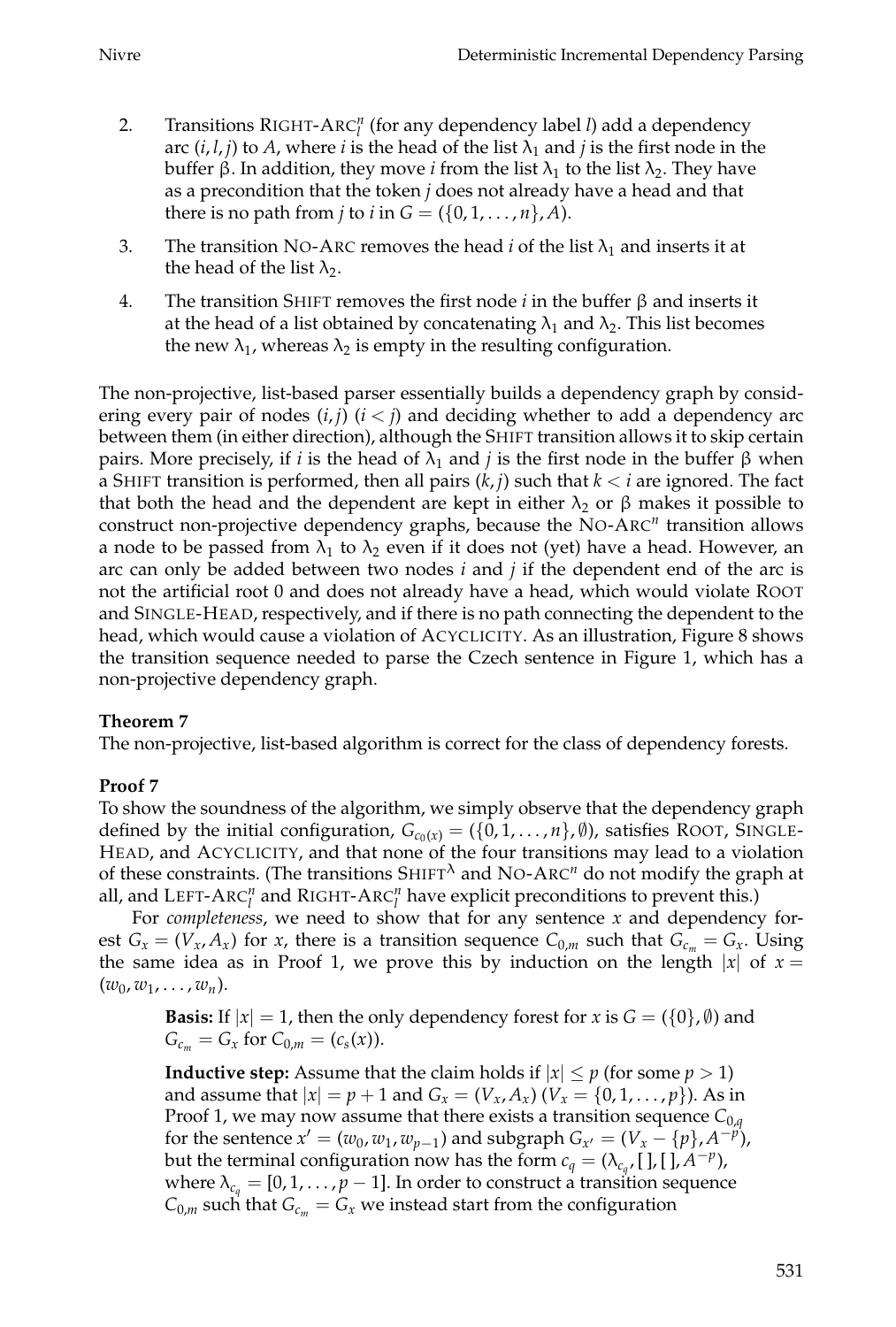|                                                                                                                                                                                               | <b>Transition Configuration</b> |                           |                                                                                                                     |
|-----------------------------------------------------------------------------------------------------------------------------------------------------------------------------------------------|---------------------------------|---------------------------|---------------------------------------------------------------------------------------------------------------------|
|                                                                                                                                                                                               | $([0], \qquad [$                | $[1,\ldots,8], \emptyset$ |                                                                                                                     |
| SHIFT <sup><math>\lambda \implies (0,1], \qquad [1, \qquad [2,\ldots,8], \emptyset]</math></sup>                                                                                              |                                 |                           |                                                                                                                     |
|                                                                                                                                                                                               |                                 |                           |                                                                                                                     |
| RIGHT-ARC <sup>n</sup> <sub>Atr</sub> $\implies$ ([0], [1], [2,,8], A <sub>1</sub> = {(1, Atr, 2)}<br>SHIFT <sup><math>\lambda</math></sup> $\implies$ ([0, 1, 2], [], [3,,8], A <sub>1</sub> |                                 |                           |                                                                                                                     |
| NO-ARC <sup>n</sup> $\implies$ ([0,1], [2], [3,,8], A <sub>1</sub>                                                                                                                            |                                 |                           |                                                                                                                     |
| NO-ARC <sup>n</sup> $\implies$ ([0], [1,2], [3,,8], A <sub>1</sub>                                                                                                                            |                                 |                           |                                                                                                                     |
|                                                                                                                                                                                               |                                 |                           | RIGHT-ARC <sup>n</sup> <sub>Pred</sub> $\implies$ ([], [0,1,2], [3,,8], $A_2 = A_1 \cup \{(0, \text{Pred}, 3)\}$    |
| SHIFT <sup><math>\lambda \implies (0, \ldots, 3], [1, 4, \ldots, 8], A_2</math></sup>                                                                                                         |                                 |                           |                                                                                                                     |
| SHIFT <sup><math>\lambda \implies (0, , 4], [</math>], [5,,8], <math>A_2</math></sup>                                                                                                         |                                 |                           |                                                                                                                     |
|                                                                                                                                                                                               |                                 |                           | LEFT-ARC <sup>n</sup> <sub>Aux</sub> <sub>Z</sub> $\implies$ ([0,,3], [4], [5,,8], $A_3 = A_2 \cup \{(5, AuxZ,4)\}$ |
|                                                                                                                                                                                               |                                 |                           | RIGHT-ARC <sub>Sb</sub> $\implies$ ([0,1,2], [3,4], [5,,8], $A_4 = A_3 \cup \{(3, Sb, 5)\}$                         |
| NO-ARC <sup>n</sup> $\implies$ ([0,1], [2,3,4], [5,,8], A <sub>4</sub>                                                                                                                        |                                 |                           |                                                                                                                     |
|                                                                                                                                                                                               |                                 |                           | LEFT-ARC <sup>n</sup> <sub>Aux</sub> p $\implies$ ([0], [1,,4], [5,,8], $A_5 = A_4 \cup \{(5, AuxP,1)\}$            |
| SHIFT <sup><math>\lambda \implies (0, \ldots, 5], [</math>],</sup>                                                                                                                            |                                 | [6,7,8]                   | $A_5$                                                                                                               |
| NO-ARC <sup>n</sup> $\Longrightarrow$ ([0,,4], [5],                                                                                                                                           |                                 | [6, 7, 8]                 | $A_5$                                                                                                               |
| NO-ARC <sup>n</sup> $\implies$ ([0,,3], [4,5], [6,7,8], A <sub>5</sub>                                                                                                                        |                                 |                           |                                                                                                                     |
| RIGHT-ARC <sup>n</sup> <sub>AuxP</sub> $\implies$ ([0,1,2], [3,4,5], [6,7,8],                                                                                                                 |                                 |                           | $A_6 = A_5 \cup \{(3, AuxP,6)\}\$                                                                                   |
| SHIFT <sup><math>\lambda \implies (0, \ldots, 6], [</math>],</sup>                                                                                                                            |                                 | $[7,8]$ ,                 | $A_6$                                                                                                               |
| RIGHT-ARC <sup>n</sup> <sub>Adv</sub> $\Longrightarrow$ ([0,,5], [6],                                                                                                                         |                                 | $[7,8]$ ,                 | $A_7 = A_6 \cup \{(6, Adv, 7)\}\$                                                                                   |
| SHIFT <sup><math>\lambda \implies (0, \ldots, 7], [</math>]</sup>                                                                                                                             |                                 | $[8]$ ,                   | $A_7$                                                                                                               |
| NO-ARC <sup>n</sup> $\Longrightarrow$ ([0,,6],[7],                                                                                                                                            |                                 | $[8]$ ,                   | $A_7$                                                                                                               |
| NO-ARC <sup>n</sup> $\Longrightarrow$ ([0,,5], [6,7],                                                                                                                                         |                                 | [8]                       | $A_7$                                                                                                               |
| NO-ARC <sup>n</sup> $\implies$ ([0, , 4], [5, 6, 7], [8],                                                                                                                                     |                                 |                           | $A_7$                                                                                                               |
| NO-ARC <sup>n</sup> $\implies$ ([0,,3], [4,,7], [8],                                                                                                                                          |                                 |                           | $A_7$                                                                                                               |
| NO-ARC <sup>n</sup> $\implies$ ([0,1,2], [3,,7], [8],                                                                                                                                         |                                 |                           | $A_7$                                                                                                               |
| NO-ARC <sup>n</sup> $\implies$ ([0,1], [2,,7], [8],                                                                                                                                           |                                 |                           | $A_7$                                                                                                               |
| NO-ARC <sup>n</sup> $\Longrightarrow$ ([0], [1,,7], [8],                                                                                                                                      |                                 |                           | $A_7$                                                                                                               |
| RIGHT-ARC <sup>n</sup> <sub>AuxK</sub> $\Longrightarrow$ ([], [0,,7], [8],                                                                                                                    |                                 |                           | $A_8 = A_7 \cup \{(0, \text{AuxK}, 8)\}\$                                                                           |
| SHIFT <sup><math>\lambda \implies (0, \ldots, 8], [</math>], [], [],</sup>                                                                                                                    |                                 |                           | $A_8$                                                                                                               |

#### **Figure 8**

Non-projective transition sequence for the Czech sentence in Figure 1.

 $c_0 = c_s(x)$  and apply exactly the same *q* transitions, reaching the configuration  $c_q = (\lambda_{c_q}, [ \cdot ] , [p]$ ,  $A^{-p}$ ). We then perform exactly *p* transitions, in each case choosing  $LEFT-ARC<sup>n</sup><sub>l</sub>$  if the token *i* at the head of  $\lambda_1$  is a dependent of *p* in  $G_x$  (with label *l*), RIGHT-ARC<sup>*n*</sup> if *i* is the head of *p* (with label *l'*) and NO-ARC<sup>n</sup> otherwise. One final SHIFT<sup>A</sup> transition takes us to the terminal configuration  $c_m = (\lambda_{c_q} | p, [ \cdot], [ \cdot], A_x)$ .

### **Theorem 8**

The worst-case time complexity of the non-projective, list-based algorithm is  $O(n^2)$ , where  $n$  is the length of the input sentence.

### **Proof 8**

Assuming that the oracle and transition functions can be performed in some constant time, the worst-case running time is bounded by the maximum number of transitions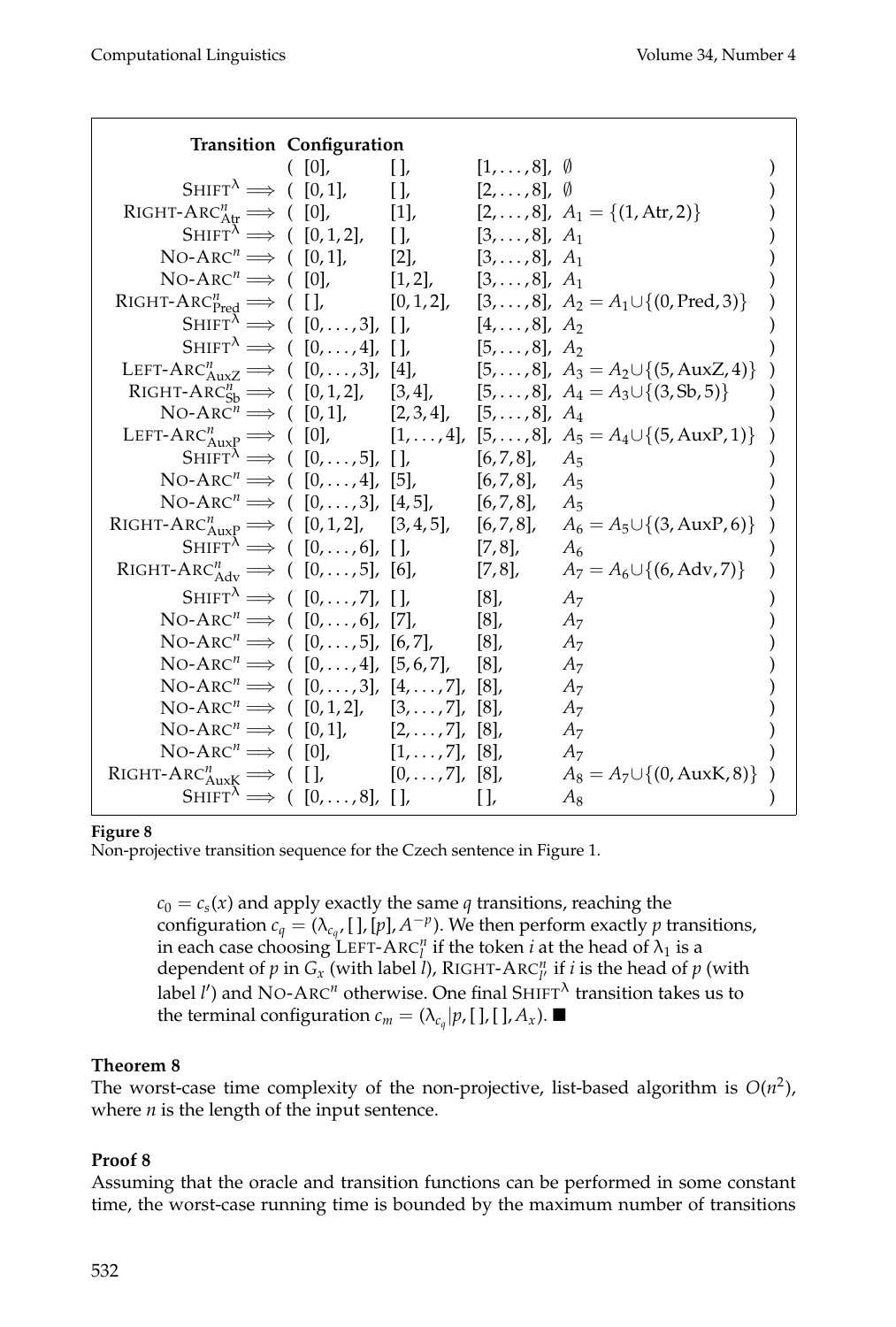in a transition sequence  $C_{0,m}$  for a sentence  $x = (w_0, w_1, \ldots, w_n)$ . As for the stack-based algorithms, there can be at most *n* SHIFT<sup> $\lambda$ </sup> transitions in  $C_{0,m}$ . Moreover, because each of the three other transitions presupposes that  $\lambda_1$  is non-empty and decreases its length by 1, there can be at most *i* such transitions between the *i*−1th and the *i*th SHIFT transition. It follows that the total number of transitions in  $C_{0,m}$  is bounded by  $\sum_{i=1}^{n} i+1$ , which is  $O(n^2)$ .

## *Remark 2*

The assumption that transitions can be performed in constant time can be justified by the same kind of considerations as for the stack-based algorithms (cf. Remark 1). The only complication is the SHIFT<sup> $\lambda$ </sup> transition, which involves appending the two lists  $\lambda_1$ and  $\lambda_2$ , but this can be handled with an appropriate choice of data structures. A more serious complication is the need to check the preconditions of LEFT-ARC<sup>*n*</sup> and RIGHT- $ARC<sub>l</sub><sup>n</sup>$ , but if we assume that it is the responsibility of the oracle to ensure that the preconditions of any predicted transition are satisfied, we can postpone the discussion of this problem until the end of Section 6.1.

## **Theorem 9**

The worst-case space complexity of the non-projective, list-based algorithm is *O*(*n*), where *n* is the length of the input sentence.

## **Proof 9**

Given the deterministic parsing algorithm, only one configuration  $c = (\lambda_1, \lambda_2, \beta, A)$ needs to be stored at any given time. Assuming that a single node can be stored in some constant space, the space needed to store  $λ_1$ ,  $λ_2$ , and  $β$ , respectively, is bounded by the number of nodes. The same holds for *A*, given that a single arc can be stored in constant space, because the number of arcs in a dependency forest is bounded by the number of nodes. Hence, the worst-case space complexity is  $O(n)$ .

## **5.2 Projective Parsing**

The transition set *T* for the projective, list-based parser is defined in Figure 9 and contains four types of transitions:

- 1. Transitions LEFT-ARC<sup>*p*</sup> (for any dependency label *l*) add a dependency arc  $(j, l, i)$  to *A*, where *i* is the head of the list  $\lambda_1$  and *j* is the first node in the buffer β. In addition, they remove *i* from the list  $λ_1$  and empty  $λ_2$ . They have as a precondition that the token *i* is not the artificial root node and does not already have a head.
- 2. Transitions  $RIGHT-ARC<sup>p</sup><sub>l</sub>$  (for any dependency label *l*) add a dependency arc  $(i, l, j)$  to *A*, where *i* is the head of the list  $\lambda_1$  and *j* is the first node in the buffer β. In addition, they move *j* from the buffer β and empty the list  $λ_2$ . They have as a precondition that the token *j* does not already have a head.
- 3. The transition NO-ARC<sup>*p*</sup> removes the head *i* of the list  $\lambda_1$  and inserts it at the head of the list  $\lambda_2$ . It has as a precondition that the node *i* already has a head.
- 4. The transition SHIFT<sup>λ</sup> removes the first node *i* in the buffer β and inserts it at the head of a list obtained by concatenating  $\lambda_1$  and  $\lambda_2$ . This list becomes the new  $\lambda_1$ , while  $\lambda_2$  is empty in the resulting configuration.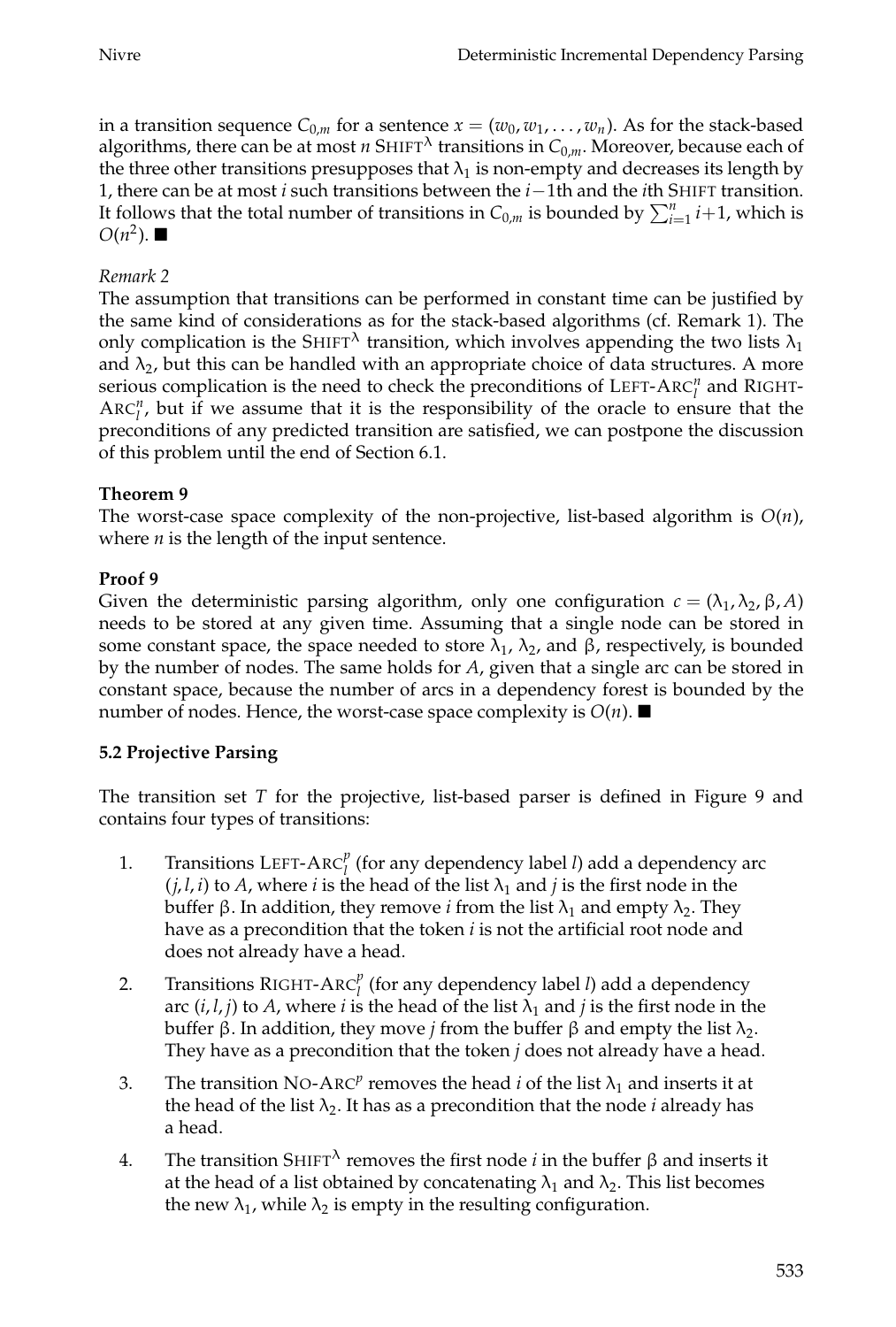| <b>Transitions</b>                 |                                                                                                        |
|------------------------------------|--------------------------------------------------------------------------------------------------------|
| LEFT-ARC <sub>l</sub> <sup>p</sup> | $(\lambda_1 i, \lambda_2, i \beta, A) \Rightarrow (\lambda_1, [\cdot], i \beta, A \cup \{(i, l, i)\})$ |
| $RIGHT-ARC_I^p$                    | $(\lambda_1 i, \lambda_2, j \beta, A) \Rightarrow (\lambda_1 i j, [], \beta, A \cup \{(i, l, j)\})$    |
| $NO-ARCp$                          | $(\lambda_1 i, \lambda_2, \beta, A) \Rightarrow (\lambda_1, i \lambda_2, \beta, A)$                    |
| $SHIFT^{\lambda}$                  | $(\lambda_1, \lambda_2, i   \beta, A) \Rightarrow (\lambda_1, \lambda_2   i, [\ ], \beta, A)$          |
|                                    |                                                                                                        |
| Preconditions                      |                                                                                                        |
| LEFT-ARC <sub>l</sub> $\neg[i=0]$  |                                                                                                        |
|                                    | $\neg \exists k \exists l'[(k, l', i) \in A]$                                                          |
|                                    | $RIGHT-ARC_l^p \quad \neg \exists k \exists l' [(k, l', j) \in A]$                                     |

#### **Figure 9**

Transitions for the projective, list-based parsing algorithm.

The projective, list-based parser uses the same basic strategy as its non-projective counterpart, but skips any pair  $(i, j)$  that could give rise to a non-projective dependency arc. The essential differences are the following:

- 1. While LEFT-ARC<sup>*n*</sup></sup> stores the dependent *i* in the list  $\lambda_2$ , allowing it to have dependents to the right of *j*, LEFT-ARC<sup>*p*</sup> deletes it and in addition empties  $\lambda_2$  because any dependency arc linking *i*, or any node between *i* and *j*, to a node succeeding *j* would violate PROJECTIVITY.
- 2. While RIGHT-ARC<sup>*n*</sup> allows the dependent *j* to seek dependents to the left of *i*, by simply moving *i* from  $\lambda_1$  to  $\lambda_2$ , RIGHT-ARC<sup>*p*</sup></sup> essentially incorporates a SHIFT<sup> $\lambda$ </sup> transition by moving *j* to  $\lambda_1|i$ , because any dependency arc linking *j* to a node preceding *i* would violate PROJECTIVITY. In addition, it does not move any nodes from  $\lambda_2$  to  $\lambda_1$ , since these nodes can no longer be linked to any node succeeding *j* without violating PROJECTIVITY.
- 3. While NO-ARC<sup>*n*</sup> is permissible as long as  $\lambda_1$  is not empty, NO-ARC<sup>*p*</sup> requires that the node *i* already has a head because any dependency arc spanning a root node would violate PROJECTIVITY (regardless of which arcs are added later).

The fact that the projective algorithm skips many node pairs that are considered by the non-projective algorithm makes it more efficient in practice, although the worst-case time complexity remains the same. Figure 10 shows the transition sequence needed to parse the English sentence in Figure 2 with the same output as the stack-based sequences in Figures 4 and 6.

## **Theorem 10**

The projective, list-based algorithm is correct for the class of projective dependency forests.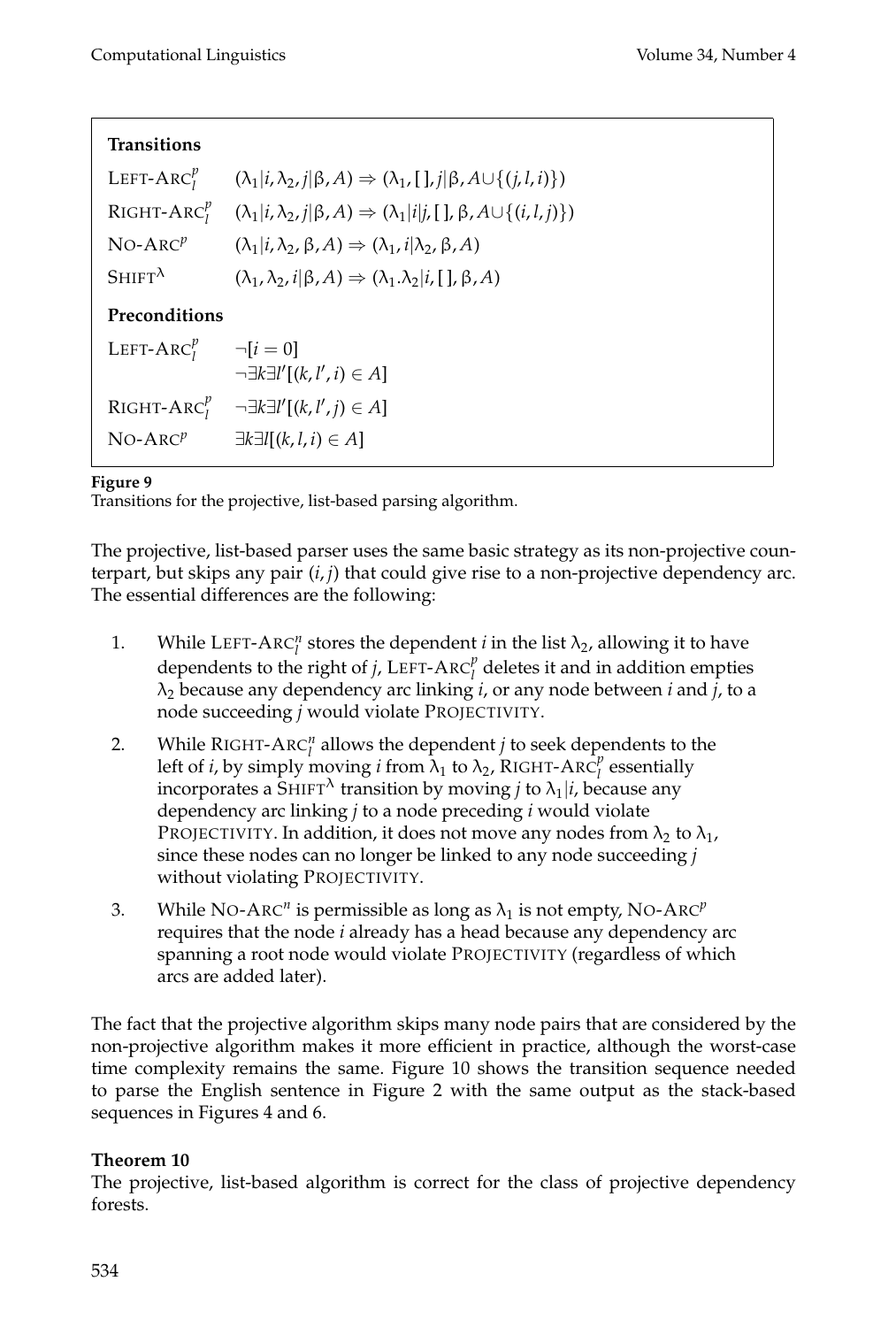| <b>Transition Configuration</b>                                           |          |                                       |                              |                                                        |  |
|---------------------------------------------------------------------------|----------|---------------------------------------|------------------------------|--------------------------------------------------------|--|
|                                                                           | $(10)$ , | $\begin{bmatrix} \cdot \end{bmatrix}$ | $[1,\ldots,9]$ , $\emptyset$ |                                                        |  |
| SHIFT <sup><math>\lambda \implies (0,1]</math>,</sup>                     |          | $\prod$                               | $[2,\ldots,9]$ , $\emptyset$ |                                                        |  |
| LEFT-ARC <sup><math>p</math></sup> <sub>NMOD</sub> $\implies$ ([0],       |          | $\Box$                                |                              | $[2,\ldots,9], A_1 = \{(2, NMOD,1)\}\$                 |  |
| SHIFT <sup><math>\lambda \implies (0,2)</math></sup>                      |          | $\mathbf{L}$                          | $[3, \ldots, 9]$ , $A_1$     |                                                        |  |
| LEFT-ARC <sup><math>p</math></sup> <sub>SBI</sub> $\implies$ ([0],        |          | $\mathcal{L}$                         |                              | [3, , 9], $A_2 = A_1 \cup \{(3, SBJ, 2)\}$             |  |
| RIGHT-ARC <sub>ROOT</sub> $\implies$ ([0,3],                              |          | $\Box$                                |                              | $[4,\ldots,9], A_3 = A_2 \cup \{(0, \text{ROOT},3)\}\$ |  |
| SHIFT <sup><math>\lambda \implies (0,3,4], [1,</math></sup>               |          |                                       | $[5, \ldots, 9]$ , $A_3$     |                                                        |  |
| LEFT-ARC <sub>NMOD</sub> $\implies$ ([0,3],                               |          | $\prod$                               |                              | $[5,\ldots,9], A_4 = A_3 \cup \{(5, NMOD,4)\}\$        |  |
| RIGHT-ARC <sub>OBI</sub> $\Longrightarrow$ ([0,3,5],                      |          | $\Box$                                |                              | $[6,\ldots,9], A_5 = A_4 \cup \{(3,OBJ,5)\}\$          |  |
| RIGHT-ARC <sup><i>P</i></sup> <sub>NMOD</sub> $\implies$ ([0,,6], [],     |          |                                       |                              | [7,8,9], $A_6 = A_5 \cup \{(5, NMOD, 6)\}\$            |  |
| SHIFT <sup><math>\lambda \implies (0, \ldots, 7], [</math>]</sup>         |          |                                       | $[8, 9]$ ,                   | $A_{6}$                                                |  |
| LEFT-ARC <sub>NMOD</sub> $\implies$ ([0,6], [],                           |          |                                       | $[8, 9]$ ,                   | $A_7 = A_6 \cup \{(8, NMOD, 7)\}\$                     |  |
| RIGHT-ARC <sub>PMOD</sub> $\implies$ ([0,,8], [],                         |          |                                       | $[9]$ ,                      | $A_8 = A_7 \cup \{(6, \text{PMOD}, 8)\}\$              |  |
| NO-ARC <sup><math>p \implies (0, \ldots, 6], [8],</math></sup>            |          |                                       | [9],                         | $A_8$                                                  |  |
| NO-ARC <sup><math>p \implies (0, 3, 5]</math>, <math>[6, 8]</math>,</sup> |          |                                       | $[9]$ ,                      | $A_8$                                                  |  |
| NO-ARC <sup><math>p</math></sup> $\implies$ ([0,3], [5,6,8], [9],         |          |                                       |                              | $A_8$                                                  |  |
| RIGHT-ARC <sup>p</sup> $\Longrightarrow$ ([0,3,9], [],                    |          |                                       | $\mathbf{L}$                 | $A_9 = A_8 \cup \{(3, P, 9)\}\$                        |  |

**Figure 10**

Projective transition sequence for the English sentence in Figure 2.

### **Proof 10**

To show the soundness of the algorithm, we show that the dependency graph defined by the initial configuration,  $G_{c_0(x)} = (V, \emptyset)$ , is a projective dependency forest, and that every transition preserves this property. We consider each of the relevant conditions in turn, keeping in mind that the only transitions that modify the graph are LEFT-ARC<sup>*p*</sup> and  $R$ *IGHT-ARC<sup>p</sup>*.

- 1. ROOT: Same as Proof 1 (substitute LEFT-ARC<sup>*p*</sup> for LEFT-ARC<sub>*l*</sub>).
- 2. SINGLE-HEAD: Same as Proof 1 (substitute LEFT-ARC<sup>*p*</sup> and RIGHT-ARC<sup>*p*</sup> for LEFT-ARC<sub>l</sub> and RIGHT-ARC<sup>*s*</sup><sub>l</sub>, respectively).
- 3. ACYCLICITY:  $G_{c_s(x)}$  is acyclic, and adding an arc  $(i, l, j)$  will create a cycle only if there is a directed path from *j* to *i*. In the case of LEFT-ARC<sup>*p*</sup>, this would require the existence of a configuration  $c_p = (λ_1 | j, λ_2, i | β, A_{c_p})$  such that  $(k, l', i) \in A_{c_p}$  (for some  $k < i$  and  $l'$ ), which is impossible because any transition adding an arc (*k*, *l* - , *i*) has as a consequence that *i* is no longer in the buffer. In the case of  $RIGHT-ARC<sub>l</sub><sup>p</sup>$ , this would require a configuration  $c_p = (\lambda_1 | i, \lambda_2, j | \beta, A_{c_p})$  such that, given the arcs in  $A_{c_p}$ , there is a directed path from *j* to *i*. Such a path would have to involve at least one arc (*k*, *l* - , *k*- ) such that  $k' \leq i < k$ , which would entail that *i* is no longer in  $\lambda_1$  or  $\lambda_2$ . (If  $k' = i$ , then *i* would be removed from  $\lambda_1$ —and not added to  $\lambda_2$ —in the LEFT-ARC<sup>*p*</sup></sup> transition adding the arc; if  $k' < i$ , then *i* would have to be moved to  $\lambda_2$  before the arc can be added and removed as this list is emptied in the LEFT-ARC<sup>*p*</sup></sup> transition.)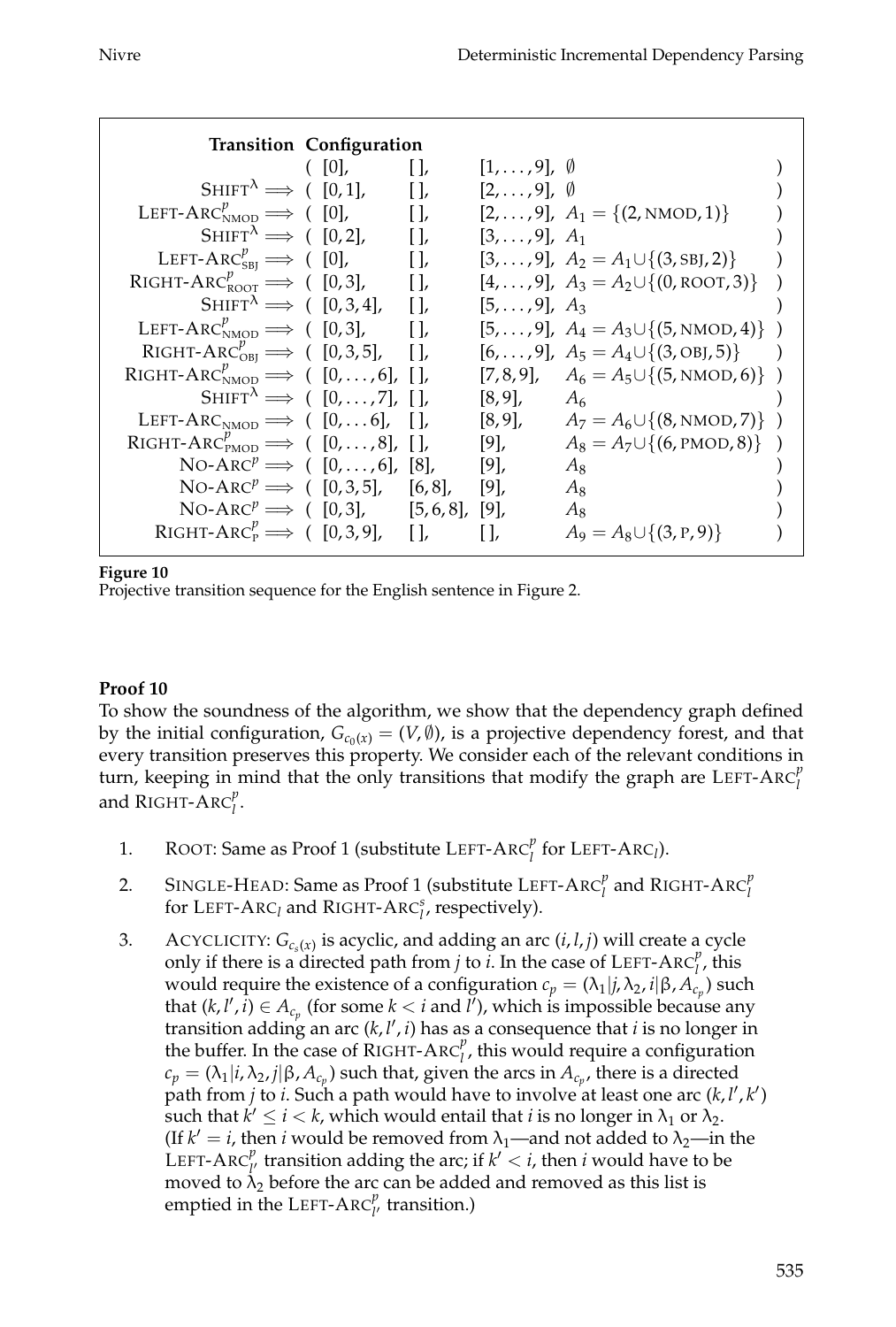4. PROJECTIVITY:  $G_{c_0(x)}$  is projective, and adding an arc  $(i, l, j)$  will make the graph non-projective only if there is a node *k* such that  $i < k < j$  or  $j < k < i$ and neither  $i \rightarrow^* k$  nor  $j \rightarrow^* k$ . Let  $C_{0,m}$  be a configuration sequence for  $x = (w_0, w_1, \ldots, w_n)$  and let  $\Pi(p, i, j)$  (for  $0 < p < m, 0 \le i < j \le n$ ) be the claim that, for every *k* such that  $i < k < j$ ,  $i \rightarrow^* k$  or  $j \rightarrow^* k$  in  $G_{c_n}$ . To prove that no arc can be non-projective, we need to prove that, if  $c_p \in C_{0,m}$  and  $c_p = (\lambda_1 | i, \lambda_2, j | \beta, A_{c_p})$ , then  $\Pi(p, i, j)$ . (If  $c_p = (\lambda_1 | i, \lambda_2, j | \beta, A_{c_p})$  and  $\Pi(p, i, j)$ , then  $\Pi(p', i, j)$  for all  $p'$  such that  $p < p'$ , because in  $c_p$  every node  $k$  such that  $i < k < j$  must already have a head.) We prove this by induction over the number  $\Delta(p)$  of transitions leading to  $c_p$  from the first configuration  $c_{p-∆(p)} ∈ C_{0,m}$  such that  $c_{p-∆(p)} = (λ_1, λ_2, j | β, A_{c_{p-∆(p)}})$  (i.e., the first configuration where *j* is the first node in the buffer).

> **Basis:** If  $\Delta(p) = 0$ , then *i* and *j* are adjacent and  $\Pi(p, i, j)$  holds vacuously.

**Inductive step:** Assume that  $\Pi(p, i, j)$  holds if  $\Delta(p) \leq q$  (for some *q* > 0) and that  $\Delta$ (*p*) = *q* + 1. Now consider the transition *t<sub>p</sub>* that results in configuration  $c_p$ . For the projective, list-based algorithm, there are only two cases to consider, because if  $t_p = \text{RIGHT-ARC}_l^p$ (for some *l*) or  $t_p$  = SHIFT then  $\Delta(p) = 0$ , which contradicts our assumption that  $\Delta(p) > q > 0$ . (This follows because there is no transition that moves a node back to the buffer.)

**Case 1:** If  $t_p$  = LEFT-ARC<sup>*p*</sup> (for some *l*), then there is a node *k* such that *i* < *k* < *j*, (*j*, *l*, *k*) ∈ *A*<sub>*c<sub>p</sub></sub>*, *c*<sub>*p*−1</sub> = (λ<sub>1</sub>|*i*|*k*, λ<sub>2</sub>, *j*|β, *A*<sub>*c<sub>p</sub>*−</sub></sub>  $\{(j, l, k)\}\)$ , and  $c_p = (\lambda_1 | i, [l], j | \beta, A_{c_p})$ . Because  $\Delta(p - 1) \le q$ , we can use the inductive hypothesis to infer  $\Pi(p-1,k,j)$ and, from this,  $\Pi(p, k, j)$ . Moreover, because there has to be an earlier configuration  $c_{p-r}$  ( $r < \Delta(p)$ ) such that  $c_{p-r}$  =  $(\lambda_1|i,\lambda_{2'},k|\beta,A_{c_{p-r}})$  and  $\Delta(p-r)\leq q$ , we can use the inductive hypothesis again to infer  $\Pi(p-r, i, k)$  and  $\Pi(p, i, k)$ .  $\Pi(p, i, k)$ ,  $\Pi(p, k, j)$ , and  $(j, l, k) \in A_{c_p}$  together entail  $\Pi(p, i, j)$ .

**Case 2:** If the transition  $t_p$  = NO-ARC<sup>*p*</sup>, then there is a node *k* such that  $i < k < j$ ,  $(i, l, k) \in A_{c_n}, c_{p-1} = (\lambda_1 |i|k, \lambda_2, j | \beta, A_{c_n})$ , and  $c_p = (\lambda_1 | i, k | \lambda_2, j | \beta, A_{c_p})$ . Because  $\Delta(p-1) \leq q$ , we can again use the inductive hypothesis to infer  $\Pi(p-1,k,j)$  and Π(*p*, *k*, *j*). Moreover, there must be an earlier configuration  $c_{p-r}$  (*r* <  $\Delta(p)$ ) such that  $c_{p-r} = (\lambda_1 | i, \lambda_{2'}, k | \beta, A_{c_{p-r}})$  and  $\Delta(p - r) \leq q$ , which entails  $\Pi(p - r, i, k)$  and  $\Pi(p, i, k)$ . As before,  $\Pi(p, i, k)$ ,  $\Pi(p, k, j)$ , and  $(i, l, k) \in A_{c_p}$  together entail  $\Pi(p, i, j)$ .

For completeness, we need to show that for any sentence *x* and dependency forest  $G_x$  =  $(V_x, A_x)$  for *x*, there is a transition sequence  $C_{0,m}$  such that  $G_{c_m} = G_x$ . The proof is by induction on the length  $|x|$  and is essentially the same as Proof 7 up to the point where we assume the existence of a transition sequence  $C_{0,q}$  for the sentence  $x' = (w_0, w_1, w_{p-1})$ and subgraph  $G_{x'} = (V_x - \{p\}, A^{-p})$ , where the terminal configuration still has the form  $c_q = (\lambda_{c_q}, [ \ ] , [ \ ] , A^{-p})$ , but where it can no longer be assumed that  $\lambda_{c_q} = [0, 1, \ldots, p-1]$ . If *i* is a root in  $G_{x'}$  then  $i \in \lambda_{c_q}$ ; but if  $i \in \lambda_{c_q}$  then *i* is *either* a root *or* has a head *j* such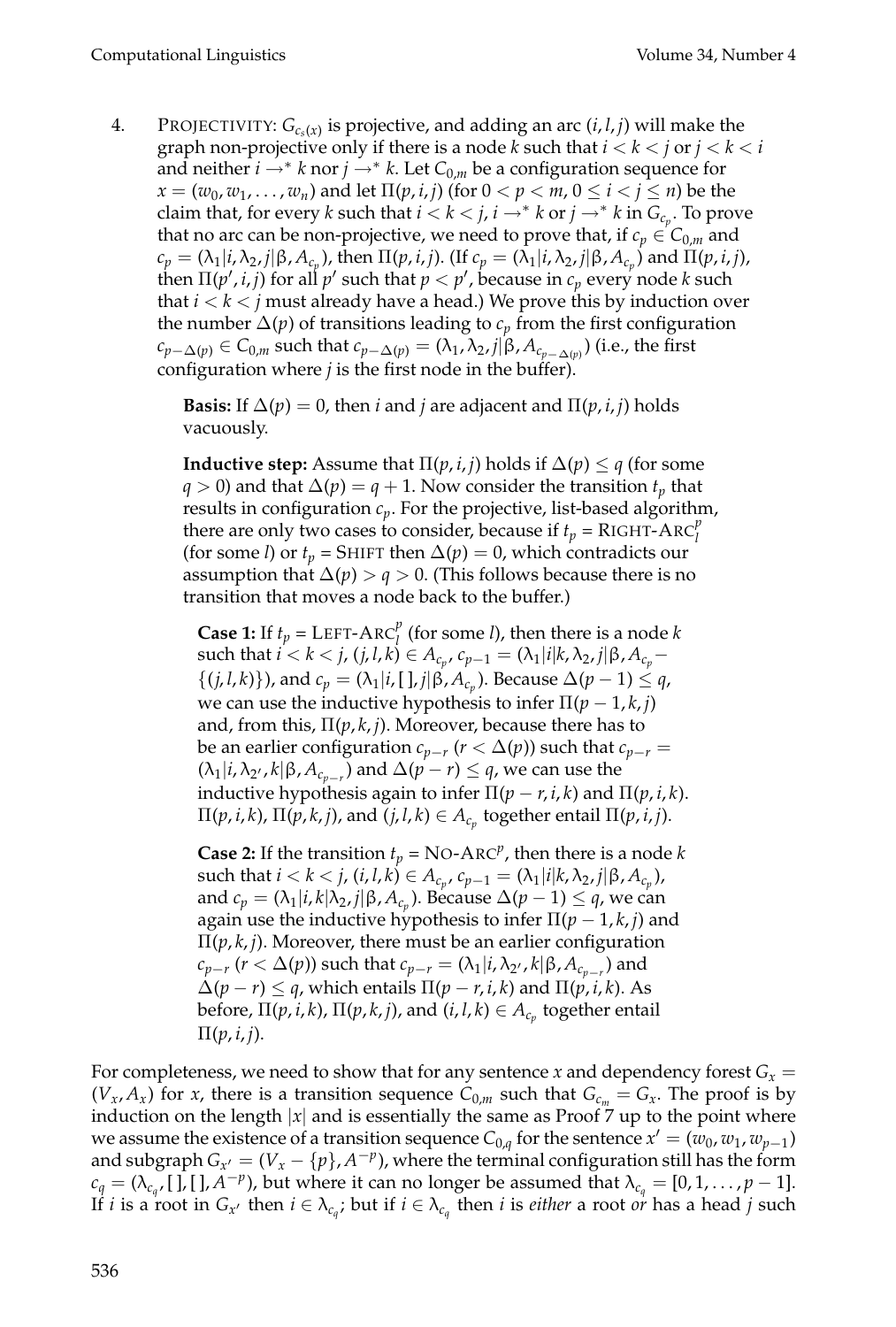that  $j < i$  in  $G_{x'}$ . (This is because a RIGHT-ARC<sup>*p*</sup> transition leaves the dependent in  $\lambda_1$ while a LEFT-ARC<sup>*p*</sup> removes it.) Moreover, for any  $i \in \lambda_{c_q}$  that is a root in  $G_{x'}$ , if *i* is a dependent of  $p$  in  $G_x$  then any  $j$  such that  $j \in \lambda_{c_q}$ ,  $i < j$  and  $j$  is a root in  $G_{x'}$  must also be a dependent of *p* in  $G_x$  (else  $G_x$  would fail to be projective). Finally, if *p* has a head *k* in *G<sub>x</sub>*, then *k* must be in  $\lambda_{c_q}$  and any *j* such that  $j \in \lambda_{c_q}$  and  $k < j$  must either be a dependent of  $p$  in  $G_x$  or must have a head to the left in both  $G_{x'}$  and  $G_x$  (anything else would again be inconsistent with the assumption that  $G_x$  is projective). Therefore, we can construct a transition sequence  $C_{0,m}$  such that  $G_{c_m} = G_x$ , by starting in  $c_0 = c_s(x)$  and applying exactly the same *q* transitions as in  $C_{0,q}$ , followed by as many LEFT-ARC<sup>*p*</sup></sup> transitions as there are left dependents of  $p$  in  $G_x$ , interleaving NO-ARC<sup> $p$ </sup> transitions whenever the node at the head of  $\lambda_1$  already has a head, followed by a RIGHT-ARC<sup>*p*</sup> transition if *p* has a head in  $G_x$ . One final SHIFT<sup>*n*</sup> transition takes us to the terminal configuration  $c_m = (\lambda_{c_m}, [$ .],  $[$ .],  $A_x)$ .

## **Theorem 11**

The worst-case time complexity of the projective, list-based algorithm is  $O(n^2)$ , where *n* is the length of the input sentence.

## **Proof 11**

Same as Proof 8. ■

### **Theorem 12**

The worst-case space complexity of the projective, list-based algorithm is *O*(*n*), where *n* is the length of the input sentence.

### **Proof 12**

Same as Proof 9.

## **6. Experimental Evaluation**

We have defined four different transition systems for incremental dependency parsing, proven their correctness for different classes of dependency graphs, and analyzed their time and space complexity under the assumption that there exists a constant-time oracle for predicting the next transition. In this section, we present an experimental evaluation of the accuracy and efficiency that can be achieved with these systems in deterministic data-driven parsing, that is, when the oracle is approximated by a classifier trained on treebank data. The purpose of the evaluation is to compare the performance of the four algorithms under realistic conditions, thereby complementing the purely formal analysis presented so far. The purpose is not to produce state-of-the-art results for all algorithms on the data sets used, which would require extensive experimentation and optimization going well beyond the limits of this study.

## **6.1 Experimental Setup**

The data sets used are taken from the CoNLL-X shared task on multilingual dependency parsing (Buchholz and Marsi 2006). We have used all the available data sets, taken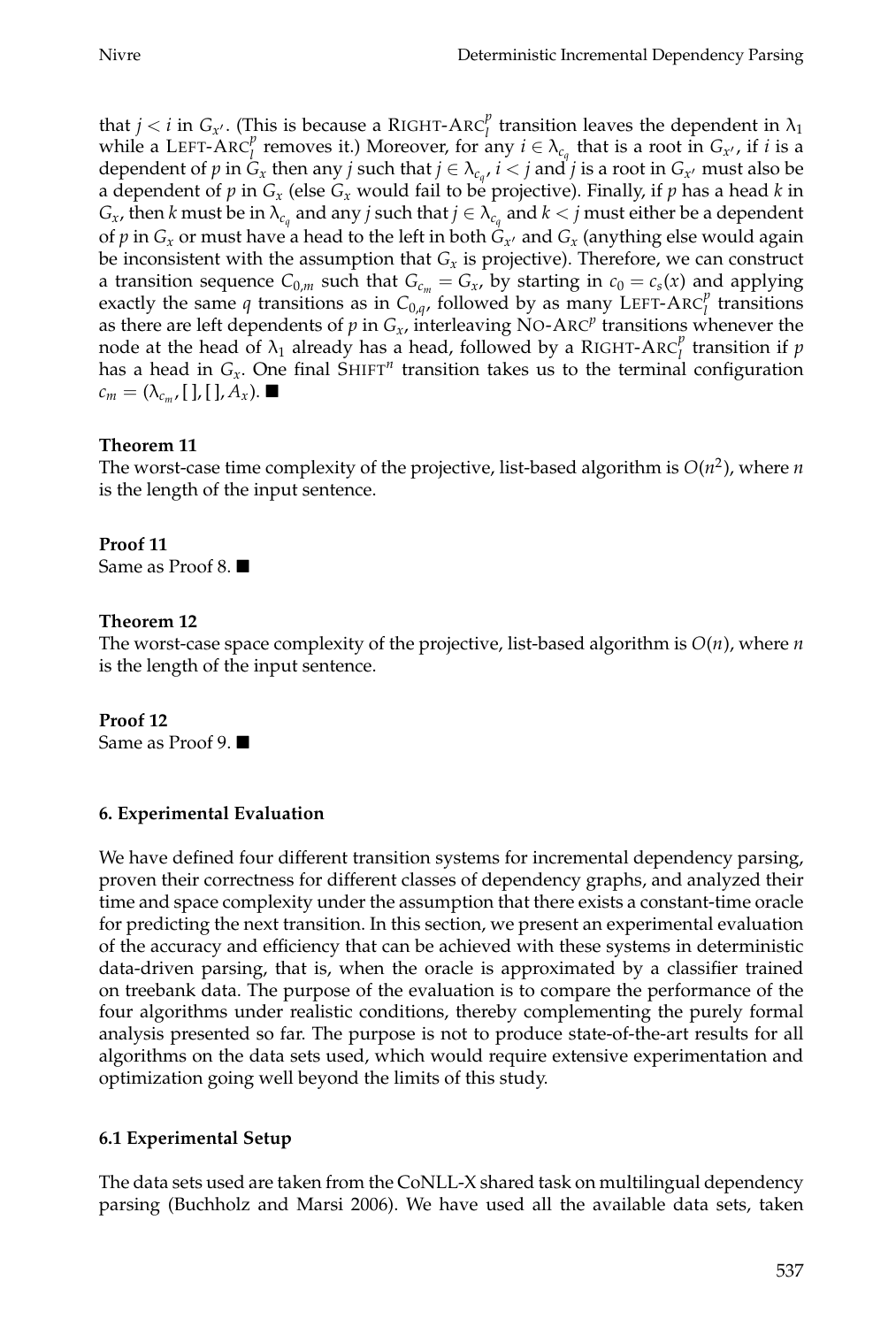#### **Table 1**

Data sets. Tok = number of tokens ( $\times$ 1000); Sen = number of sentences ( $\times$ 1000); T/S = tokens per sentence (mean); Lem = lemmatization present; CPoS = number of coarse-grained part-of-speech tags; PoS = number of (fine-grained) part-of-speech tags; MSF = number of morphosyntactic features (split into atoms); Dep = number of dependency types; NPT = proportion of non-projective dependencies/tokens (%); NPS = proportion of non-projective dependency graphs/sentences (%).

| Language   |                 |               |          |     | Tok Sen T/S Lem CPoS PoS MSF Dep NPT NPS |     |          |    |     |      |
|------------|-----------------|---------------|----------|-----|------------------------------------------|-----|----------|----|-----|------|
| Arabic     |                 | 54 1.5 37.2   |          | yes | 14                                       | 19  | 19       | 27 | 0.4 | 11.2 |
| Bulgarian  |                 | 190 14.4 14.8 |          | no  | 11                                       | 53  | 50       | 18 | 0.4 | 5.4  |
| Chinese    |                 | 337 57.0      | 5.9      | no  | 22                                       | 303 | $\theta$ | 82 | 0.0 | 0.0  |
| Czech      | 1,249 72.7 17.2 |               |          | yes | 12                                       | 63  | 61       | 78 | 1.9 | 23.2 |
| Danish     | 94              |               | 5.2 18.2 | no  | 10                                       | 24  | 47       | 52 | 1.0 | 15.6 |
| Dutch      |                 | 195 13.3 14.6 |          | yes | 13                                       | 302 | 81       | 26 | 5.4 | 36.4 |
| German     |                 | 700 39.2 17.8 |          | no  | 52                                       | 52  | $\theta$ | 46 | 2.3 | 27.8 |
| Japanese   |                 | 151 17.0      | 8.9      | no  | 20                                       | 77  | $\theta$ | 7  | 1.1 | 5.3  |
| Portuguese |                 | 207 9.1 22.8  |          | yes | 15                                       | 21  | 146      | 55 | 1.3 | 18.9 |
| Slovene    | 29              |               | 1.5 18.7 | yes | 11                                       | 28  | 51       | 25 | 1.9 | 22.2 |
| Spanish    | 89              |               | 3.3 27.0 | yes | 15                                       | 38  | 33       | 21 | 0.1 | 1.7  |
| Swedish    | 191             | 11.0 17.3     |          | no  | 37                                       | 37  | $\theta$ | 56 | 1.0 | 9.8  |
| Turkish    | 58              |               | 5.0 11.5 | yes | 14                                       | 30  | 82       | 25 | 1.5 | 11.6 |

from treebanks of thirteen different languages with considerable typological variation. Table 1 gives an overview of the training data available for each language.

For data sets that include a non-negligible proportion of non-projective dependency graphs, it can be expected that the non-projective list-based algorithm will achieve higher accuracy than the strictly projective algorithms. In order to make the comparison more fair, we therefore also evaluate pseudo-projective versions of the latter algorithms, making use of graph transformations in pre-and post-processing to recover nonprojective dependency arcs, following Nivre and Nilsson (2005). For each language, seven different parsers were therefore trained as follows:

- 1. For the non-projective list-based algorithm, one parser was trained without preprocessing the training data.
- 2. For the three projective algorithms, two parsers were trained after preprocessing the training data as follows:
	- (a) For the strictly projective parser, non-projective dependency graphs in the training data were transformed by lifting non-projective arcs to the nearest permissible ancestor of the real head. This corresponds to the *Baseline* condition in Nivre and Nilsson (2005).
	- (b) For the pseudo-projective parser, non-projective dependency graphs in the training data were transformed by lifting non-projective arcs to the nearest permissible ancestor of the real head, and augmenting the arc label with the label of the real head. The output of this parser was post-processed by lowering dependency arcs with augmented labels using a top-down, left-to-right, breadth-first search for the first descendant of the head that matches the augmented arc label. This corresponds to the *Head* condition in Nivre and Nilsson (2005).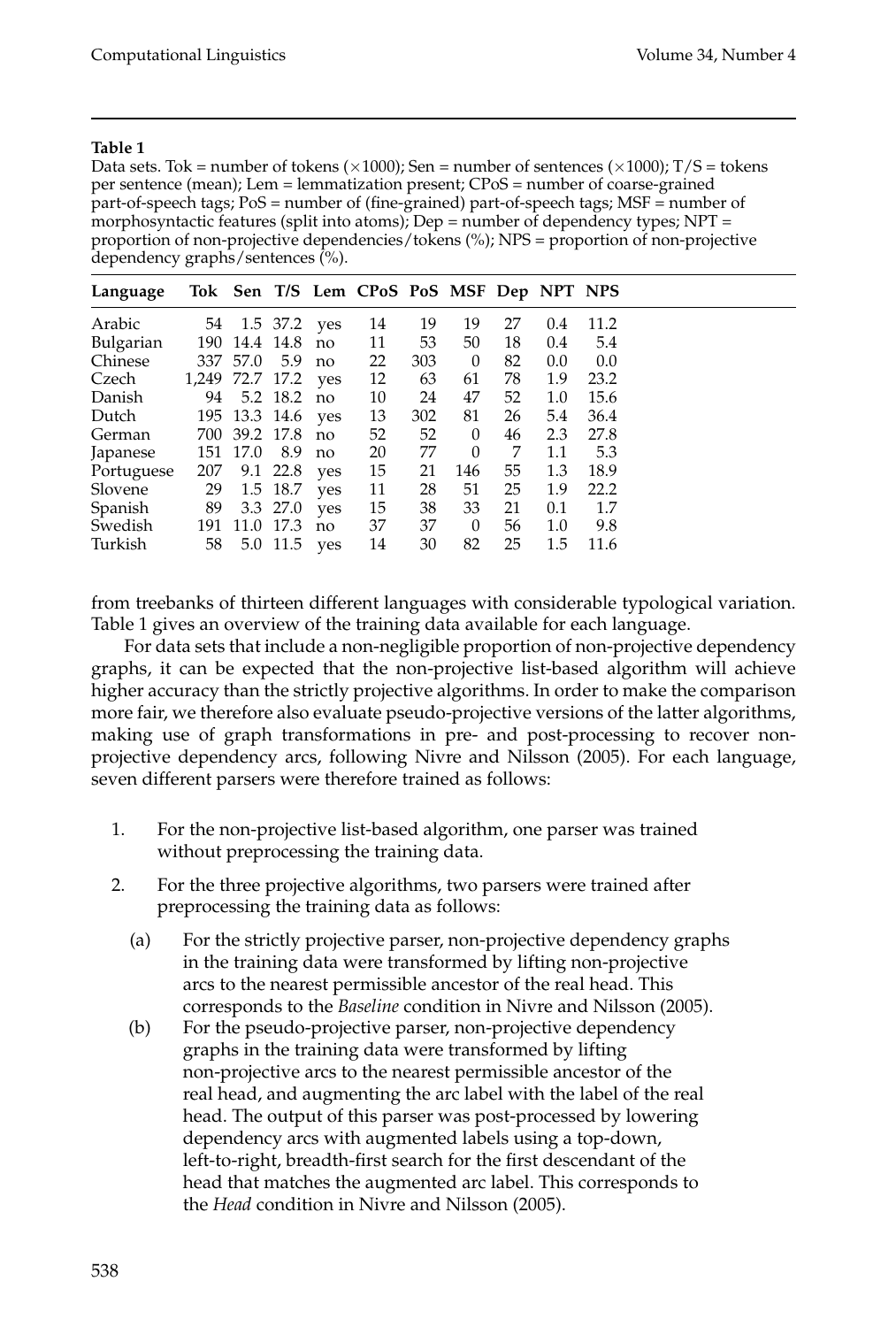#### **Table 2**

Feature models. Rows represent tokens defined relative to the current configuration  $(L[i] = i$ th element of list/stack  $\mathcal L$  of length *n*;  $hd(x)$  = head of *x*;  $ld(x)$  = leftmost dependent of *x*;  $rd(x)$  = rightmost dependent of *x*). Columns represent attributes of tokens (Form = word form; Lem = lemma;  $CPo\dot{S}$  = coarse part-of-speech;  $\dot{F}PoS$  = fine part-of-speech; Feats = morphosyntactic features; Dep = dependency label). Filled cells represent features used by one or more algorithms  $(AII = aII$  algorithms;  $S = arc$ -standard, stack-based;  $E = arc$ -eager, stack-based;  $N =$  non-projective, list-based;  $P =$  projective, list-based).

|                                                                           |            |           | <b>Attributes</b>            |                          |     |                        |
|---------------------------------------------------------------------------|------------|-----------|------------------------------|--------------------------|-----|------------------------|
| Tokens                                                                    |            |           | Form Lem CPoS FPoS Feats Dep |                          |     |                        |
| $\beta[0]$<br>$\beta$ [1]<br>$\beta$ [2]<br>$\beta$ [3]<br>$ld(\beta[0])$ | All<br>All | All       | All                          | All<br>All<br>All<br>All | All | N<br>All               |
| $rd(\beta[0])$                                                            |            |           |                              |                          |     | $\mathbf S$            |
| $\sigma[0]$<br>$\sigma[1]$<br>$hd(\sigma[0])$                             | SE<br>Ε    | <b>SE</b> | SE                           | SE<br>SE                 | SE  | E                      |
| $ld(\sigma[0])$<br>$rd(\sigma[0])$                                        |            |           |                              |                          |     | <b>SE</b><br><b>SE</b> |
| $\lambda_1[0]$<br>$\lambda_1[1]$                                          | NP         | NP        | NP                           | NP<br>NP                 | NP  | NP                     |
| $hd(\lambda_1[0])$<br>$ld(\lambda_1[0])$<br>$rd(\lambda_1[0])$            | NP         |           |                              |                          |     | NP<br>NP               |
| $\lambda_2[0]$<br>$\lambda_2[n]$                                          |            |           |                              | N<br>N                   |     |                        |

All parsers were trained using the freely available MaltParser system, $6$  which provides implementations of all the algorithms described in Sections 4 and 5. MaltParser also incorporates the LIBSVM library for support vector machines (Chang and Lin 2001), which was used to train classifiers for predicting the next transition. Training data for the classifiers were generated by parsing each sentence in the training set using the goldstandard dependency graph as an oracle. For each transition  $t(c)$  in the oracle parse, a training instance  $(\Phi(c), t)$  was created, where  $\Phi(c)$  is a feature vector representation of the parser configuration *c*. Because the purpose of the experiments was not to optimize parsing accuracy as such, no work was done on feature selection for the different algorithms and languages. Instead, all parsers use a variant of the simple feature model used for parsing English and Swedish in Nivre (2006b), with minor modifications to suit the different algorithms.

Table 2 shows the feature sets used for different parsing algorithms.<sup>7</sup> Each row represents a node defined relative to the current parser configuration, where nodes

<sup>6</sup> Available at http://w3.msi.vxu.se/users/nivre/research/MaltParser.html.

<sup>7</sup> For each of the three projective algorithms, the strictly projective and the pseudo-projective variants used exactly the same set of features, although the set of values for the dependency label features were different because of the augmented label set introduced by the pseudo-projective technique.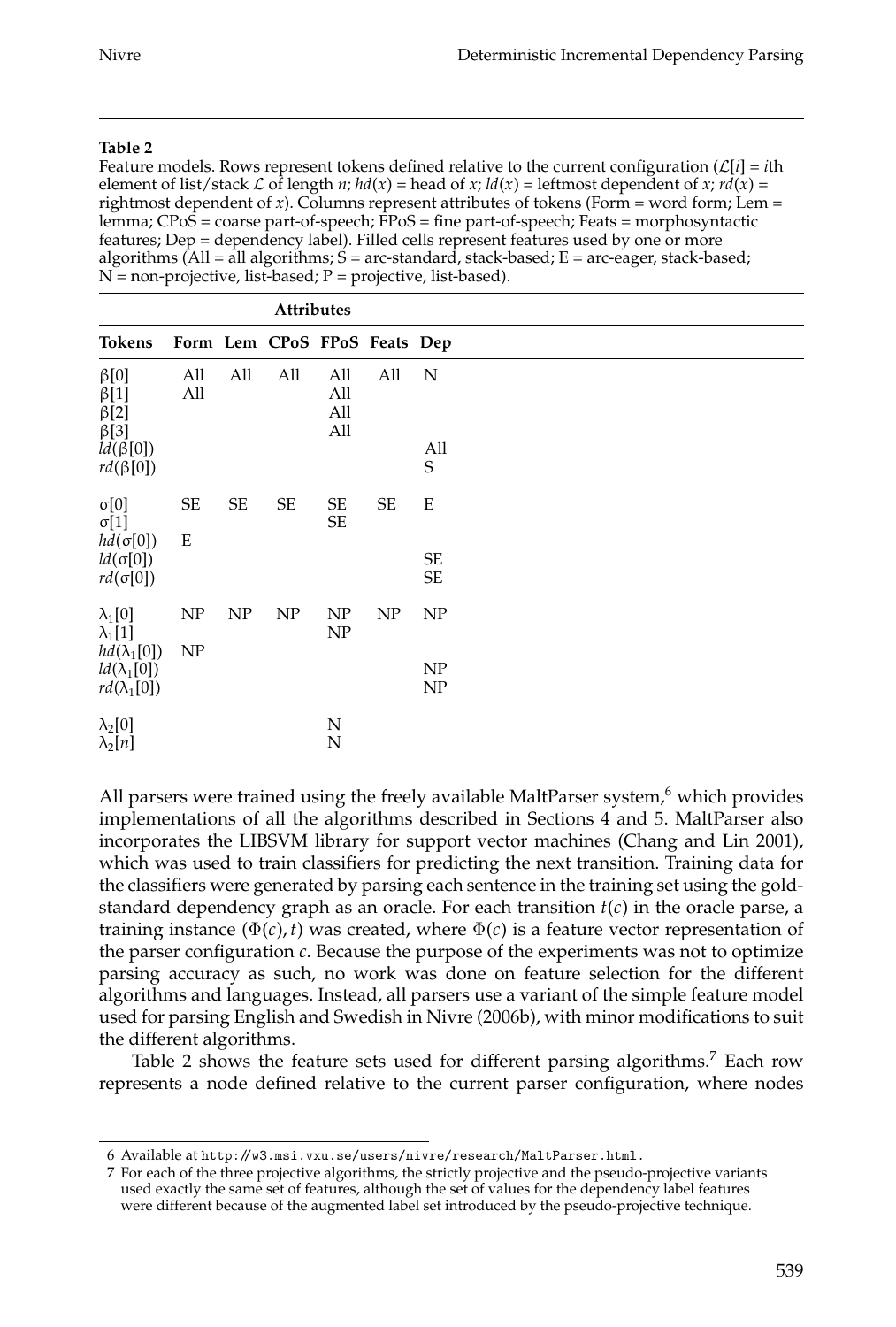defined relative to the stack  $\sigma$  are only relevant for stack-based algorithms, whereas nodes defined relative to the lists  $\lambda_1$  and  $\lambda_2$  are only relevant for list-based algorithms. We use the notation  $\mathcal{L}[i]$ , for arbitrary lists or stacks, to denote the *i*th element of  $\mathcal{L}$ , with  $\mathcal{L}[0]$  for the first element (top element of a stack) and  $\mathcal{L}[n]$  for the last element. Nodes defined relative to the partially-built dependency graph make use of the operators *hd*, *ld*, and *rd*, which return, respectively, the head, the leftmost dependent, and the rightmost dependent of a node in the dependency graph  $G_c$  defined by the current configuration *c*, if such a node exists, and a null value otherwise. The columns in Table 2 represent attributes of nodes (tokens) in the input (word form, lemma, coarse part-of-speech, fine part-of-speech, morphosyntactic features) or in the partially-built dependency graph (dependency label), which can be used to define features. Each cell in the table thus represents a feature  $f_{ij} = a_i(n_i)$ , defined by selecting the attribute  $a_i$  in the *j*th column from the node  $n_i$  characterized in the *i*th row. For example, the feature  $f_{11}$  is the word form of the first input node (token) in the buffer β. The symbols occurring in filled cells indicate for which parsing algorithms the feature is active, where *S* stands for arcstandard stack-based, *E* for arc-eager stack-based, *N* for non-projective list-based, and *P* for projective list-based. Features that are used for some but not all algorithms are typically not meaningful for all algorithms. For example, a right dependent of the first node in the buffer  $β$  can only exist (at decision time) when using the arc-standard stackbased algorithm. Hence, this feature is inactive for all other algorithms.

The SVM classifiers were trained with a quadratic kernel  $K(x_i, x_j) = (\gamma x_i^T x_j + r)^2$ and LIBSVM's built-in one-versus-one strategy for multi-class classification, converting symbolic features to numerical ones using the standard technique of binarization. The parameter settings were  $\gamma = 0.2$  and  $r = 0$  for the kernel parameters,  $C = 0.5$  for the penalty parameter, and  $\epsilon = 1.0$  for the termination criterion. These settings were extrapolated from many previous experiments under similar conditions, using crossvalidation or held-out subsets of the training data for tuning, but in these experiments they were kept fixed for all parsers and languages. In order to reduce training times, the set of training instances derived from a given training set was split into smaller sets, for which separate multi-class classifiers were trained, using  $FPos(\beta[0])$ , that is, the (finegrained) part of speech of the first node in the buffer, as the defining feature for the split.

The seven different parsers for each language were evaluated by running them on the dedicated test set from the CoNLL-X shared task, which consists of approximately 5,000 tokens for all languages. Because the dependency graphs in the gold standard are always trees, each output graph was converted, if necessary, from a forest to a tree by attaching every root node *i* (*i* > 0) to the special root node 0 with a default label ROOT. Parsing accuracy was measured by the **labeled attachment score** (LAS), that is, the percentage of tokens that are assigned the correct head and dependency label, as well as the **unlabeled attachment score** (UAS), that is, the percentage of tokens with the correct head, and the **label accuracy** (LA), that is, the percentage of tokens with the correct dependency label. All scores were computed with the scoring software from the CoNLL-X shared task, *eval.pl*, with default settings. This means that punctuation tokens are excluded in all scores. In addition to parsing accuracy, we evaluated efficiency by measuring the learning time and parsing time in seconds for each data set.

Before turning to the results of the evaluation, we need to fulfill the promise from Remarks 1 and 2 to discuss the way in which treebank-induced classifiers approximate oracles and to what extent they satisfy the condition of constant-time operation that was assumed in all the results on time complexity in Sections 4 and 5. When predicting the next transition at run-time, there are two different computations that take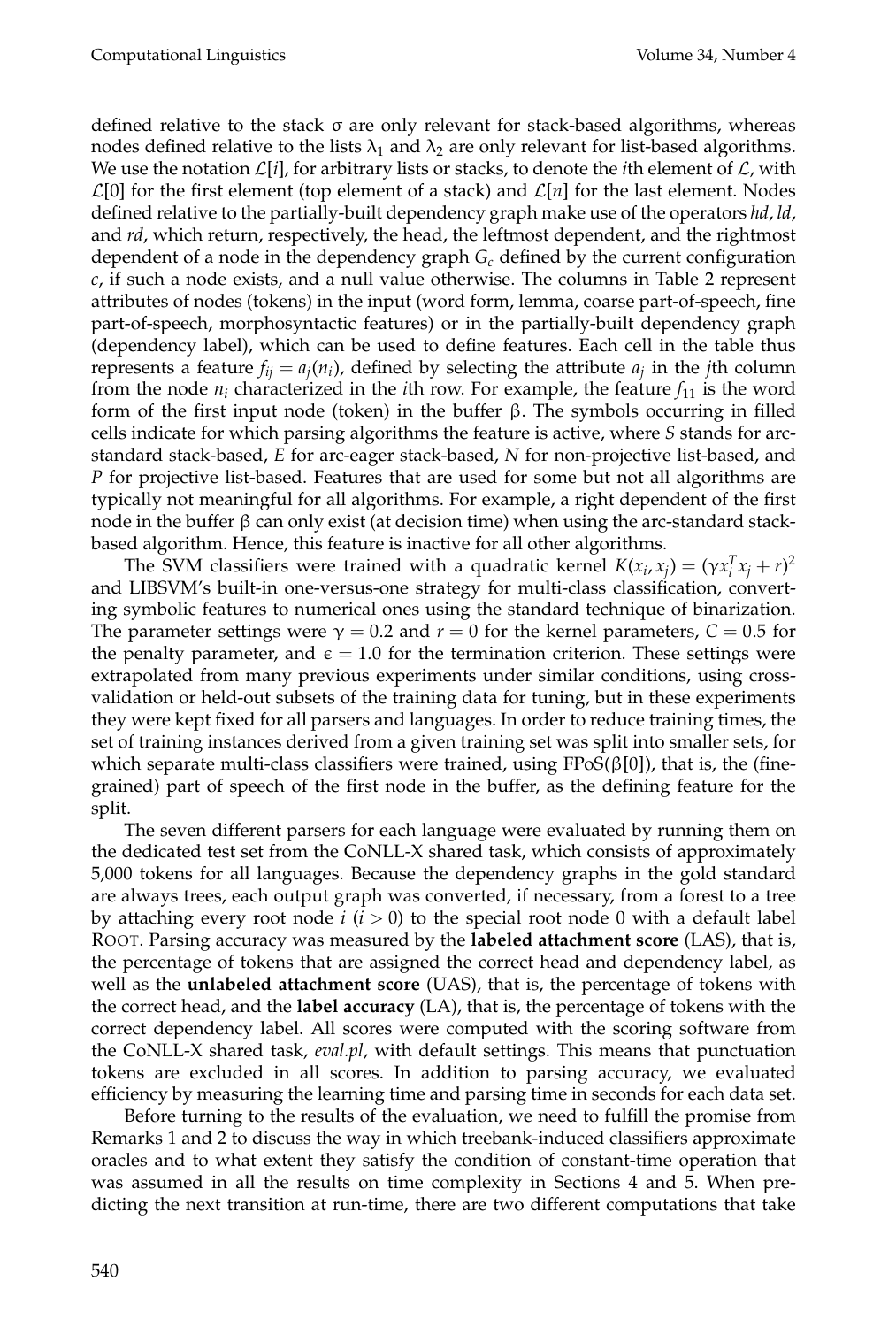place: the first is the classifier returning a transition *t* as the output class for an input feature vector  $\Phi(c)$ , and the second is a check whether the preconditions of *t* are satisfied in *c*. If the preconditions are satisfied, the transition *t* is performed; otherwise a default transition (with no preconditions) is performed instead.<sup>8</sup> (The default transition is SHIFT for the stack-based algorithms and NO-ARC for the list-based algorithms.) The time required to compute the classification *t* of  $\Phi(c)$  depends on properties of the classifier, such as the number of support vectors and the number of classes for a multi-class SVM classifier, but is independent of the length of the input and can therefore be regarded as a constant as far as the time complexity of the parsing algorithm is concerned. $9$ The check of preconditions is a trivial constant-time operation in all cases except one, namely the need to check whether there is a path between two nodes for the LEFT-ARC*<sup>n</sup> l* and RIGHT-ARC*<sup>n</sup> <sup>l</sup>* transitions of the non-projective list-based algorithm. Maintaining the information needed for this check and updating it with each addition of a new arc to the graph is equivalent to the union-find operations for disjoint set data structures. Using the techniques of path compression and union by rank, the amortized time per operation is  $O(\alpha(n))$  per operation, where *n* is the number of elements (nodes in this case) and  $\alpha(n)$  is the inverse of the Ackermann function, which means that  $\alpha(n)$  is less than 5 for all remotely practical values of *n* and is effectively a small constant (Cormen, Leiserson, and Rivest 1990). With this proviso, all the complexity results from Sections 4 and 5 can be regarded as valid also for the classifier-based implementation of deterministic, incremental dependency parsing.

### **6.2 Parsing Accuracy**

Table 3 shows the parsing accuracy obtained for each of the 7 parsers on each of the 13 languages, as well as the average over all languages, with the top score in each row set in boldface. For comparison, we also include the results of the two top scoring systems in the CoNLL-X shared task, those of McDonald, Lerman, and Pereira (2006) and Nivre et al. (2006). Starting with the LAS, we see that the multilingual average is very similar across the seven parsers, with a difference of only 0.58 percentage points between the best and the worst result, obtained with the non-projective and the strictly projective version of the list-based parser, respectively. However, given the large amount of data, some of the differences are nevertheless statistically significant (according to McNemar's test,  $\alpha = .05$ ). Broadly speaking, the group consisting of the non-projective, list-based parser and the three pseudo-projective parsers significantly outperforms the group consisting of the three projective parsers, whereas there are no significant differences within the two groups.<sup>10</sup> This shows that the capacity to capture non-projective dependencies does make a significant difference, even though such dependencies are infrequent in most languages.

The best result is about one percentage point below the top scores from the original CoNLL-X shared task, but it must be remembered that the results in this article have

<sup>8</sup> A more sophisticated strategy would be to back off to the second best choice of the oracle, assuming that the oracle provides a ranking of all the possible transitions. On the whole, however, classifiers very rarely predict transitions that are not legal in the current configuration.

<sup>9</sup> The role of this constant in determining the overall running time is similar to that of a grammar constant in grammar-based parsing.

<sup>10</sup> The only exception to this generalization is the pseudo-projective, list-based parser, which is significantly worse than the non-projective, list-based parser, but not significantly better than the projective, arc-standard, stack-based parser.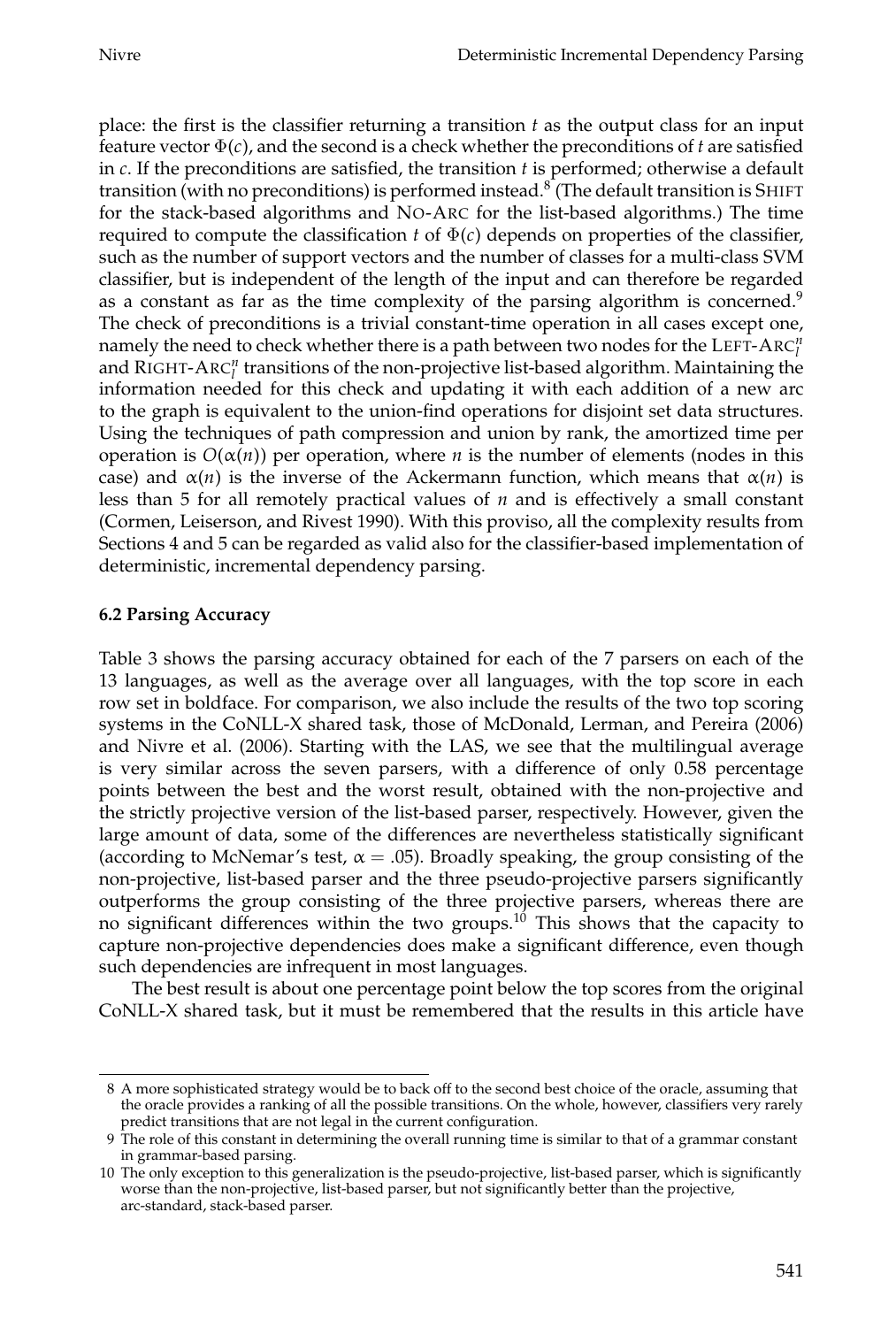#### **Table 3**

Parsing accuracy for 7 parsers on 13 languages, measured by labeled attachment score (LAS), unlabeled attachment score (UAS) and label accuracy (LA). NP-L = non-projective list-based; P-L = projective list-based; PP-L = pseudo-projective list-based; P-E = projective arc-eager stack-based; PP-E = pseudo-projective arc-eager stack-based; P-S = projective arc-standard stack-based;  $PP-S =$  pseudo-projective arc-standard stack-based;  $\text{McD} = \text{McDonald}$ , Lerman and Pereira (2006);  $\text{Niv} = \text{Nivre}$  et al. (2006).

|                                  |        |       |                   |             | Labeled Attachment Score (LAS)                        |                   |                   |                   |       |  |
|----------------------------------|--------|-------|-------------------|-------------|-------------------------------------------------------|-------------------|-------------------|-------------------|-------|--|
| Language                         | $NP-L$ | P-L   | PP-L              | P-E         | $PP-E$                                                | $P-S$             |                   | PP-S McD          | Niv   |  |
| Arabic                           | 63.25  | 63.19 | 63.13             | 64.93       | 64.95                                                 | 65.79             | 66.05             | 66.91             | 66.71 |  |
| Bulgarian                        | 87.79  | 87.75 | 87.39             | 87.75       | 87.41                                                 | 86.42             | 86.71             | 87.57             | 87.41 |  |
| Chinese                          | 85.77  | 85.96 | 85.96             | 85.96       | 85.96                                                 | 86.00             | 86.00             | 85.90             | 86.92 |  |
| Czech                            | 78.12  |       | 76.24 78.04       | 76.34       | 77.46                                                 | 78.18             | 80.12 80.18       |                   | 78.42 |  |
| Danish                           | 84.59  | 84.15 | 84.35             | 84.25       | 84.45                                                 | 84.17             | 84.15             | 84.79             | 84.77 |  |
| Dutch                            | 77.41  | 74.71 | 76.95             | 74.79       | 76.89                                                 | 73.27             | 74.79             | 79.19             | 78.59 |  |
| German                           | 84.42  | 84.21 | 84.38             | 84.23       | 84.46                                                 | 84.58             | 84.58             | 87.34             | 85.82 |  |
| Japanese                         | 90.97  | 90.57 | 90.53             | 90.83       |                                                       | 90.89 90.59       | 90.63             | 90.71             | 91.65 |  |
| Portuguese                       | 86.70  | 85.91 |                   | 86.20 85.83 |                                                       | 86.12 85.39 86.09 |                   | 86.82             | 87.60 |  |
| Slovene                          | 70.06  | 69.88 | 70.12             | 69.50       | 70.22                                                 | 72.00             | 71.88             | 73.44             | 70.30 |  |
| Spanish                          | 80.18  | 79.80 |                   | 79.60 79.84 | 79.60 78.70 78.42 82.25 81.29                         |                   |                   |                   |       |  |
| Swedish                          | 83.03  |       | 82.63 82.41 82.63 |             |                                                       |                   | 82.41 82.12 81.54 | 82.55             | 84.58 |  |
| Turkish                          | 64.69  | 64.49 | 64.37             | 64.37       | 64.43                                                 | 64.67             | 64.73             | 63.19             | 65.68 |  |
| Average                          | 79.77  |       |                   |             | 79.19 79.49 79.33 79.63 79.38 79.67                   |                   |                   | 80.83             | 80.75 |  |
| Unlabeled Attachment Score (UAS) |        |       |                   |             |                                                       |                   |                   |                   |       |  |
| Language                         | NP-L   | P-L   | PP-L              | P-E         | PP-E                                                  | P-S               | PP-S              | McD               | Niv   |  |
| Arabic                           | 76.43  | 76.19 | 76.49             | 76.31       | 76.25                                                 | 77.76             | 77.98             | 79.34             | 77.52 |  |
| Bulgarian                        | 91.68  | 91.92 | 91.62             | 91.92       | 91.64                                                 | 90.80             | 91.10             | 92.04             | 91.72 |  |
| Chinese                          | 89.42  | 90.24 | 90.24             | 90.24       |                                                       | 90.24 90.42 90.42 |                   | 91.07             | 90.54 |  |
| Czech                            | 84.88  |       | 82.82 84.58 82.58 |             |                                                       | 83.66 84.50       |                   | 86.44 87.30 84.80 |       |  |
| Danish                           | 89.76  | 89.40 | 89.42 89.52       |             |                                                       | 89.52 89.26       | 89.38             | 90.58             | 89.80 |  |
| Dutch                            | 80.25  | 77.29 | 79.59             | 77.25       | 79.47                                                 | 75.95             | 78.03             | 83.57             | 81.35 |  |
| German                           | 87.80  |       |                   |             | 87.10 87.38 87.14 87.42 87.46                         |                   | 87.44             | 90.38             | 88.76 |  |
| Japanese                         | 92.64  |       | 92.60 92.56       | 92.80       |                                                       | 92.72 92.50       | 92.54             | 92.84             | 93.10 |  |
| Portuguese                       | 90.56  |       | 89.82 90.14       | 89.74       |                                                       | 90.08 89.00 89.64 |                   | 91.36             | 91.22 |  |
| Slovene                          | 79.06  | 78.78 | 79.06             | 78.42       |                                                       | 78.98 80.72       | 80.76             | 83.17             | 78.72 |  |
| Spanish                          | 83.39  | 83.75 | 83.65             | 83.79       |                                                       | 83.65 82.35       | 82.13             | 86.05             | 84.67 |  |
| Swedish                          | 89.54  | 89.30 |                   | 89.03 89.30 | 89.03                                                 | 88.81             | 88.39             | 88.93             | 89.50 |  |
| Turkish                          | 75.12  | 75.24 |                   | 75.02 75.32 | 74.81                                                 |                   | 75.94 75.76       | 74.67             | 75.82 |  |
| Average                          | 85.43  |       |                   |             | 84.96 85.29 84.95 85.19 85.04 85.39 87.02 85.96       |                   |                   |                   |       |  |
|                                  |        |       |                   |             | Label Accuracy (LA)                                   |                   |                   |                   |       |  |
| Language                         | NP-L   | $P-L$ | PP-L              | P-E         | PP-E                                                  | $P-S$             | PP-S              | McD               | Niv   |  |
| Arabic                           | 75.93  | 76.15 | 76.09             | 78.46       | 78.04                                                 | 79.30             | 79.10             | 79.50             | 80.34 |  |
| Bulgarian                        | 90.68  | 90.68 | 90.40             | 90.68       | 90.42                                                 | 89.53             | 89.81             | 90.70             | 90.44 |  |
| Chinese                          | 88.01  |       | 87.95 87.95       | 87.95       | 87.95                                                 | 88.33             | 88.33             | 88.23             | 89.01 |  |
| Czech                            | 84.54  |       |                   |             | 84.54 84.42 84.80 84.66 86.00 86.58                   |                   |                   | 86.72             | 85.40 |  |
| Danish                           | 88.90  | 88.60 | 88.76             | 88.62       | 88.82                                                 | 89.00             | 88.98             | 89.22             | 89.16 |  |
| Dutch                            | 82.43  | 82.59 | 82.13             | 82.57       | 82.15                                                 | 80.71             | 80.13             | 83.89             | 83.69 |  |
| German                           | 89.74  |       | 90.08 89.92       | 90.06       | 89.94                                                 | 90.79             | 90.36             | 92.11             | 91.03 |  |
| Japanese                         | 93.54  |       | 93.14 93.14       | 93.54       | 93.56                                                 | 93.12             | 93.18             | 93.74             | 93.34 |  |
| Portuguese                       | 90.56  |       | 90.54 90.34       | 90.46       | 90.26                                                 | 90.42 90.26       |                   | 90.46             | 91.54 |  |
| Slovene                          | 78.88  | 79.70 | 79.40             | 79.32       |                                                       | 79.48 81.61 81.37 |                   | 82.51             | 80.54 |  |
| Spanish                          | 89.46  |       | 89.04 88.66 89.06 |             |                                                       | 88.66 88.30 88.12 |                   | 90.40             | 90.06 |  |
| Swedish                          | 85.50  | 85.40 | 84.92             | 85.40       | 84.92                                                 | 84.66             | 84.01             | 85.58             | 87.39 |  |
| Turkish                          | 77.79  | 77.32 | 77.02             | 77.00       | 77.39                                                 |                   | 77.02 77.20       | 77.45             | 78.49 |  |
| Average                          |        |       |                   |             | 85.84 85.83 85.63 85.99 85.87 86.06 85.96 86.96 87.03 |                   |                   |                   |       |  |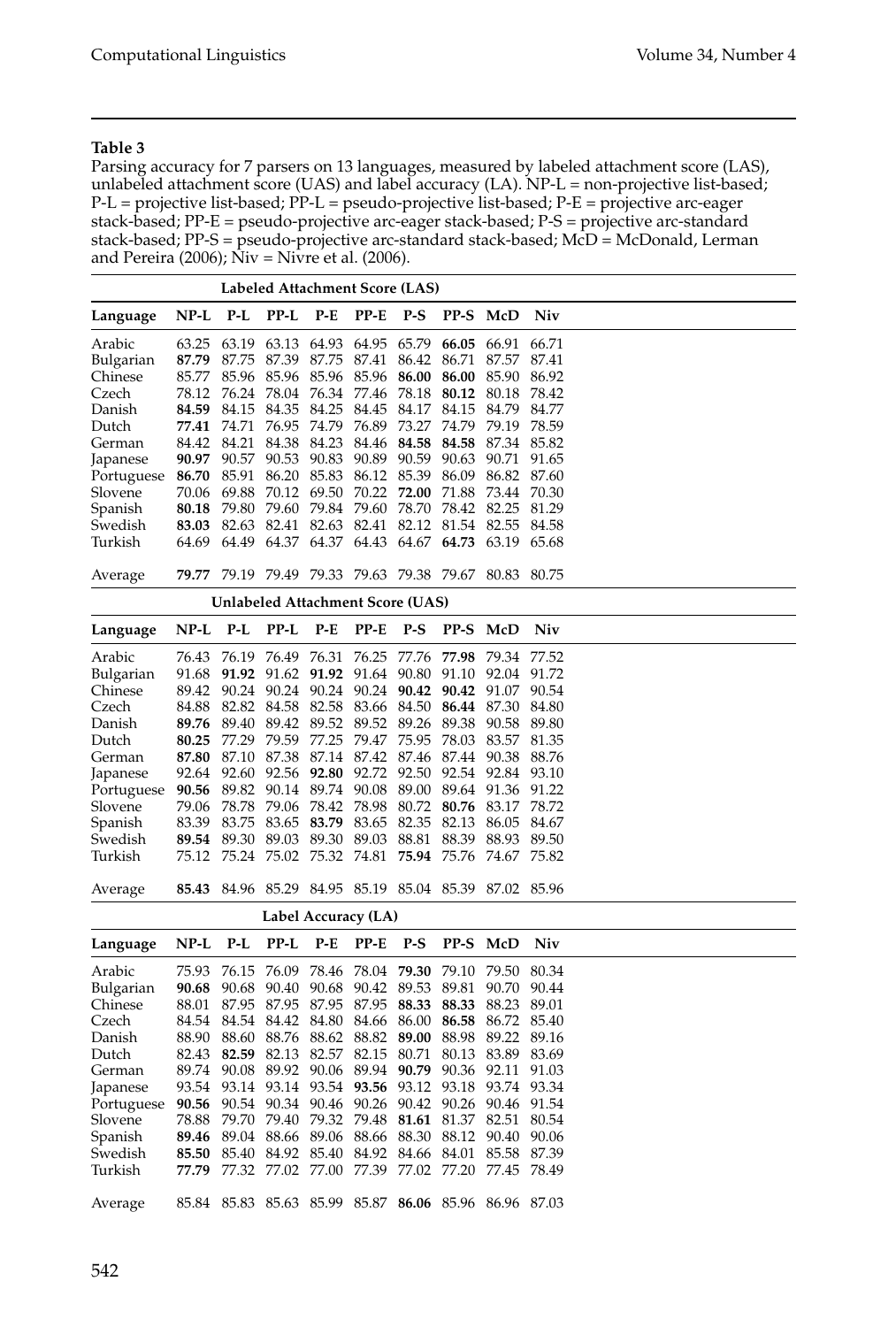been obtained without optimization of feature representations or learning algorithm parameters. The net effect of this can be seen in the result for the pseudo-projective version of the arc-eager, stack-based parser, which is identical to the system used by Nivre et al. (2006), except for the lack of optimization, and which suffers a loss of 1.12 percentage points overall.

The results for UAS show basically the same pattern as the LAS results, but with even less variation between the parsers. Nevertheless, there is still a statistically significant margin between the non-projective, list-based parser and the three pseudoprojective parsers, on the one hand, and the strictly projective parsers, on the other.<sup>11</sup> For **label accuracy** (LA), finally, the most noteworthy result is that the strictly projective parsers consistently outperform their pseudo-projective counterparts, although the difference is statistically significant only for the projective, list-based parser. This can be explained by the fact that the pseudo-projective parsing technique increases the number of distinct dependency labels, using labels to distinguish not only between different syntactic functions but also between "lifted" and "unlifted" arcs. It is therefore understandable that the pseudo-projective parsers suffer a drop in pure labeling accuracy.

Despite the very similar performance of all parsers on average over all languages, there are interesting differences for individual languages and groups of languages. These differences concern the impact of non-projective, pseudo-projective, and strictly projective parsing, on the one hand, and the effect of adopting an arc-eager or an arcstandard parsing strategy for the stack-based parsers, on the other. Before we turn to the evaluation of efficiency, we will try to analyze some of these differences in a little more detail, starting with the different techniques for capturing non-projective dependencies.

First of all, we may observe that the non-projective, list-based parser outperforms its strictly projective counterpart for all languages except Chinese. The result for Chinese is expected, given that it is the only data set that does not contain any non-projective dependencies, but the difference in accuracy is very slight (0.19 percentage points). Thus, it seems that the non-projective parser can also be used without loss in accuracy for languages with very few non-projective structures. The relative improvement in accuracy for the non-projective parser appears to be roughly linear in the percentage of non-projective dependencies found in the data set, with a highly significant correlation (Pearson's  $r = 0.815$ ,  $p = 0.0007$ ). The only language that clearly diverges from this trend is German, where the relative improvement is much smaller than expected.

If we compare the non-projective, list-based parser to the strictly projective stackbased parsers, we see essentially the same pattern but with a little more variation. For the arc-eager, stack-based parser, the only anomaly is the result for Arabic, which is significantly higher than the result for the non-projective parser, but this seems to be due to a particularly bad performance of the list-based parsers as a group for this language.<sup> $12$ </sup> For the arc-standard, stack-based parser, the data is considerably more noisy, which is related to the fact that the arc-standard parser in itself has a higher

<sup>11</sup> The exception this time is the pseudo-projective, arc-eager parser, which has a statistically significant difference up to the non-projective parser but a non-significant difference down to the projective, arc-standard parser.

<sup>12</sup> A possible explanation for this result is the extremely high average sentence length for Arabic, which leads to a greater increase in the number of potential arcs considered for the list-based parsers than for the stack-based parsers.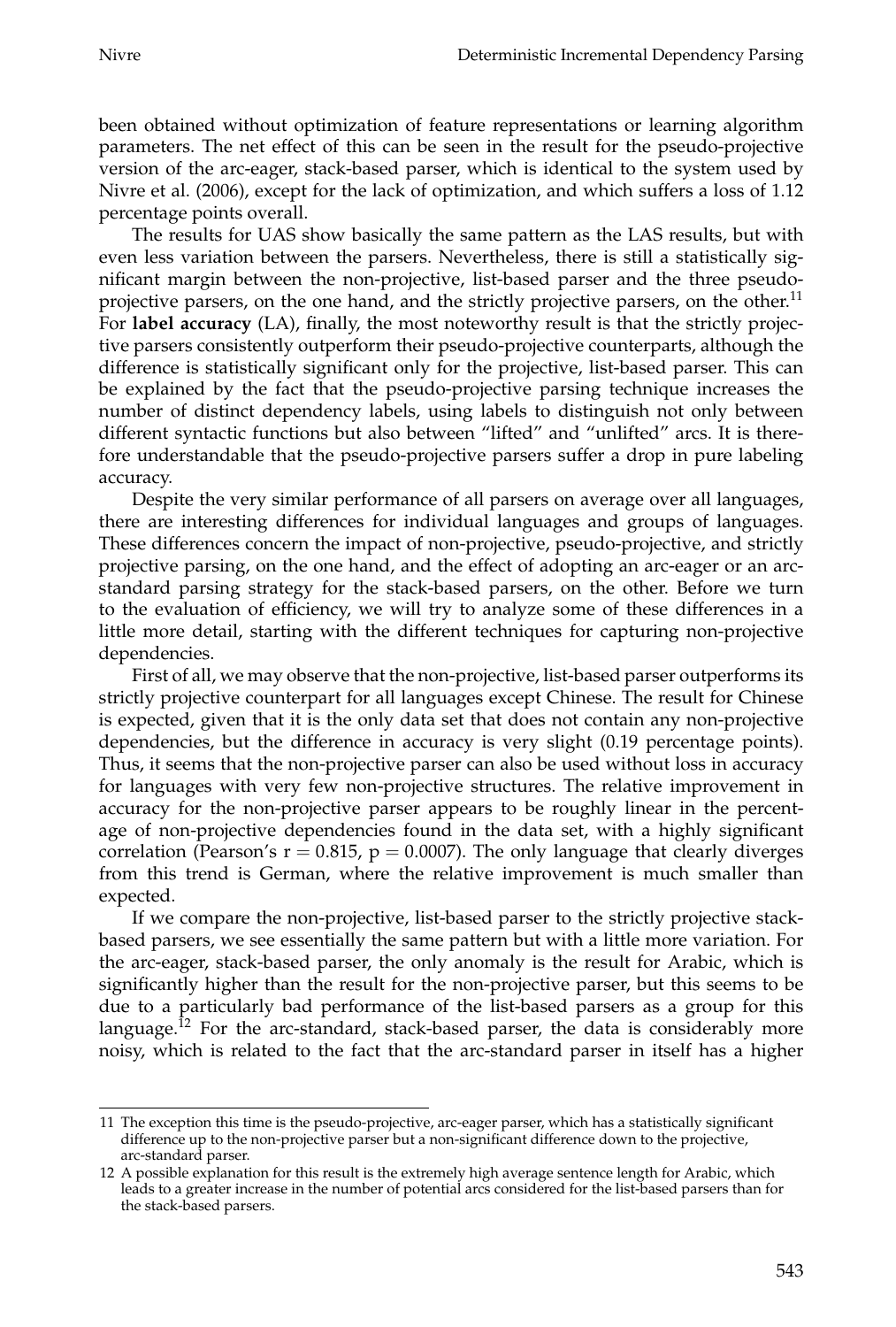variance than the other parsers, an observation that we will return to later on. Still, the correlation between relative improvement in accuracy and percentage of non-projective dependencies is significant for both the arc-eager parser ( $r = 0.766$ ,  $p = 0.001$ ) and the arc-standard parser ( $r = 0.571$ ,  $p = 0.02$ ), although clearly not as strong as for the listbased parser. It therefore seems reasonable to conclude that the non-projective parser in general can be expected to outperform a strictly projective parser with a margin that is directly related to the proportion of non-projective dependencies in the data.

Having compared the non-projective, list-based parser to the strictly projective parsers, we will now scrutinize the results obtained when coupling the projective parsers with the pseudo-projective parsing technique, as an alternative method for capturing non-projective dependencies. The overall pattern is that pseudo-projective parsing improves the accuracy of a projective parser for languages with more than 1% of non-projective dependencies, as seen from the results for Czech, Dutch, German, and Portuguese. For these languages, the pseudo-projective parser is never outperformed by its strictly projective counterpart, and usually does considerably better, although the improvements for German are again smaller than expected. For Slovene and Turkish, we find improvement only for two out of three parsers, despite a relatively high share of non-projective dependencies (1.9% for Slovene, 1.5% for Turkish). Given that Slovene and Turkish have the smallest training data sets of all languages, this is consistent with previous studies showing that pseudo-projective parsing is sensitive to data sparseness (Nilsson, Nivre, and Hall 2007). For languages with a lower percentage of non-projective dependencies, the pseudo-projective technique seems to hurt performance more often than not, possibly as a result of decreasing the labeling accuracy, as noted previously. It is worth noting that Chinese is a special case in this respect. Because there are no non-projective dependencies in this data set, the projectivized training data set will be identical to the original one, which means that the pseudo-projective parser will behave exactly as the projective one.

Comparing non-projective parsing to pseudo-projective parsing, it seems clear that both can improve parsing accuracy in the presence of significant amounts of nonprojective dependencies, but the former appears to be more stable in that it seldom or never hurts performance, whereas the latter can be expected to have a negative effect on accuracy when the amount of training data or non-projective dependencies (or both) is not high enough. Moreover, the non-projective parser tends to outperform the best pseudo-projective parsers, both on average and for individual languages. In fact, the pseudo-projective technique outperforms the non-projective parser only in combination with the arc-standard, stack-based parsing algorithm, and this seems to be due more to the arc-standard parsing strategy than to the pseudo-projective technique as such. The relevant question here is therefore why arc-standard parsing seems to work particularly well for some languages, with or without pseudo-projective parsing.

Going through the results for individual languages, it is clear that the arc-standard algorithm has a higher variance than the other algorithms. For Bulgarian, Dutch, and Spanish, the accuracy is considerably lower than for the other algorithms, in most cases by more than one percentage point. But for Arabic, Czech, and Slovene, we find exactly the opposite pattern, with the arc-standard parsers sometimes outperforming the other parsers by more than two percentage points. For the remaining languages, the arc-standard algorithm performs on a par with the other algorithms.<sup>13</sup> In order to

<sup>13</sup> The arc-standard algorithm achieves the highest score also for Chinese, German, and Turkish, but in these cases only by a small margin.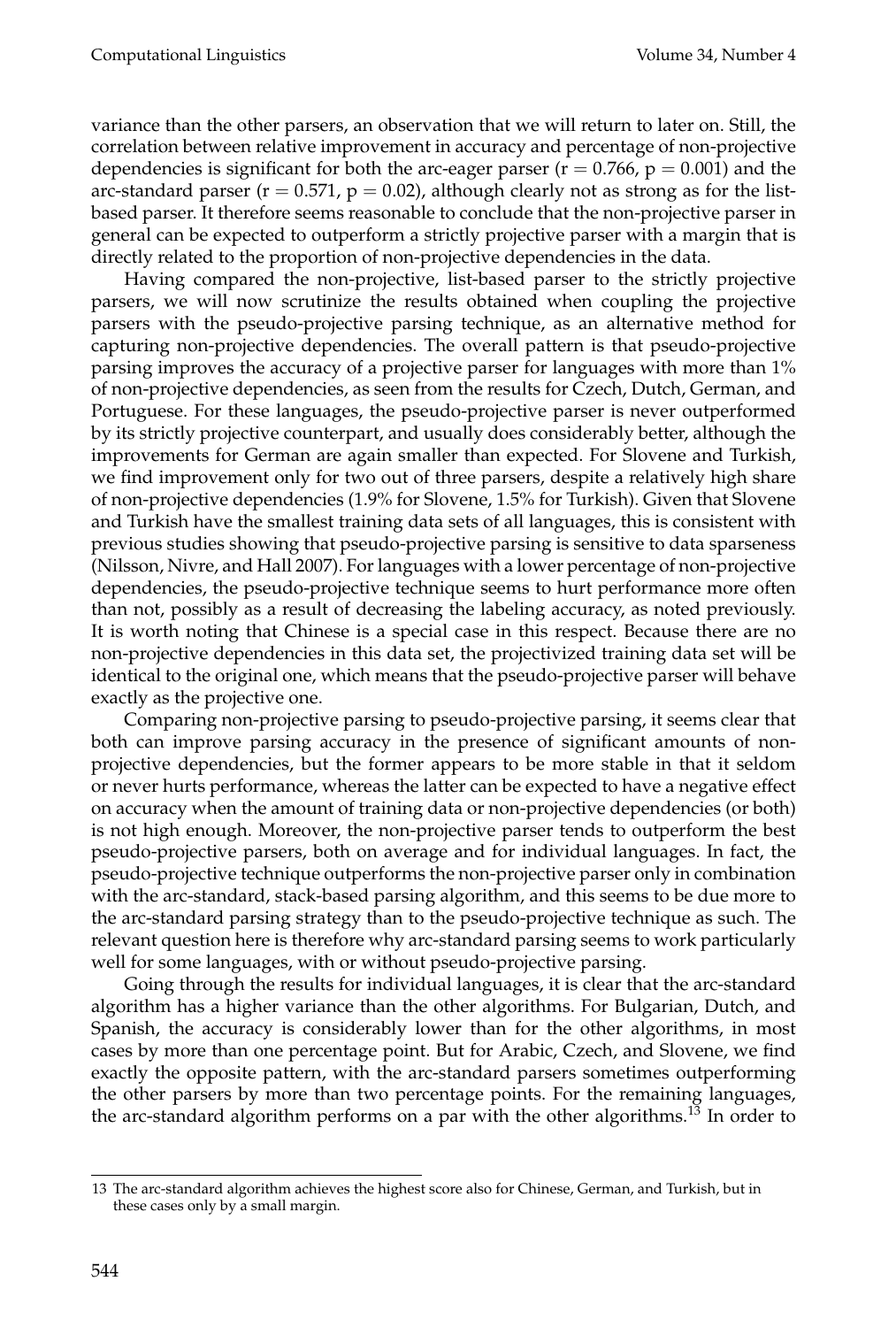explain this pattern we need to consider the way in which properties of the algorithms interact with properties of different languages and the way they have been annotated syntactically.

First of all, it is important to note that the two list-based algorithms and the arceager variant of the stack-based algorithm are all arc-eager in the sense that an arc (*i*, *l*, *j*) is always added at the earliest possible moment, that is, in the first configuration where *i* and *j* are the target tokens. For the arc-standard stack-based parser, this is still true for left dependents (i.e., arcs  $(i, l, j)$  such that  $j < i$ ) but not for right dependents, where an arc  $(i, l, j)$   $(i < j)$  should be added only at the point where all arcs of the form  $(j, l', k)$  have already been added (i.e., when the dependent *j* has already found all its dependents). This explains why the results for the two list-based parsers and the arc-eager stackbased parser are so well correlated, but it does not explain why the arc-standard strategy works better for some languages but not for others.

The arc-eager strategy has an advantage in that a right dependent *j* can be attached to its head *i* at any time without having to decide whether *j* itself should have a right dependent. By contrast, with the arc-standard strategy it is necessary to decide not only whether *j* is a right dependent of *i* but also whether it should be added now or later, which means that two types of errors are possible even when the decision to attach *j* to *i* is correct. Attaching too early means that right dependents can never be attached to *j*; postponing the attachment too long means that *j* will never be added to *i*. None of these errors can occur with the arc-eager strategy, which therefore can be expected to work better for data sets where this kind of "ambiguity" is commonly found. In order for this to be the case, there must first of all be a significant proportion of left-headed structures in the data. Thus, we find that in all the data sets for which the arc-standard parsers do badly, the percentage of left-headed dependencies is in the 50–75% range. However, it must also be pointed out that the highest percentage of all is found in Arabic (82.9%), which means that a high proportion of left-headed structures may be a necessary but not sufficient condition for the arc-eager strategy to work better than the arc-standard strategy. We conjecture that an additional necessary condition is an annotation style that favors more deeply embedded structures, giving rise to chains of left-headed structures where each node is dependent on the preceding one, which increases the number of points at which an incorrect decision can be made by an arcstandard parser. However, we have not yet fully verified the extent to which this condition holds for all the data sets where the arc-eager parsers outperform their arc-standard counterparts.

Although the arc-eager strategy has an advantage in that the decisions involved in attaching a right dependent are simpler, it has the disadvantage that it has to commit early. This may either lead the parser to add an arc  $(i, l, j)$   $(i < j)$  when it is not correct to do so, or fail to add the same arc in a situation where it should have been added, in both cases because the information available at an early point makes the wrong decision look probable. In the first case, the arc-standard parser may still get the analysis right, if it also seems probable that *j* should have a right dependent (in which case it will postpone the attachment); in the second case, it may get a second chance to add the arc if it in fact adds a right dependent to *j* at a later point. It is not so easy to predict what type of structures and annotation will favor the arc-standard parser in this way, but it is likely that having many right dependents attached to (or near) the root could cause problems for the arc-eager algorithms, since these dependencies determine the global structure and often span long distances, which makes it harder to make correct decisions early in the parsing process. This is consistent with earlier studies showing that parsers using the arc-eager, stack-based algorithm tend to predict dependents of the root with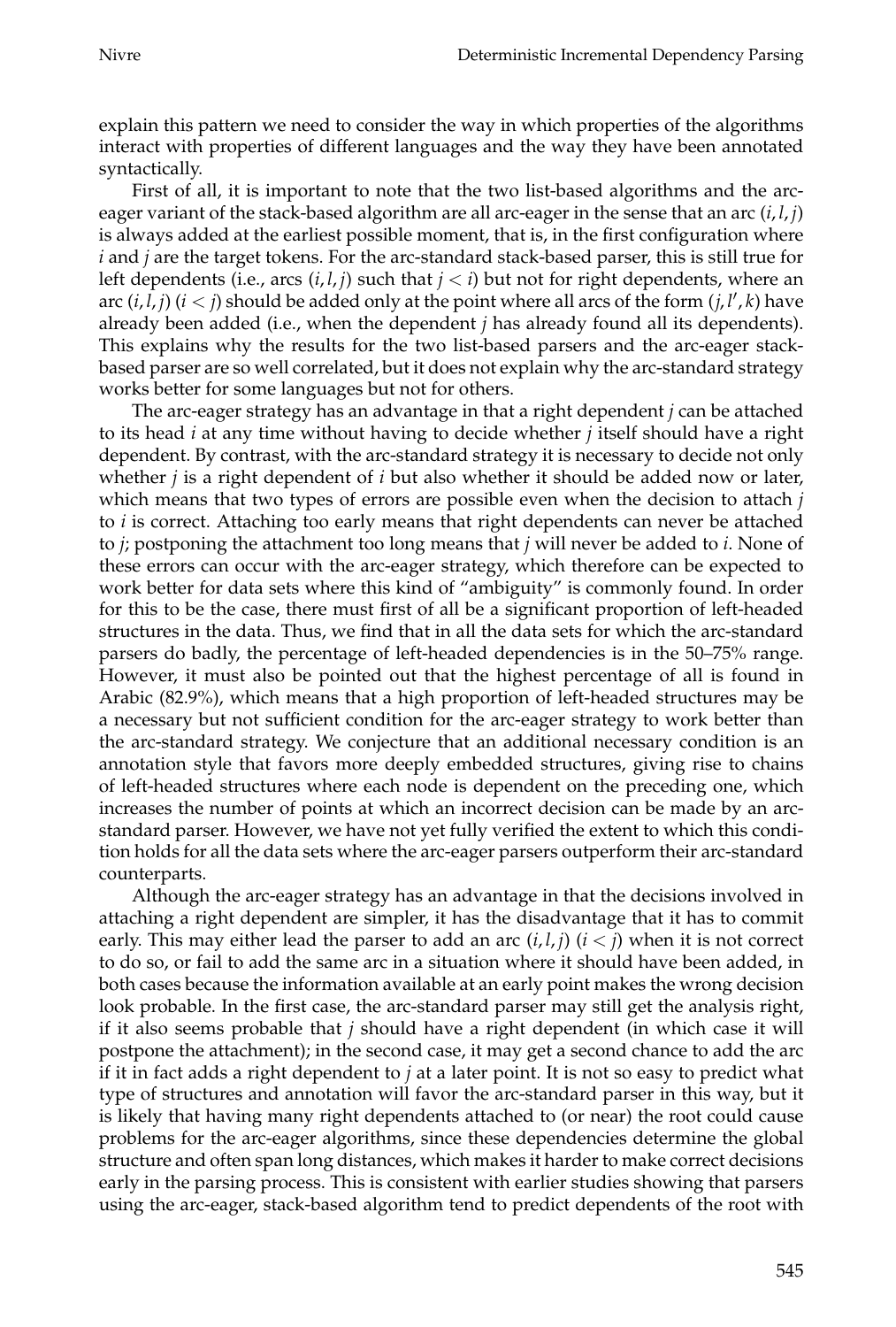lower precision than other algorithms.<sup>14</sup> Interestingly, the three languages for which the arc-standard parser has the highest improvement (Arabic, Czech, Slovene) have a very similar annotation, based on the Prague school tradition of dependency grammar, which not only allows multiple dependents of the root but also uses several different labels for these dependents, which means that they will be analyzed correctly only if a RIGHT-ARC transition is performed with the right label at exactly the right point in time. This is in contrast to annotation schemes that use a default label ROOT, for dependents of the root, where such dependents can often be correctly recovered in post-processing by attaching all remaining roots to the special root node with the default label. We can see the effect of this by comparing the two stack-based parsers (in their pseudoprojective versions) with respect to precision and recall for the dependency type PRED (predicate), which is the most important label for dependents of the root in the data sets for Arabic, Czech, and Slovene. While the arc-standard parser has 78.02% precision and 70.22% recall, averaged over the three languages, the corresponding figures for the arceager parser are as low as 68.93% and 65.93%, respectively, which represents a drop of almost ten percentage points in precision and almost five percentage points in recall.

Summarizing the results of the accuracy evaluation, we have seen that all four algorithms can be used for deterministic, classifier-based parsing with competitive accuracy. The results presented are close to the state of the art without any optimization of feature representations and learning algorithm parameters. Comparing different algorithms, we have seen that the capacity to capture non-projective dependencies makes a significant difference in general, but with language-specific effects that depend primarily on the frequency of non-projective constructions. We have also seen that the non-projective list-based algorithm is more stable and predictable in this respect, compared to the use of pseudo-projective parsing in combination with an essentially projective parsing algorithm. Finally, we have observed quite strong language-specific effects for the difference between arc-standard and arc-eager parsing for the stack-based algorithms, effects that can be tied to differences in linguistic structure and annotation style between different data sets, although a much more detailed error analysis is needed before we can draw precise conclusions about the relative merits of different parsing algorithms for different languages and syntactic representations.

## **6.3 Efficiency**

Before we consider the evaluation of efficiency in both learning and parsing, it is worth pointing out that the results will be heavily dependent on the choice of support vector machines for classification, and cannot be directly generalized to the use of deterministic incremental parsing algorithms together with other kinds of classifiers. However, because support vector machines constitute the state of the art in classifierbased parsing, it is still worth examining how learning and parsing times vary with the parsing algorithm while parameters of learning and classification are kept constant.

Table 4 gives the results of the efficiency evaluation. Looking first at learning times, it is obvious that learning time depends primarily on the number of training instances, which is why we can observe a difference of several orders of magnitude in learning time between the biggest training set (Czech) and the smallest training set (Slovene)

<sup>14</sup> This is shown by Nivre and Scholz (2004) in comparison to the iterative, arc-standard algorithm of Yamada and Matsumoto (2003) and by McDonald and Nivre (2007) in comparison to the spanning tree algorithm of McDonald, Lerman, and Pereira (2006).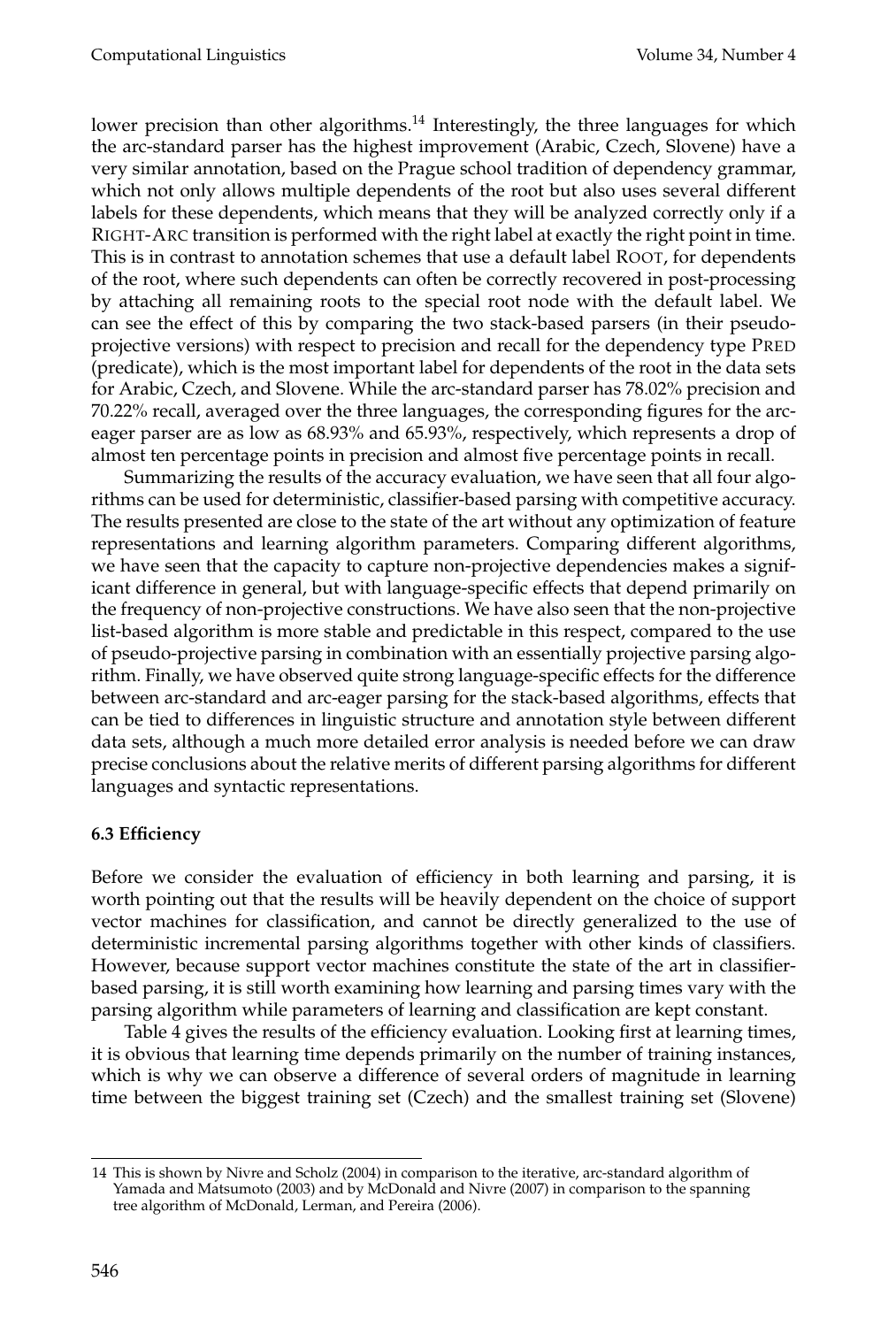#### **Table 4**

Learning and parsing time for seven parsers on six languages, measured in seconds. NP-L = non-projective list-based; P-L = projective list-based; PP-L = pseudo-projective list-based; P-E = projective arc-eager stack-based; PP-E = pseudo-projective arc-eager stack-based; P-S = projective arc-standard stack-based; PP-S = pseudo-projective arc-standard stack-based.

| <b>Learning Time</b> |         |         |                     |         |         |         |         |  |
|----------------------|---------|---------|---------------------|---------|---------|---------|---------|--|
| Language             | $NP-L$  | $P-L$   | PP-L                | $P-E$   | PP-E    | $P-S$   | PP-S    |  |
| Arabic               | 1,814   | 614     | 603                 | 650     | 647     | 1,639   | 1,636   |  |
| Bulgarian            | 6,796   | 2,918   | 2,926               | 2,919   | 2,939   | 3,321   | 3,391   |  |
| Chinese              | 17,034  | 13,019  | 13,019              | 13,029  | 13,029  | 13,705  | 13,705  |  |
| Czech                | 546,880 | 250,560 | 248,511             | 279,586 | 280,069 | 407,673 | 406,857 |  |
| Danish               | 2,964   | 1,248   | 1,260               | 1,246   | 1,262   | 643     | 647     |  |
| Dutch                | 7,701   | 3,039   | 2,966               | 3,055   | 2,965   | 7,000   | 6,812   |  |
| German               | 48,699  | 16,874  | 17,600              | 16,899  | 17,601  | 24,402  | 24,705  |  |
| Japanese             | 211     | 191     | 188                 | 203     | 208     | 199     | 199     |  |
| Portuguese           | 25,621  | 8,433   | 8,336               | 8,436   | 8,335   | 7,724   | 7,731   |  |
| Slovene              | 167     | 78      | 90                  | 93      | 99      | 86      | 90      |  |
| Spanish              | 1,999   | 562     | 566                 | 565     | 565     | 960     | 959     |  |
| Swedish              | 2,410   | 942     | 1,020               | 945     | 1,022   | 1,350   | 1,402   |  |
| Turkish              | 720     | 498     | 519                 | 504     | 516     | 515     | 527     |  |
| Average              | 105,713 | 46,849  | 46,616              | 51,695  | 51,876  | 74,798  | 74,691  |  |
|                      |         |         | <b>Parsing Time</b> |         |         |         |         |  |
|                      |         |         |                     |         |         |         |         |  |

| Language   | $NP-L$ | $P-L$ | $PP-L$ | $P-E$ | PP-E  | $P-S$ | PP-S  |
|------------|--------|-------|--------|-------|-------|-------|-------|
| Arabic     | 213    | 103   | 131    | 108   | 135   | 196   | 243   |
| Bulgarian  | 139    | 93    | 102    | 93    | 103   | 135   | 147   |
| Chinese    | 1,008  | 855   | 855    | 855   | 855   | 803   | 803   |
| Czech      | 5,244  | 3,043 | 5,889  | 3,460 | 6,701 | 3,874 | 7,437 |
| Danish     | 109    | 66    | 83     | 66    | 83    | 82    | 106   |
| Dutch      | 349    | 209   | 362    | 211   | 363   | 253   | 405   |
| German     | 781    | 456   | 947    | 455   | 945   | 494   | 1,004 |
| Japanese   | 10     | 8     | 8      | 9     | 10    | 7     | 7     |
| Portuguese | 670    | 298   | 494    | 298   | 493   | 437   | 717   |
| Slovene    | 69     | 44    | 62     | 47    | 65    | 43    | 64    |
| Spanish    | 133    | 67    | 75     | 67    | 75    | 80    | 91    |
| Swedish    | 286    | 202   | 391    | 201   | 391   | 242   | 456   |
| Turkish    | 218    | 162   | 398    | 162   | 403   | 153   | 380   |
| Average    | 1,240  | 712   | 1,361  | 782   | 1,496 | 897   | 1,688 |

for a given parsing algorithm. Broadly speaking, for any given parsing algorithm, the ranking of languages with respect to learning time follows the ranking with respect to training set size, with a few noticeable exceptions. Thus, learning times are shorter than expected, relative to other languages, for Swedish and Japanese, but longer than expected for Arabic and (except in the case of the arc-standard parsers) for Danish.

However, the number of training instances for the SVM learner depends not only on the number of tokens in the training set, but also on the number of transitions required to parse a sentence of length *n*. This explains why the non-projective list-based algorithm, with its quadratic complexity, consistently has longer learning times than the linear stack-based algorithms. However, it can also be noted that the projective, listbased algorithm, despite having the same worst-case complexity as the non-projective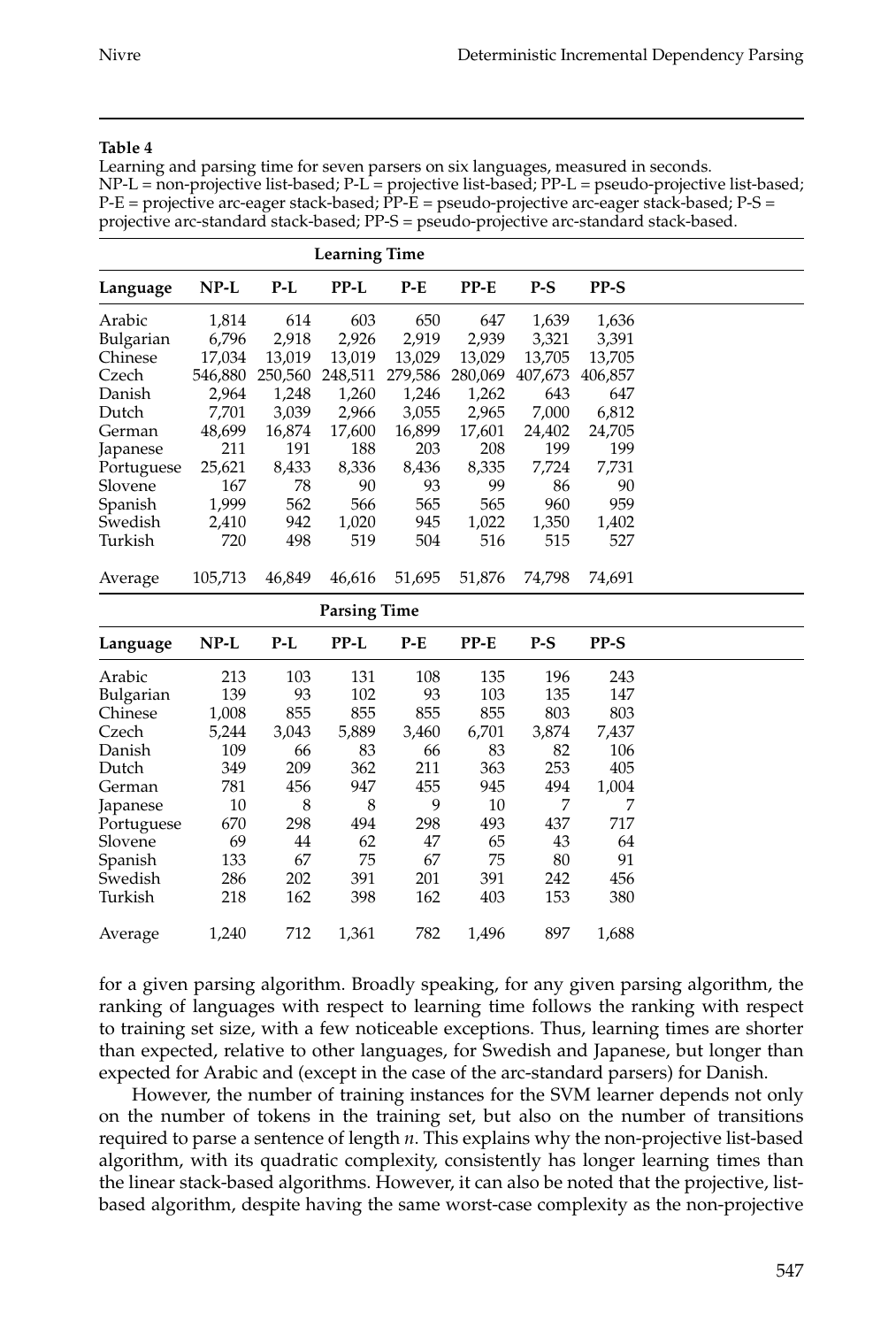algorithm, in practice behaves much more like the arc-eager stack-based algorithm and in fact has a slightly lower learning time than the latter on average. The arc-standard stack-based algorithm, finally, again shows much more variation than the other algorithms. On average, it is slower to train than the arc-eager algorithm, and sometimes very substantially so, but for a few languages (Danish, Japanese, Portuguese, Slovene) it is actually faster (and considerably so for Danish). This again shows that learning time depends on other properties of the training sets than sheer size, and that some data sets may be more easily separable for the SVM learner with one parsing algorithm than with another.

It is noteworthy that there are no consistent differences in learning time between the strictly projective parsers and their pseudo-projective counterparts, despite the fact that the pseudo-projective technique increases the number of distinct classes (because of its augmented arc labels), which in turn increases the number of binary classifiers that need to be trained in order to perform multi-class classification with the one-versus-one method. The number of classifiers is  $\frac{m(m-1)}{2}$ , where *m* is the number of classes, and the pseudo-projective technique with the encoding scheme used here can theoretically lead to a quadratic increase in the number of classes. The fact that this has no noticeable effect on efficiency indicates that learning time is dominated by other factors, in particular the number of training instances.

Turning to parsing efficiency, we may first note that parsing time is also dependent on the size of the training set, through a dependence on the number of support vectors, which tend to grow with the size of the training set. Thus, for any given algorithm, there is a strong tendency that parsing times for different languages follow the same order as training set sizes. The notable exceptions are Arabic, Turkish, and Chinese, which have higher parsing times than expected (relative to other languages), and Japanese, where parsing is surprisingly fast. Because these deviations are the same for all algorithms, it seems likely that they are related to specific properties of these data sets. It is also worth noting that for Arabic and Japanese the deviations are consistent across learning and parsing (slower than expected for Arabic, faster than expected for Japanese), whereas for Chinese there is no consistent trend (faster than expected in learning, slower than expected in parsing).

Comparing algorithms, we see that the non-projective list-based algorithm is slower than the strictly projective stack-based algorithms, which can be expected from the difference in time complexity. But we also see that the projective list-based algorithm, despite having the same worst-case complexity as the non-projective algorithm, in practice behaves like the linear-time algorithms and is in fact slightly faster on average than the arc-eager stack-based algorithm, which in turn outperforms the arc-standard stack-based algorithm. This is consistent with the results from oracle parsing reported in Nivre (2006a), which show that, with the constraint of projectivity, the relation between sentence length and number of transitions for the list-based parser can be regarded as linear in practice. Comparing the arc-eager and the arc-standard variants of the stack-based algorithm, we find the same kind of pattern as for learning time in that the arc-eager parser is faster for all except a small set of languages: Chinese, Japanese, Slovene, and Turkish. Only two of these, Japanese and Slovene, are languages for which learning is also faster with the stack-based algorithm, which again shows that there is no straightforward correspondence between learning time and parsing time.

Perhaps the most interesting result of all, as far as efficiency is concerned, is to be found in the often dramatic differences in parsing time between the strictly projective parsers and their pseudo-projective counterparts. Although we did not see any clear effect of the increased number of classes, hence classifiers, on learning time earlier, it is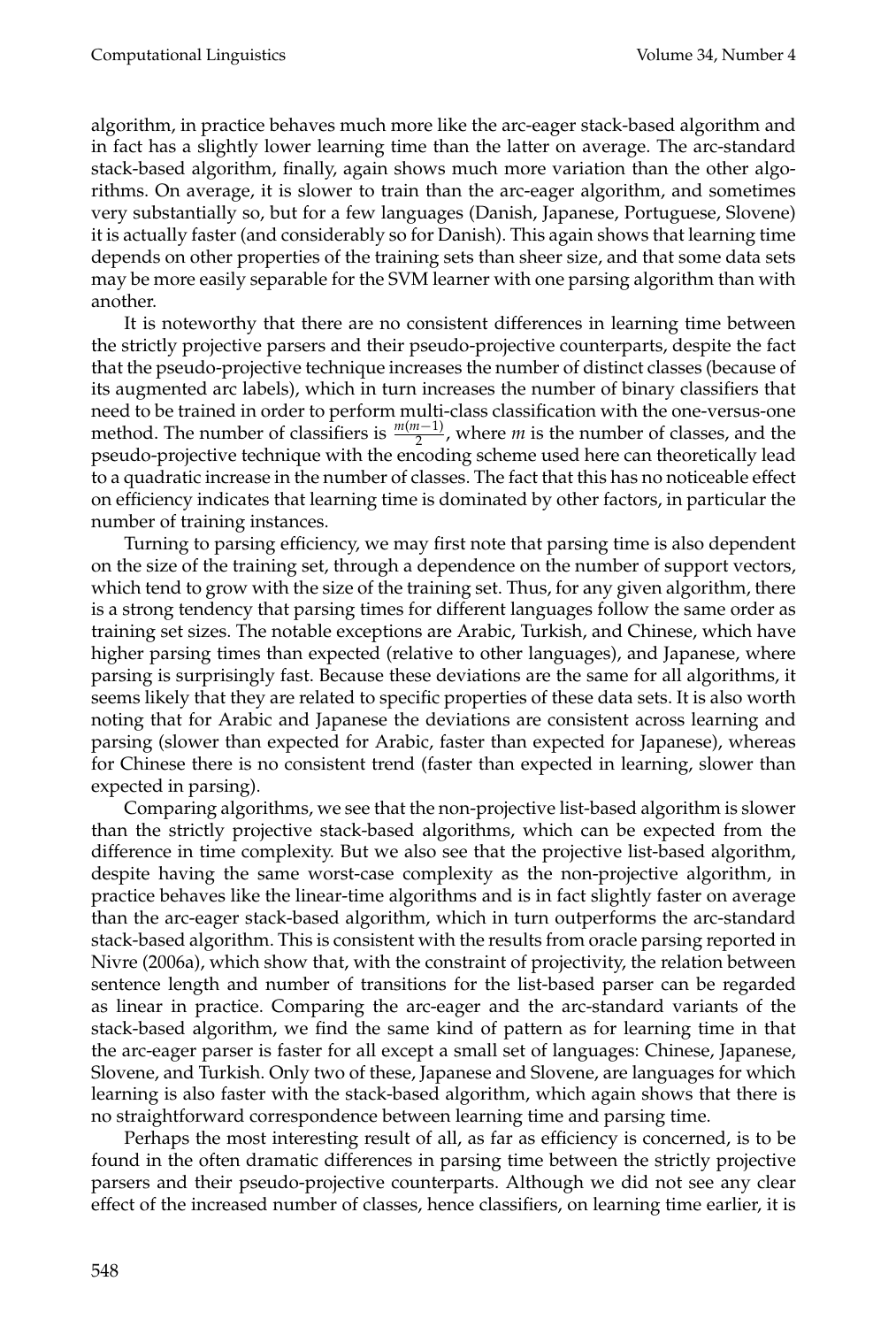quite clear that there is a noticeable effect on parsing time, with the pseudo-projective parsers always being substantially slower. In fact, in some cases the pseudo-projective parsers are also slower than the non-projective list-based parser, despite the difference in time complexity that exists at least for the stack-based parsers. This result holds on average over all languages and for five out of thirteen of the individual languages and shows that the advantage of linear-time parsing complexity (for the stack-based parsers) can be outweighed by the disadvantage of a more complex classification problem in pseudo-projective parsing. In other words, the larger constant associated with a larger cohort of SVM classifiers for the pseudo-projective parser can be more important than the better asymptotic complexity of the linear-time algorithm in the range of sentence lengths typically found in natural language. Looking more closely at the variation in sentence length across languages, we find that the pseudo-projective parsers are faster than the non-projective parser for all data sets with an average sentence length above 18. For data sets with shorter sentences, the non-projective parser is more efficient in all except three cases: Bulgarian, Chinese, and Japanese. For Chinese this is easily explained by the absence of non-projective dependencies, making the performance of the pseudoprojective parsers identical to their strictly projective counterparts. For the other two languages, the low number of distinct dependency labels for Japanese and the low percentage of non-projective dependencies for Bulgarian are factors that mitigate the effect of enlarging the set of dependency labels in pseudo-projective parsing. We conclude that the relative efficiency of non-projective and pseudo-projective parsing depends on several factors, of which sentence length appears to be the most important, but where the number of distinct dependency labels and the percentage of non-projective dependencies also play a role.

## **7. Related Work**

Data-driven dependency parsing using supervised machine learning was pioneered by Eisner (1996), who showed how traditional chart parsing techniques could be adapted for dependency parsing to give efficient parsing with exact inference over a probabilistic model where the score of a dependency tree is the sum of the scores of individual arcs. This approach has been further developed in particular by Ryan McDonald and his colleagues (McDonald, Crammer, and Pereira 2005; McDonald et al. 2005; McDonald and Pereira 2006) and is now known as **spanning tree parsing**, because the problem of finding the most probable tree under this type of model is equivalent to finding an optimum spanning tree in a dense graph containing all possible dependency arcs. If we assume that the score of an individual arc is independent of all other arcs, this problem can be solved efficiently for arbitrary non-projective dependency trees using the Chu-Liu-Edmonds algorithm, as shown by McDonald et al. (2005). Spanning tree algorithms have so far primarily been combined with online learning methods such as MIRA (McDonald, Crammer, and Pereira 2005).

The approach of **deterministic classifier-based parsing** was first proposed for Japanese by Kudo and Matsumoto (2002) and for English by Yamada and Matsumoto (2003). In contrast to spanning tree parsing, this can be characterized as a greedy inference strategy, trying to construct a globally optimal dependency graph by making a sequence of locally optimal decisions. The first strictly incremental parser of this kind was described in Nivre (2003) and used for classifier-based parsing of Swedish by Nivre, Hall, and Nilsson (2004) and English by Nivre and Scholz (2004). Altogether it has now been applied to 19 different languages (Nivre et al. 2006, 2007; Hall et al. 2007). Most algorithms in this tradition are restricted to projective dependency graphs, but it is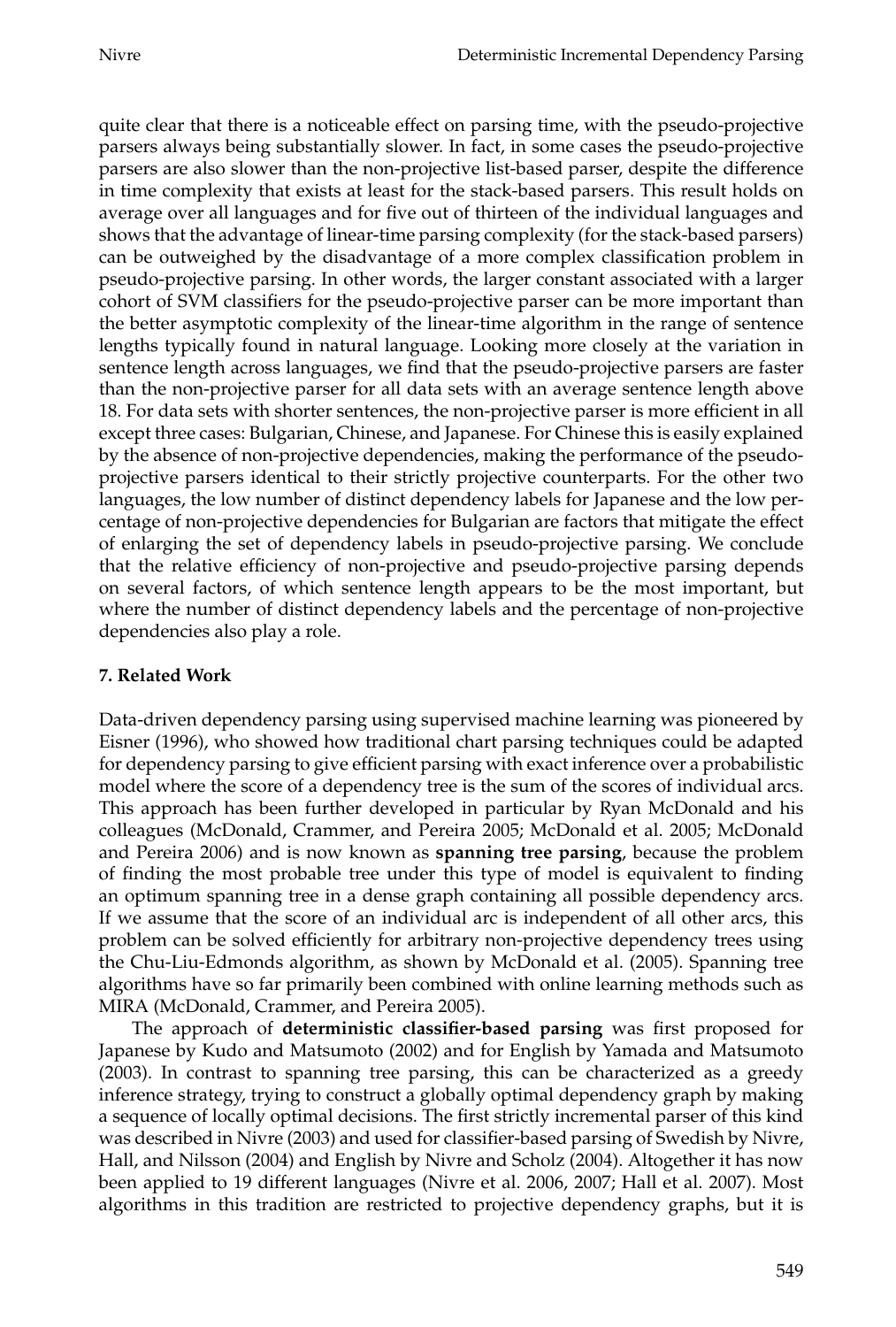possible to recover non-projective dependencies using **pseudo-projective parsing** (Nivre and Nilsson 2005). More recently, algorithms for non-projective classifier-based parsing have been proposed by Attardi (2006) and Nivre (2006a). The strictly deterministic parsing strategy has been relaxed in favor of *n*-best parsing by Johansson and Nugues (2006), among others. The dominant learning method in this tradition is support vector machines (Kudo and Matsumoto 2002; Yamada and Matsumoto 2003; Nivre et al. 2006) but memory-based learning has also been used (Nivre, Hall, and Nilsson 2004; Nivre and Scholz 2004; Attardi 2006).

Of the algorithms described in this article, the arc-eager stack-based algorithm is essentially the algorithm proposed for unlabeled dependency parsing in Nivre (2003), extended to labeled dependency parsing in Nivre, Hall, and Nilsson (2004), and most fully described in Nivre (2006b). The major difference is that the parser is now initialized with the special root node on the stack, whereas earlier formulations had an empty stack at initialization.<sup>15</sup> The arc-standard stack-based algorithm is briefly described in Nivre (2004) but can also be seen as an incremental version of the algorithm of Yamada and Matsumoto (2003), where incrementality is achieved by only allowing one left-toright pass over the input, whereas Yamada and Matsumoto perform several iterations in order to construct the dependency graph bottom-up, breadth-first as it were. The list-based algorithms are both inspired by the work of Covington (2001), although the formulations are not equivalent. They have previously been explored for deterministic classifier-based parsing in Nivre (2006a, 2007). A more orthodox implementation of Covington's algorithms for data-driven dependency parsing is found in Marinov (2007).

#### **8. Conclusion**

In this article, we have introduced a formal framework for deterministic incremental dependency parsing, where parsing algorithms can be defined in terms of transition systems that are deterministic only together with an oracle for predicting the next transition. We have used this framework to analyze four different algorithms, proving the correctness of each algorithm relative to a relevant class of dependency graphs, and giving complexity results for each algorithm.

To complement the formal analysis, we have performed an experimental evaluation of accuracy and efficiency, using SVM classifiers to approximate oracles, and using data from 13 languages. The comparison shows that although strictly projective dependency parsing is most efficient both in learning and in parsing, the capacity to produce nonprojective dependency graphs leads to better accuracy unless it can be assumed that all structures are strictly projective. The evaluation also shows that using the nonprojective, list-based parsing algorithm gives a more stable improvement in this respect than applying the pseudo-projective parsing technique to a strictly projective parsing algorithm. Moreover, despite its quadratic time complexity, the non-projective parser is often as efficient as the pseudo-projective parsers in practice, because the extended set of dependency labels used in pseudo-projective parsing slows down classification. This demonstrates the importance of complementing the theoretical analysis of complexity with practical running time experiments.

Although the non-projective, list-based algorithm can be said to give the best tradeoff between accuracy and efficiency when results are averaged over all languages in the sample, we have also observed important language-specific effects. In particular, the

<sup>15</sup> The current version was first used in the CoNLL-X shared task (Nivre et al. 2006).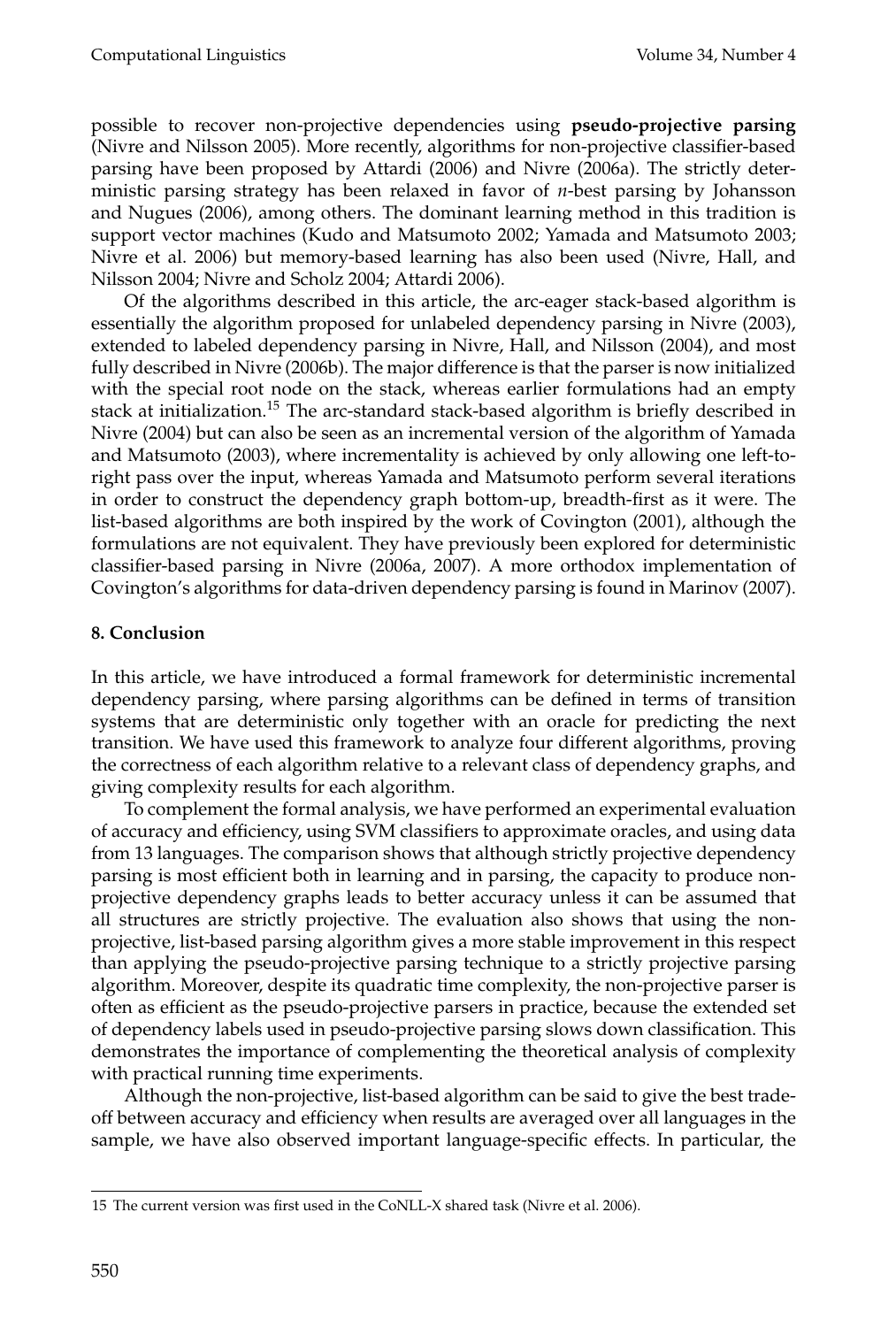arc-eager strategy inherent not only in the arc-eager, stack-based algorithm but also in both versions of the list-based algorithm appears to be suboptimal for some languages and syntactic representations. In such cases, using the arc-standard parsing strategy, with or without pseudo-projective parsing, may lead to significantly higher accuracy. More research is needed to determine exactly which properties of linguistic structures and their syntactic analysis give rise to these effects.

On the whole, however, the four algorithms investigated in this article give very similar performance both in terms of accuracy and efficiency, and several previous studies have shown that both the stack-based and the list-based algorithms can achieve state-of-the-art accuracy together with properly trained classifiers (Nivre et al. 2006; Nivre 2007; Hall et al. 2007).

#### **Acknowledgments**

I want to thank my students Johan Hall and Jens Nilsson for fruitful collaboration and for their contributions to the MaltParser system, which was used for all experiments. I also want to thank Sabine Buchholz, Matthias Buch-Kromann, Walter Daelemans, Gülşen Eryiğit, Jason Eisner, Jan Hajič, Sandra Kübler, Marco Kuhlmann, Yuji Matsumoto, Ryan McDonald, Kemal Oflazer, Kenji Sagae, Noah A. Smith, and Deniz Yuret for useful discussions on topics relevant to this article. I am grateful to three anonymous reviewers for many helpful suggestions that helped improve the final version of the article. The work has been partially supported by the Swedish Research Council.

#### **References**

- Abney, Steven and Mark Johnson. 1991. Memory requirements and local ambiguities of parsing strategies. *Journal of Psycholinguistic Research*, 20:233–250.
- Aho, Alfred V., Ravi Sethi, and Jeffrey D. Ullman. 1986. *Compilers: Principles, Techniques, and Tools*. Addison-Wesley, Reading, MA.
- Attardi, Giuseppe. 2006. Experiments with a multilanguage non-projective dependency parser. In *Proceedings of the Tenth Conference on Computational Natural Language Learning (CoNLL-X)*, pages 166–170, New York.
- Böhmová, Alena, Jan Hajič, Eva Hajičová, and Barbora Hladka. 2003. The Prague ´ Dependency Treebank: A three-level annotation scenario. In Anne Abeille,´ editor, *Treebanks: Building and Using Parsed Corpora*. Kluwer Academic Publishers, Dordrecht, pages 103–127.
- Buchholz, Sabine and Erwin Marsi. 2006. CoNLL-X shared task on multilingual dependency parsing. In *Proceedings of*

*the Tenth Conference on Computational Natural Language Learning*, pages 149–164, New York.

- Chang, Chih-Chung and Chih-Jen Lin, 2001. *LIBSVM: A Library for Support Vector Machines*. Software available at http://www.csie.ntu.edu.tw/ ∼cjlin/libsvm.
- Cheng, Yuchang, Masayuki Asahara, and Yuji Matsumoto. 2005. Machine learning-based dependency analyzer for Chinese. In *Proceedings of International Conference on Chinese Computing (ICCC)*, pages 66–73, Singapore.
- Cormen, Thomas H., Charles E. Leiserson, and Ronald L. Rivest. 1990. *Introduction to Algorithms*. MIT Press, Cambridge, MA.
- Covington, Michael A. 2001. A fundamental algorithm for dependency parsing. In *Proceedings of the 39th Annual ACM Southeast Conference*, pages 95–102, Athens, GA.
- Eisner, Jason M. 1996. Three new probabilistic models for dependency parsing: An exploration. In *Proceedings of the 16th International Conference on Computational Linguistics (COLING)*, pages 340–345, Copenhagen.
- Hajic, Jan, Barbora Vidova Hladka, Jarmila ˇ Panevová, Eva Hajičová, Petr Sgall, and Petr Pajas. 2001. Prague Dependency Treebank 1.0. LDC, 2001T10.
- Hall, J., J. Nilsson, J. Nivre, G. Eryiğit, B. Megyesi, M. Nilsson, and M. Saers. 2007. Single malt or blended? A study in multilingual parser optimization. In *Proceedings of the CoNLL shared task of EMNLP-CoNLL 2007*, pages 933–939, Prague.
- Hall, Johan, Joakim Nivre, and Jens Nilsson. 2006. Discriminative classifiers for deterministic dependency parsing. In *Proceedings of the COLING/ACL 2006 Main Conference Poster Sessions*, pages 316–323, Sydney.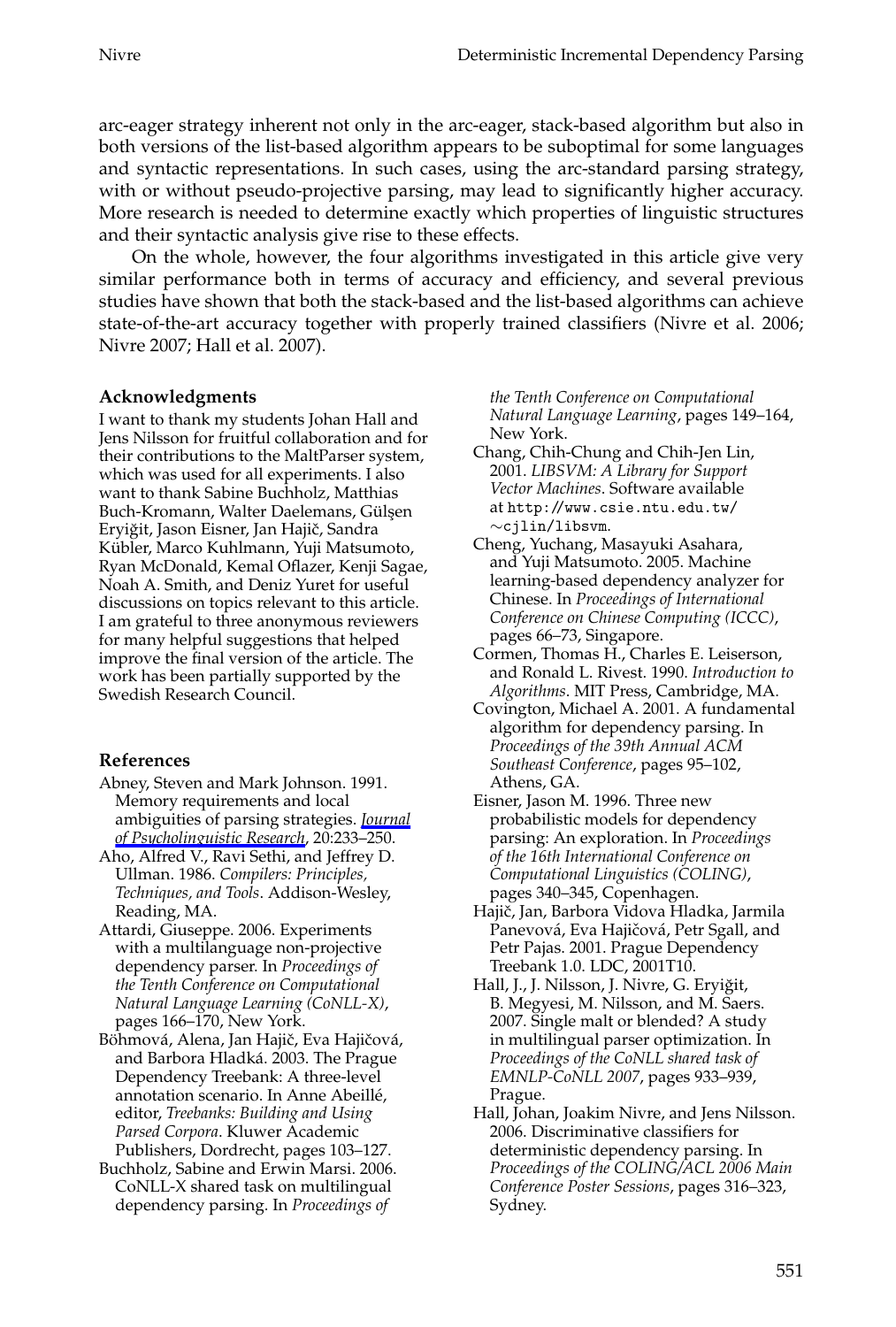Hudson, Richard A. 1990. *English Word Grammar*. Blackwell, Oxford.

Johansson, Richard and Pierre Nugues. 2006. Investigating multilingual dependency parsing. In *Proceedings of the Tenth Conference on Computational Natural Language Learning (CoNLL-X)*, pages 206–210, New York.

Kalt, Tom. 2004. Induction of greedy controllers for deterministic treebank parsers. In *Proceedings of the Conference on Empirical Methods in Natural Language Processing (EMNLP)*, pages 17–24, Barcelona.

Kudo, Taku and Yuji Matsumoto. 2002. Japanese dependency analysis using cascaded chunking. In *Proceedings of the Sixth Workshop on Computational Language Learning (CoNLL)*, pages 63–69, Taipei.

Marcus, Mitchell P. 1980. *A Theory of Syntactic Recognition for Natural Language*. MIT Press, Cambridge, MA.

Marcus, Mitchell P., Beatrice Santorini, and Mary Ann Marcinkiewicz. 1993. Building a large annotated corpus of English: The Penn Treebank. *Computational Linguistics*, 19:313–330.

Marcus, Mitchell P., Beatrice Santorini, Mary Ann Marcinkiewicz, Robert MacIntyre, Ann Bies, Mark Ferguson, Karen Katz, and Britta Schasberger. 1994. The Penn Treebank: Annotating predicate-argument structure. In *Proceedings of the ARPA Human Language Technology Workshop*, pages 114–119, Plainsboro, NJ.

Marinov, S. 2007. Covington variations. In *Proceedings of the CoNLL Shared Task of EMNLP-CoNLL 2007*, pages 1144–1148, Prague.

McDonald, Ryan, Koby Crammer, and Fernando Pereira. 2005. Online large-margin training of dependency parsers. In *Proceedings of the 43rd Annual Meeting of the Association for Computational Linguistics (ACL)*, pages 91–98, Ann Arbor, MI.

McDonald, Ryan, Kevin Lerman, and Fernando Pereira. 2006. Multilingual dependency analysis with a two-stage discriminative parser. In *Proceedings of the Tenth Conference on Computational Natural Language Learning (CoNLL)*, pages 216–220.

McDonald, Ryan and Joakim Nivre. 2007. Characterizing the errors of data-driven dependency parsing models. In *Proceedings of the 2007 Joint Conference on Empirical Methods in Natural Language Processing and*

*Computational Natural Language Learning (EMNLP-CoNLL)*, pages 122–131, Prague.

McDonald, Ryan and Fernando Pereira. 2006. Online learning of approximate dependency parsing algorithms. In *Proceedings of the 11th Conference of the European Chapter of the Association for Computational Linguistics (EACL)*, pages 81–88, Trento.

McDonald, Ryan, Fernando Pereira, Kiril Ribarov, and Jan Hajič. 2005. Non-projective dependency parsing using spanning tree algorithms. In *Proceedings of the Human Language Technology Conference and the Conference on Empirical Methods in Natural Language Processing (HLT/EMNLP)*, pages 523–530, Vancouver.

Mel'čuk, Igor. 1988. Dependency Syntax: *Theory and Practice*. State University of New York Press, New York.

Nilsson, Jens, Joakim Nivre, and Johan Hall. 2007. Generalizing tree transformations for inductive dependency parsing. In *Proceedings of the 45th Annual Meeting of the Association for Computational Linguistics (ACL)*, pages 968–975, Prague.

Nivre, Joakim. 2003. An efficient algorithm for projective dependency parsing. In *Proceedings of the 8th International Workshop on Parsing Technologies (IWPT)*, pages 149–160, Nancy.

Nivre, Joakim. 2004. Incrementality in deterministic dependency parsing. In *Proceedings of the Workshop on Incremental Parsing: Bringing Engineering and Cognition Together (ACL)*, pages 50–57, Barcelona.

Nivre, Joakim. 2006a. Constraints on non-projective dependency graphs. In *Proceedings of the 11th Conference of the European Chapter of the Association for Computational Linguistics (EACL)*, pages 73–80, Trento.

Nivre, Joakim. 2006b. *Inductive Dependency Parsing*. Springer, Dordrecht.

Nivre, Joakim. 2007. Incremental non-projective dependency parsing. In *Proceedings of Human Language Technologies: The Annual Conference of the North American Chapter of the Association for Computational Linguistics (NAACL HLT)*, pages 396–403, Rochester, NY.

Nivre, Joakim, Johan Hall, and Jens Nilsson. 2004. Memory-based dependency parsing. In *Proceedings of the 8th Conference on Computational Natural Language Learning (CoNLL)*, pages 49–56, Boston, MA.

Nivre, Joakim, Johan Hall, Jens Nilsson, Atanas Chanev, Gülşen Eryiğit, Sandra Kübler, Svetoslav Marinov, and